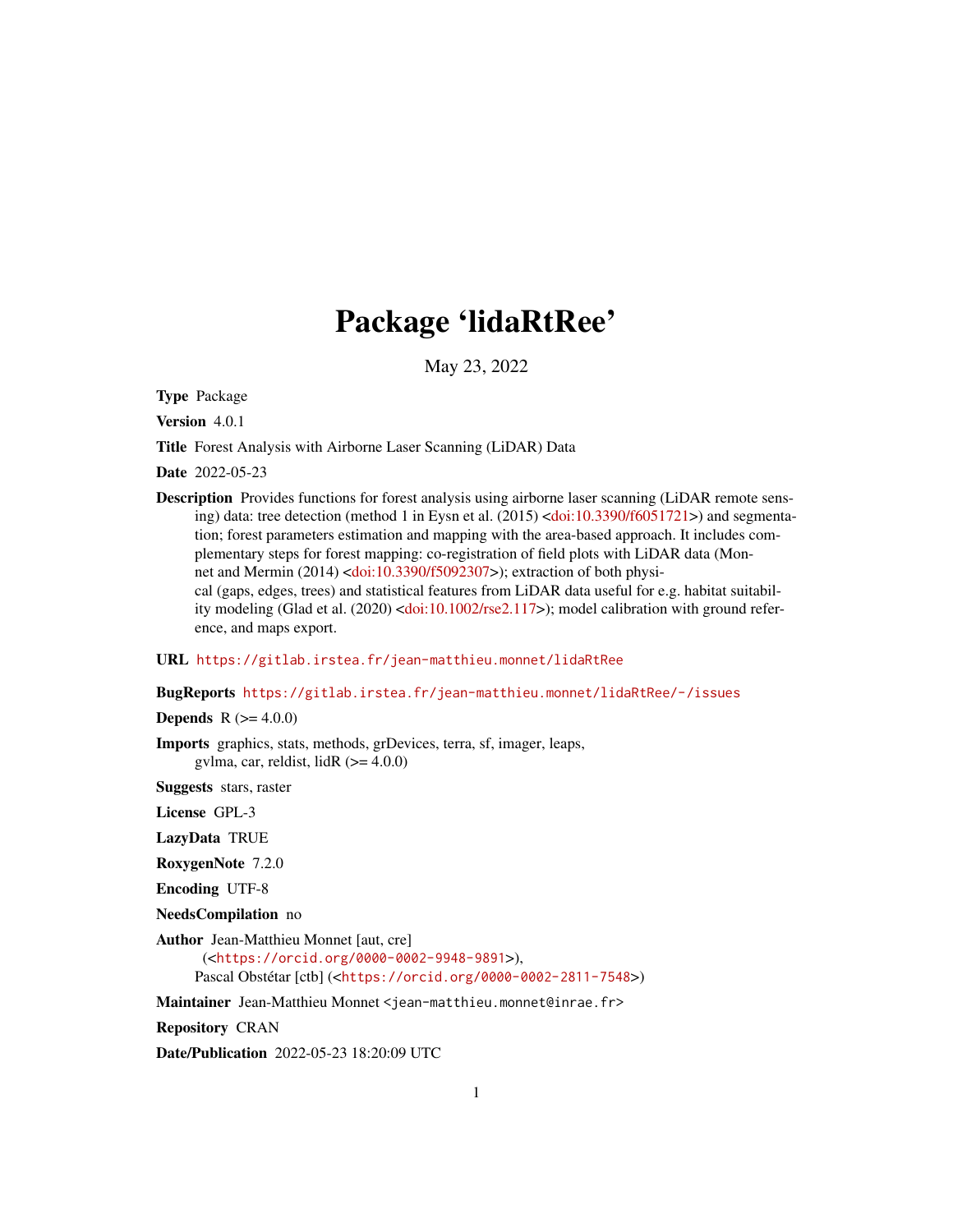# R topics documented:

|                                                                                                                                                                                                                               | 3              |
|-------------------------------------------------------------------------------------------------------------------------------------------------------------------------------------------------------------------------------|----------------|
|                                                                                                                                                                                                                               | 5              |
|                                                                                                                                                                                                                               | 6              |
|                                                                                                                                                                                                                               | $\overline{7}$ |
|                                                                                                                                                                                                                               | 8              |
|                                                                                                                                                                                                                               | 9              |
|                                                                                                                                                                                                                               | 10             |
|                                                                                                                                                                                                                               | 11             |
| $boxcox\_itr\_bias\_cor \dots \dots \dots \dots \dots \dots \dots \dots \dots \dots \dots \dots \dots \dots$                                                                                                                  | 12             |
|                                                                                                                                                                                                                               | 13             |
|                                                                                                                                                                                                                               | 14             |
|                                                                                                                                                                                                                               | 14             |
|                                                                                                                                                                                                                               | 15             |
|                                                                                                                                                                                                                               | $-16$          |
|                                                                                                                                                                                                                               |                |
|                                                                                                                                                                                                                               | -18            |
|                                                                                                                                                                                                                               | 20             |
|                                                                                                                                                                                                                               | 21             |
|                                                                                                                                                                                                                               | 22             |
|                                                                                                                                                                                                                               |                |
|                                                                                                                                                                                                                               |                |
|                                                                                                                                                                                                                               |                |
|                                                                                                                                                                                                                               |                |
|                                                                                                                                                                                                                               | 29             |
|                                                                                                                                                                                                                               |                |
|                                                                                                                                                                                                                               |                |
|                                                                                                                                                                                                                               |                |
|                                                                                                                                                                                                                               |                |
|                                                                                                                                                                                                                               |                |
|                                                                                                                                                                                                                               |                |
|                                                                                                                                                                                                                               | 35             |
|                                                                                                                                                                                                                               | 36             |
|                                                                                                                                                                                                                               | 37             |
|                                                                                                                                                                                                                               |                |
|                                                                                                                                                                                                                               |                |
|                                                                                                                                                                                                                               |                |
|                                                                                                                                                                                                                               | 41             |
|                                                                                                                                                                                                                               | 42             |
| rasters2Cor                                                                                                                                                                                                                   | 43             |
|                                                                                                                                                                                                                               | 44             |
|                                                                                                                                                                                                                               | 45             |
|                                                                                                                                                                                                                               | 46             |
|                                                                                                                                                                                                                               | 48             |
|                                                                                                                                                                                                                               | 49             |
|                                                                                                                                                                                                                               | 50             |
| segmentation                                                                                                                                                                                                                  | 51             |
| and a constitution of the constitution of the constitution of the constitution of the constitution of the constitution of the constitution of the constitution of the constitution of the constitution of the constitution of |                |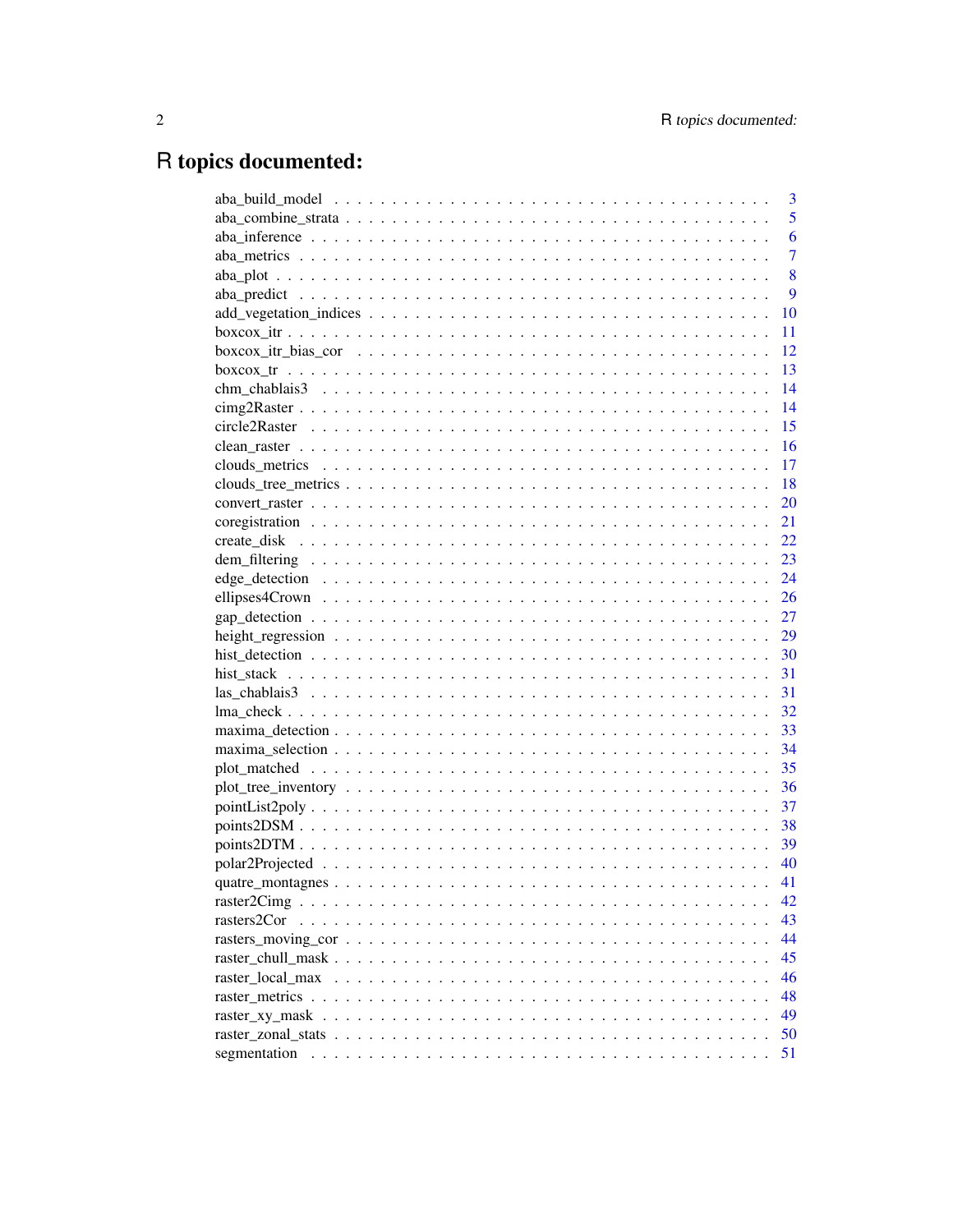<span id="page-2-0"></span>

| Index |  |
|-------|--|

<span id="page-2-1"></span>aba\_build\_model *Calibrates and validates area-based models*

# Description

The function can first apply a Box-Cox transformation to the dependent variable, in order to normalize its distribution, or a log transformation to the whole dataset. Then it uses [regsubsets](#page-0-0) to find the 20 linear regressions with the best adjusted-R2 among combinations of at most nmax independent variables. Each model can then be tested regarding the following linear model assumptions are checked:

- tests performed by gylma
- the variance inflation factor is below 5 (models with two or more independent variables)
- no partial p.value of variables in the model is below 0.05

The model with the highest adjusted-R2 among those fulfilling the required conditions is selected. A leave-one-out cross validation (LOO CV) is performed by fitting the model coefficients using all observations except one and applying the resulting model to predict the value for the remaining observation. In case a transformation was performed beforehand, a bias correction is applied. LOO CV statistics are then computed.

### Usage

```
aba_build_model(
  variable,
 predictors,
  transform = "none",
  nmax = 3,
  test = c("partial_p", "vif", "gvlma"),
  xy = NULL,threshold = NULL
)
```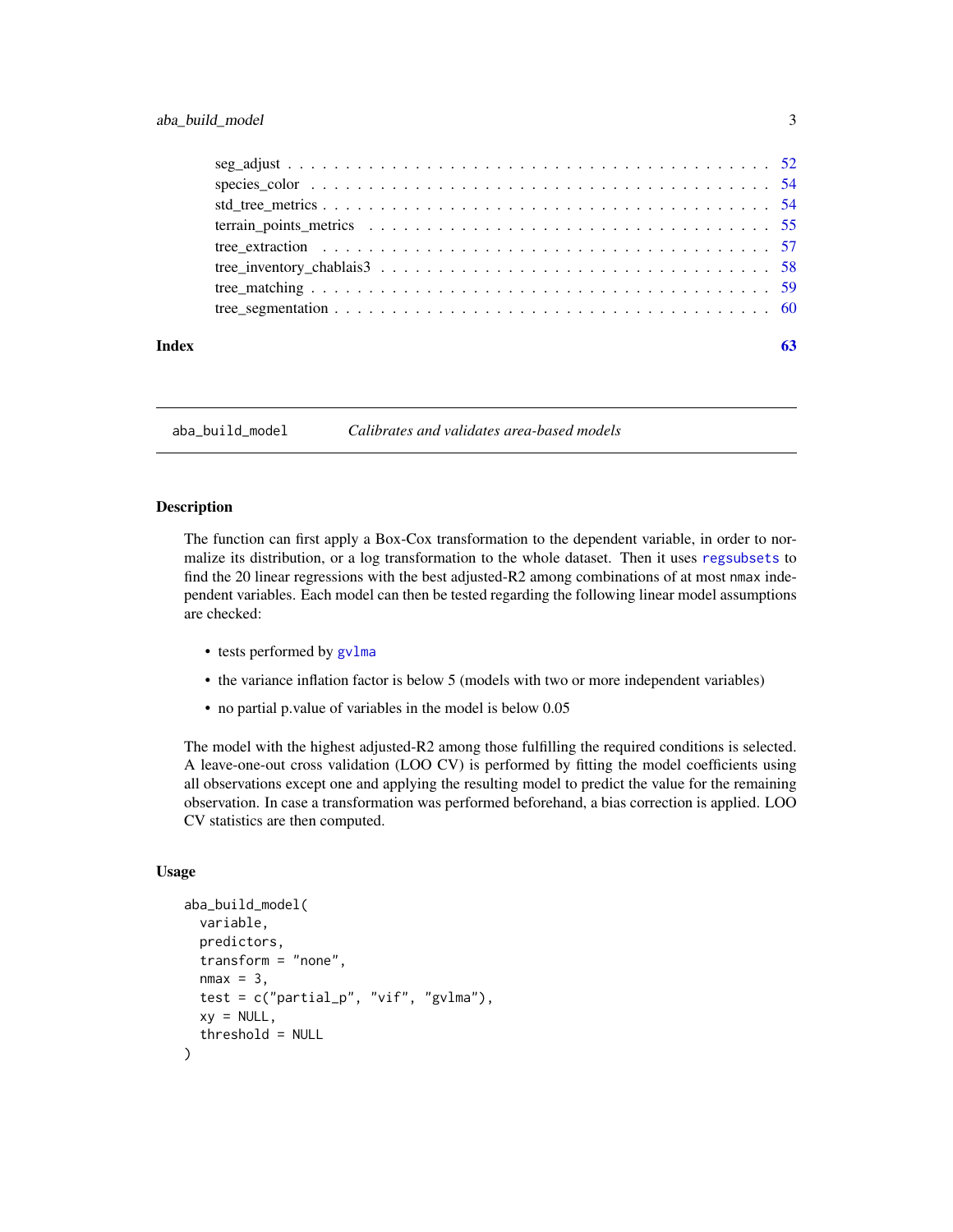### <span id="page-3-0"></span>**Arguments**

| variable   | vector. dependent variable values                                                                                                                                                                                     |
|------------|-----------------------------------------------------------------------------------------------------------------------------------------------------------------------------------------------------------------------|
| predictors | data.frame. independent variables (columns: metrics, lines: observations). Row<br>names are used for the output predicted values                                                                                      |
| transform  | string. transformation to be applied to data ("none", "boxcox": Box-Cox trans-<br>formation applied only to the dependent variable, "log": log transformation<br>applied to both dependent and independent variables) |
| nmax       | numeric. maximum number of independent variables in the model                                                                                                                                                         |
| test       | vector. which tests should be satisfied by the models, one to three in "partial_p",<br>"vif", "gvlma"                                                                                                                 |
| xy         | data. frame or matrix of easting and northing coordinates of observations: not<br>used in the function but exported in the result for use in further inference func-<br>tions                                         |
| threshold  | vector of length two. minimum and maximum values of threshold to apply to<br>predicted values                                                                                                                         |

### Value

a list with three elements

- model: list with one regression model (output from  $lm$ ),
- stats: model statistics (root mean square error estimated in leave-one-out cross validation, coefficient of variation of rmse, p-value of wilcoxon test of observed and predicted values, p-value of t-test of observed and predicted values, p-value of anova of observed and predicted values, correlation of observed and predicted values, R2 of observed and predicted values, variance of regression residuals)
- values: data.frame with observed and values predicted in cross-validation.

# See Also

[aba\\_combine\\_strata](#page-4-1) for combining models calibrated on different strata, [aba\\_plot](#page-7-1) for plotting model cross-validation results, [regsubsets](#page-0-0) for variable selection, [lma\\_check](#page-31-1) for linear model assumptions check, [boxcox\\_itr\\_bias\\_cor](#page-11-1) for reverse Box-Cox transformation with bias correction.

```
data(quatre_montagnes)
# build ABA model for basal area, with all metrics as predictors
model_aba <- aba_build_model(quatre_montagnes$G_m2_ha, quatre_montagnes[, 9:76],
 transform = "boxcox", nmax = 3
\mathcal{L}# summary of regression model
summary(model_aba$model)
# validation statistics
model_aba$stats
# observed and predicted values
summary(model_aba$values)
```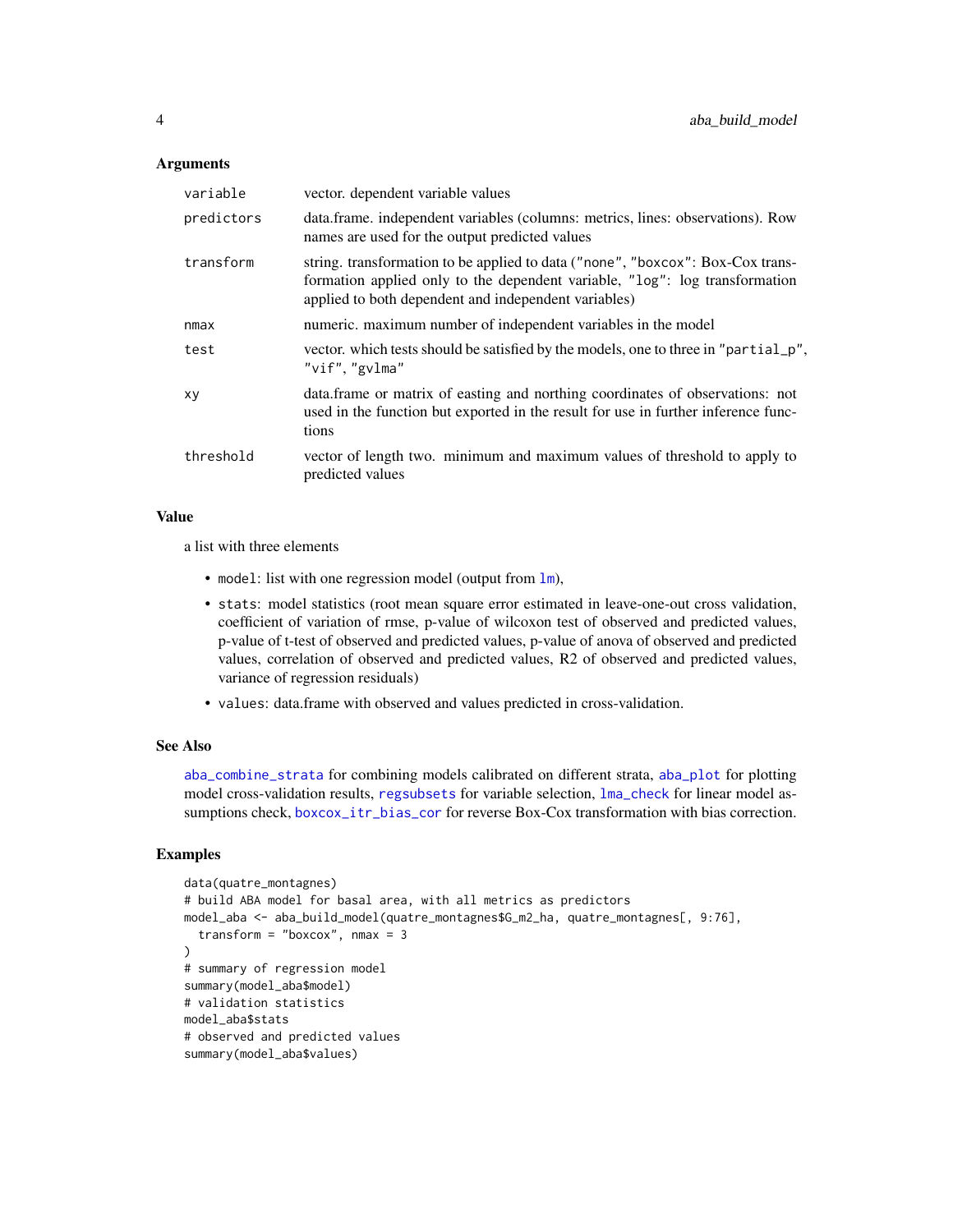```
# plot field values VS predictions in cross-validation
aba_plot(model_aba, main = "Basal area")
```
<span id="page-4-1"></span>aba\_combine\_strata *Combines a list of ABA models into a single ABA model object*

### Description

Combines a list of models (obtained with [aba\\_build\\_model](#page-2-1)) into a single object. Typically used to merge stratum-specific models into one object. Validation statistics are computed for the combined strata, making it easier to compare prediction performance with an unstratified model.

# Usage

```
aba_combine_strata(model.list, plotsId = NULL)
```
### Arguments

| model.list | list. stratum-specific models returned by aba_build_model                              |
|------------|----------------------------------------------------------------------------------------|
| plotsId    | vector. "plotsId" for ordering row names in the "values" element of the output<br>list |

### Value

a list with three elements

- model: a list of regression models corresponding to each stratum (output from  $\text{lm}$  $\text{lm}$  $\text{lm}$ ),
- stats: model statistics of each stratum-specific model (as in [aba\\_build\\_model](#page-2-1)) plus one line corresponding to statistics for all strata (COMBINED)
- values: data.frame with observed and values predicted in cross-validation, and information on which stratum it belongs to.

### See Also

[aba\\_build\\_model](#page-2-1) for calibrated ABA model, [aba\\_plot](#page-7-1) for plotting model cross-validation results.

```
# load Quatre Montagnes dataset
data(quatre_montagnes)
# initialize list of models
model_aba_stratified <- list()
# calibrate basal area prediction model for each stratum
for (i in levels(quatre_montagnes$stratum))
{
 subsample <- which(quatre_montagnes$stratum == i)
 model_aba_stratified[[i]] <-
```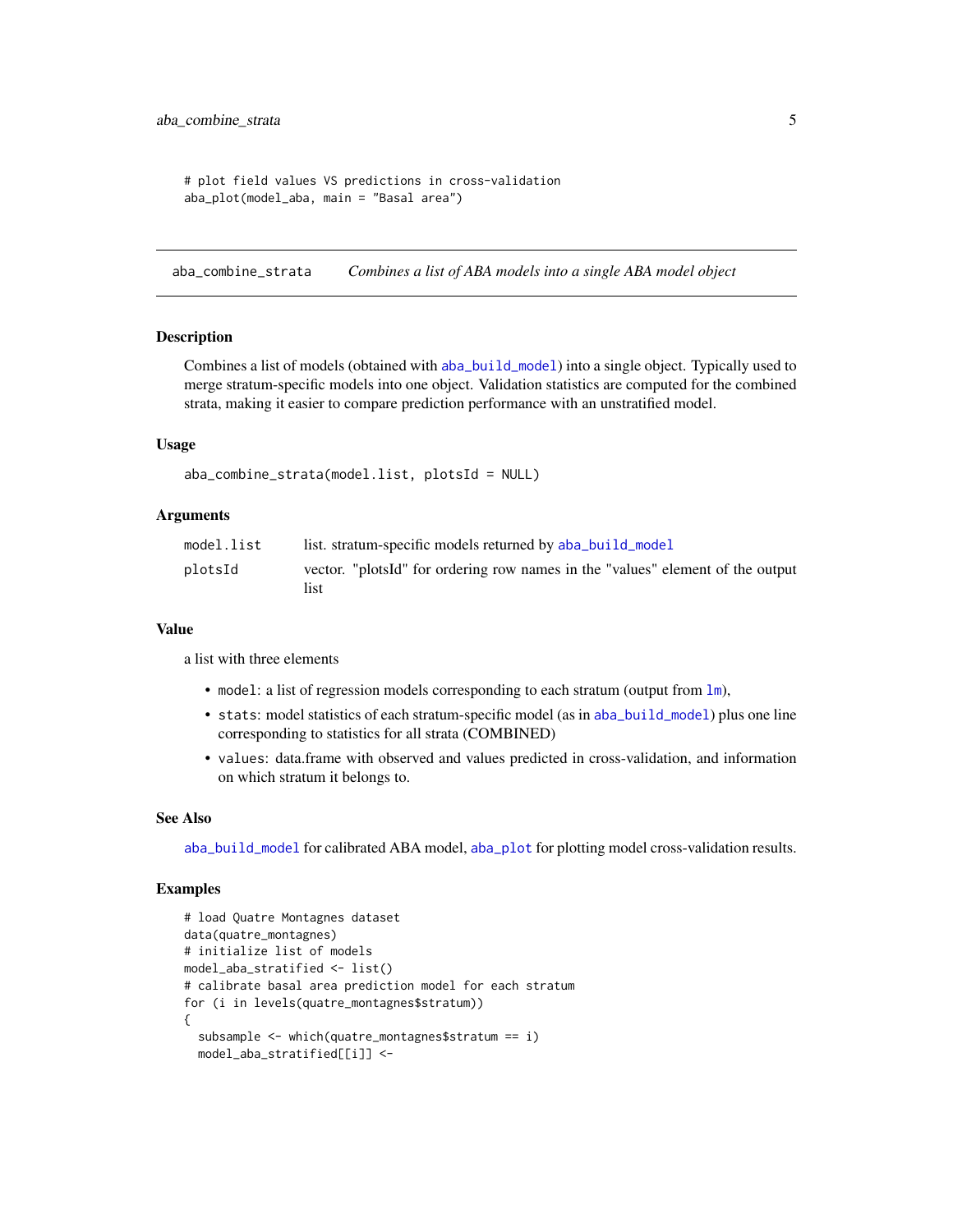```
aba_build_model(quatre_montagnes[subsample, "G_m2_ha"],
      quatre_montagnes[subsample, 9:76],
      transform = "boxcox", nmax = 4,
     xy = quatre_montagnes[subsample, c("X", "Y")]
    )
}
# combine models in single object
model_aba_stratified <- aba_combine_strata(
  model_aba_stratified,
  quatre_montagnes$plotId
)
# display content of output list
model_aba_stratified$model
model_aba_stratified$stats
summary(model_aba_stratified$values)
# plot field values VS predictions in cross-validation
```
aba\_plot(model\_aba\_stratified)

aba\_inference *computes inference from area-based model and predicted values*

# Description

computes inference from area-based model and predicted values

### Usage

```
aba_inference(
  aba_model,
  r_predictions,
  type = c("SRS", "ED", "D", "STR", "SYNT"),
  r_mask = NULL
\lambda
```
# Arguments

| aba_model | a model returned by aba_build_model or aba_combine_strata                                                                         |
|-----------|-----------------------------------------------------------------------------------------------------------------------------------|
|           | r_predictions raster of predicted values                                                                                          |
| type      | string vector specifying which estimators should be computed (one or several in<br>"SRS", "ED", "D", "STR", "SYNT")               |
| r_mask    | raster to mask region of interest (NA values), may contain post-stratification<br>categories (should be integer, positive values) |

# Value

a dataframe with estimation of parameter value and standard deviation of estimation for all required estimators.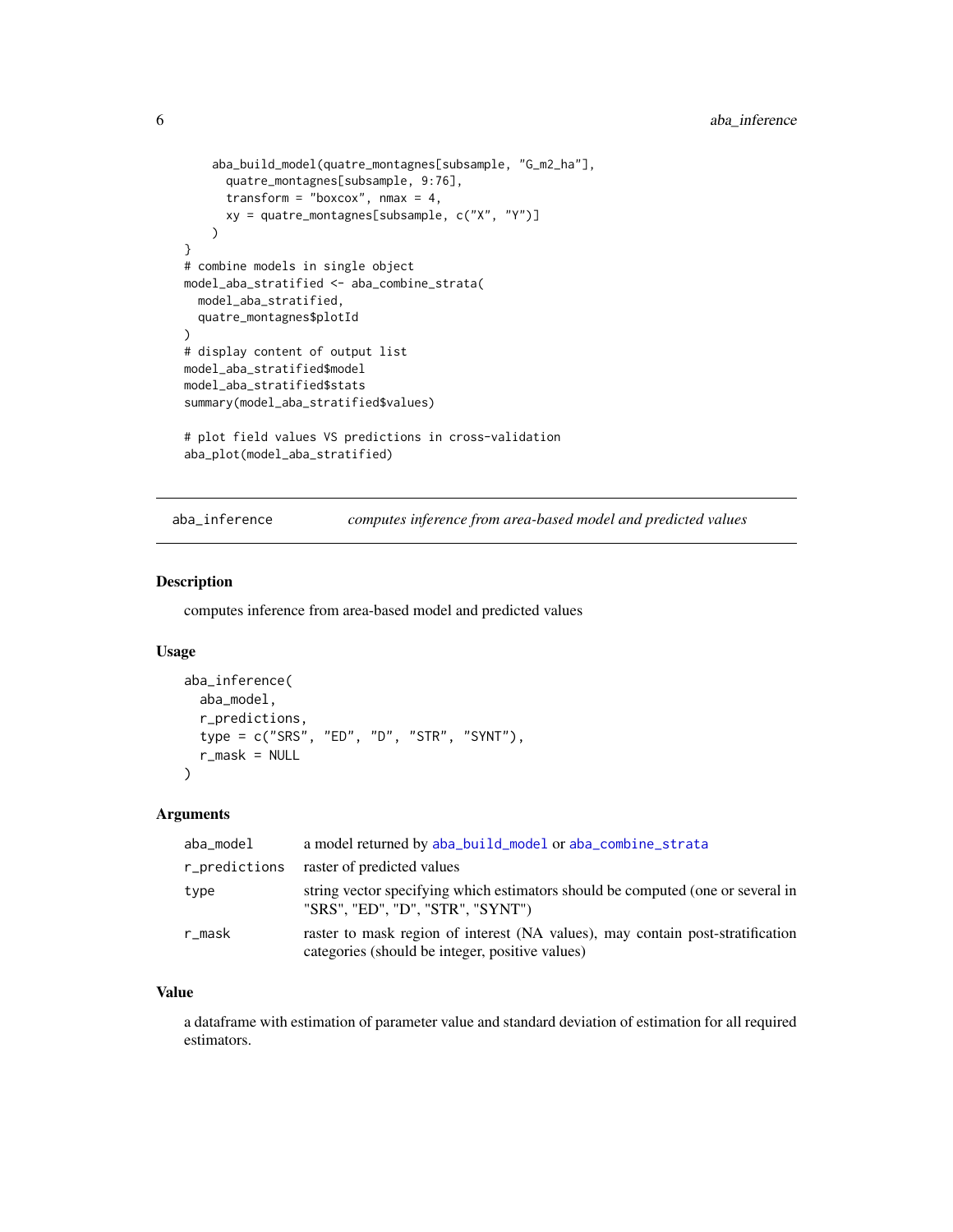<span id="page-6-1"></span><span id="page-6-0"></span>

### Description

Predefined function usable in [cloud\\_metrics](#page-0-0) or [clouds\\_metrics](#page-16-1). Applies a minimum height threshold to the point cloud and computes the following metrics:

- 1. for all points: total number ntot, percentage of points above minimum height p\_hmin, percentage of points in height bins H.propZ1\_Z2,
- 2. for first return points: percentage above minimum height p\_1st\_hmin,
- 3. for all points above minimum height: height metrics returned by [stdmetrics\\_z](#page-0-0) and intensity metrics returned by [stdmetrics\\_i](#page-0-0)
- 4. for first returns above minimum height: mCH and sdCH as proposed by Bouvier et al.

### Usage

```
aba\_metrics(z, i, rn, c, hmin = 2, breaksH = NULL)
```
.aba\_metrics

### Arguments

| z, i, rn, c | Height, Intensity, ReturnNumber and Classification                          |
|-------------|-----------------------------------------------------------------------------|
| hmin        | numeric, height threshold for low points removal before metrics computation |
| breaksH     | vector. breaks for height histogram proportion computation                  |

# Format

An object of class formula of length 2.

### References

Bouvier et al. 2015. Generalizing predictive models of forest inventory attributes using an areabased approach with airborne LiDAR data. Remote Sensing of Environment 156, pp. 322-334. [doi:10.1016/j.rse.2014.10.004](https://doi.org/10.1016/j.rse.2014.10.004)

# See Also

[cloud\\_metrics](#page-0-0), [stdmetrics](#page-0-0), [clouds\\_metrics](#page-16-1)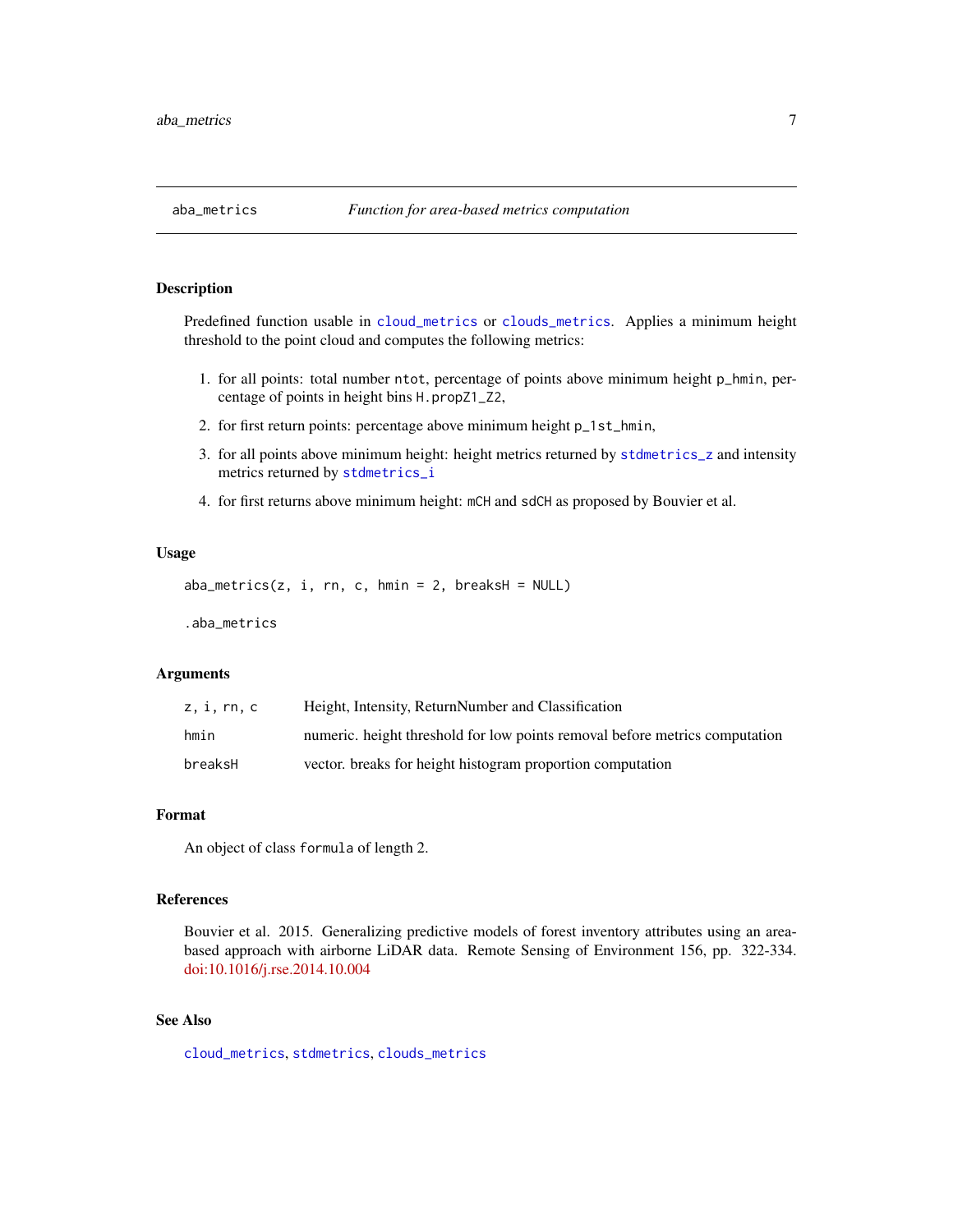# Examples

```
# load LAS file
LASfile <- system.file("extdata", "las_chablais3.laz", package="lidaRtRee")
las_chablais3 <- lidR::readLAS(LASfile)
# extract two point clouds from LAS object
llas <- lidR::clip_circle(las_chablais3,
                          c(974350, 974390),
                          c(6581680, 6581680), 10)
# normalize point clouds
llas <- lapply(llas, function(x) {
  lidR::normalize_height(x, lidR::tin())
})
# computes metrics
m <- clouds_metrics(llas, ~ aba_metrics(
Z, Intensity, ReturnNumber, Classification, 2
))
head(m[,1:5])
```
<span id="page-7-1"></span>aba\_plot *Plots observed VS values predicted in leave one out cross validation of an* [aba\\_build\\_model](#page-2-1)

# Description

Plots observed VS values predicted in leave one out cross validation of an [aba\\_build\\_model](#page-2-1)

# Usage

```
aba\_plot(aba\_model, disp\_text = F, col = NULL, add\_legend = NULL, ...)
```
# Arguments

| aba_model  | list. as returned by aba_build_model                                                                       |
|------------|------------------------------------------------------------------------------------------------------------|
| disp_text  | boolean, indicates if points should be labeled with id                                                     |
| col        | color to be passed to plot, default is black for single models, depends on stratum<br>in stratified models |
| add_legend | list. parameters to be passed to legend. In case of a stratified model, legend is<br>automatically set up. |
| $\cdots$   | other parameters to be passed to plot, x lab and y lab are automatically added                             |

### Value

nothing

<span id="page-7-0"></span>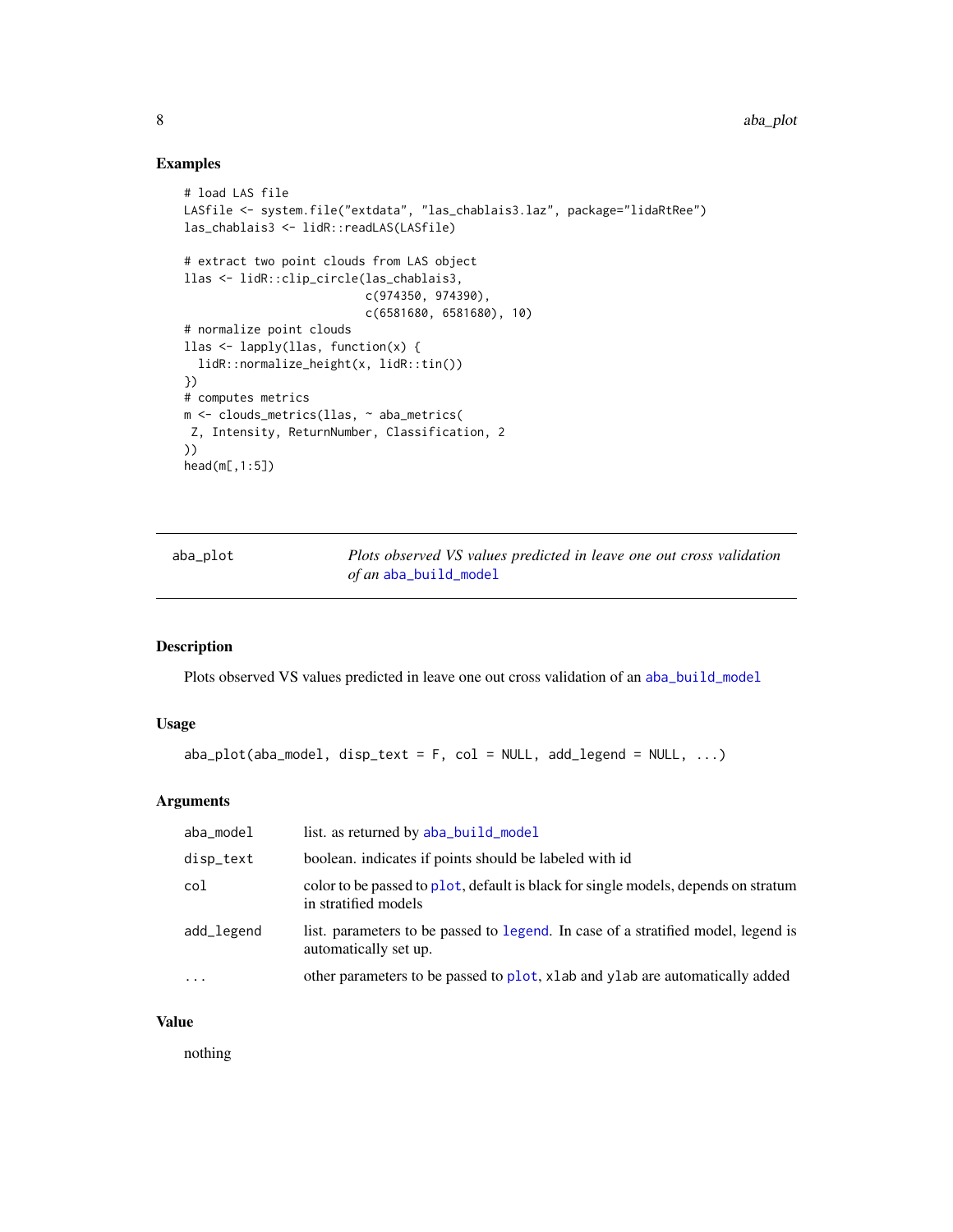# <span id="page-8-0"></span>aba\_predict 9

# Examples

```
# load Quatre Montagnes dataset
data(quatre_montagnes)
# build ABA model for basal area, with all metrics as predictors
model_aba <- aba_build_model(quatre_montagnes$G_m2_ha, quatre_montagnes[, 9:76],
  transform = "boxcox", nmax = 3
\lambda# plot field values VS predictions in cross-validation
aba_plot(model_aba, main = "Basal area")
```
aba\_predict *Mapping of ABA prediction models*

### Description

Applies calibrated area-based prediction models output of [aba\\_build\\_model](#page-2-1) to a raster of metrics to obtain a raster of predictions

### Usage

```
aba_predict(
 model_aba,
 metrics_map,
 stratum = NULL,
 add_error = FALSE,
 pkg = "terra"
)
```
# Arguments

| model_aba   | model returned by aba_build_model or aba_combine_strata                                                                                                                                         |
|-------------|-------------------------------------------------------------------------------------------------------------------------------------------------------------------------------------------------|
| metrics_map | raster, metrics returned e.g by pixel_metrics                                                                                                                                                   |
| stratum     | string. indicates which layer of metrics.map contains the stratum in case of a<br>stratified aba. model. The layer should have a RAT including a column with the<br>same name (see is. factor). |
| add_error   | boolean. indicates whether errors sampled from a normal distribution $N(0,$<br>sigma(residuals) should be added to fitted values; implemented only for log<br>transformation case               |
| pkg         | raster output format. Use pkg = "terralraster stars" to get an output in SpatRaster,<br>RasterLayer or stars format.                                                                            |

### Value

a raster of predictions obtained by applying the model aba\_build\_model to the observations in metrics\_map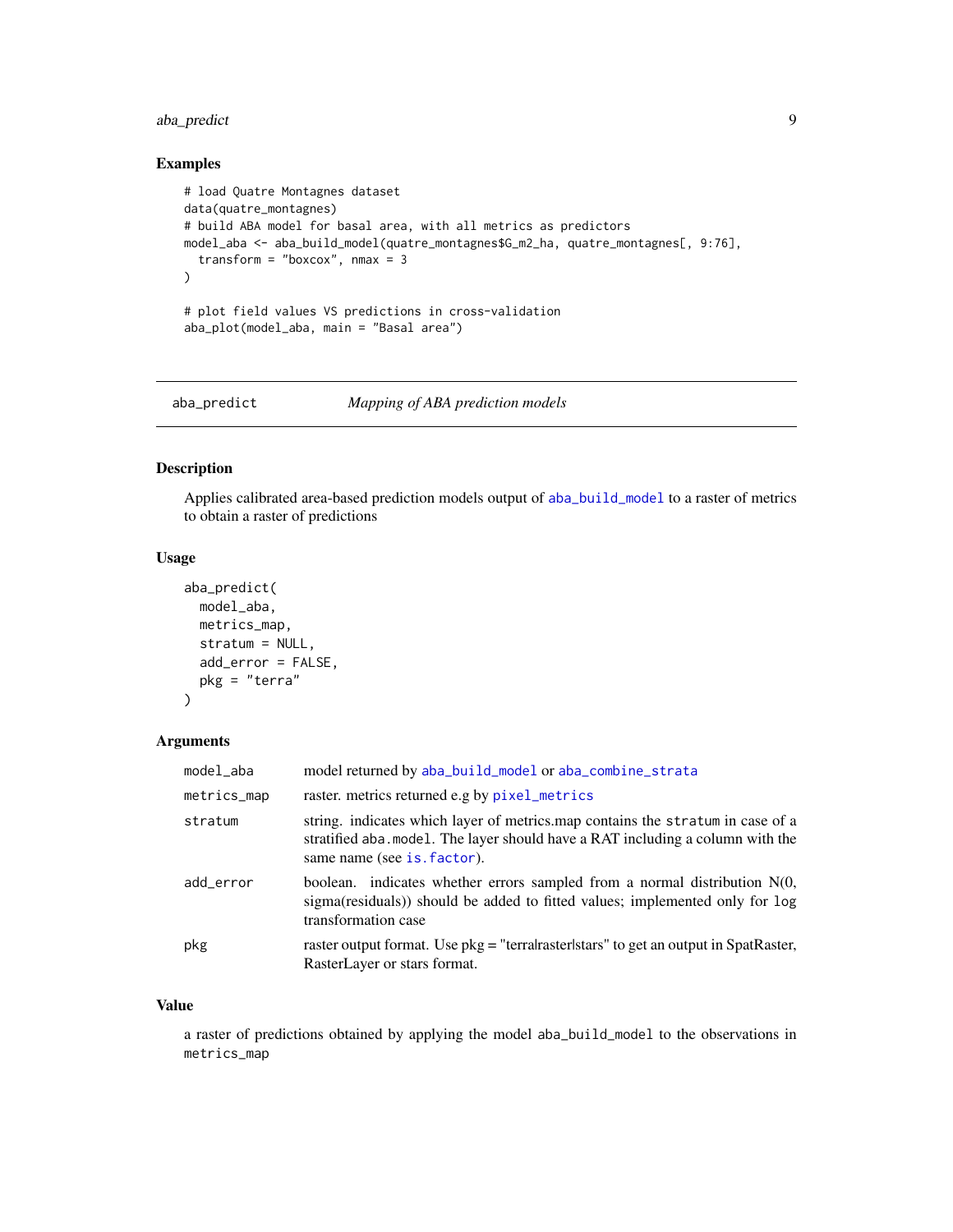# See Also

[aba\\_build\\_model](#page-2-1) for model fitting and [aba\\_combine\\_strata](#page-4-1) for combining stratified models, [clean\\_raster](#page-15-1) for applying spatial mask and value thresholds to a raster.

# Examples

```
# load data
data(quatre_montagnes)
# build model
model_aba <- aba_build_model(quatre_montagnes$G_m2_ha, quatre_montagnes[, 9:76],
  transform = "boxcox"
)
# build example raster to apply model
quatre_montagnes$X <- rep(1:8, 12)
quatre_montagnes$Y <- rep(1:12, each = 8)
metrics_map <- terra::rast(quatre_montagnes[, c(2, 3, 9:76)], type = "xyz")
predict_map <- aba_predict(model_aba, metrics_map)
# plot map
terra::plot(predict_map, main = "predictions")
```
add\_vegetation\_indices

*Add vegetation indices on a IRC image*

# Description

Computes vegetations indices from the Red, Green and Infra-Red bands of an IRC image and adds them as additionnal bands or columns. Indices are listed on [https://www.l3harrisgeospatial.](https://www.l3harrisgeospatial.com/docs/broadbandgreenness.html) [com/docs/broadbandgreenness.html](https://www.l3harrisgeospatial.com/docs/broadbandgreenness.html)

# Usage

```
add_vegetation_indices(r, all = FALSE)
```
## Arguments

|     | raster or data frame. Should contain bands or columns with names nir, r, g      |
|-----|---------------------------------------------------------------------------------|
| all | boolean, indicates whether all indices should be computed; default: FALSE, only |
|     | grvi, sr and ndvi are calculated                                                |

# Value

a raster or data.frame with added bands or columns

```
df <- data.frame(nir = c(110, 150, 20), r = c(25, 50, 30), g = c(10, 60, 10))
add_vegetation_indices(df, all = TRUE)
```
<span id="page-9-0"></span>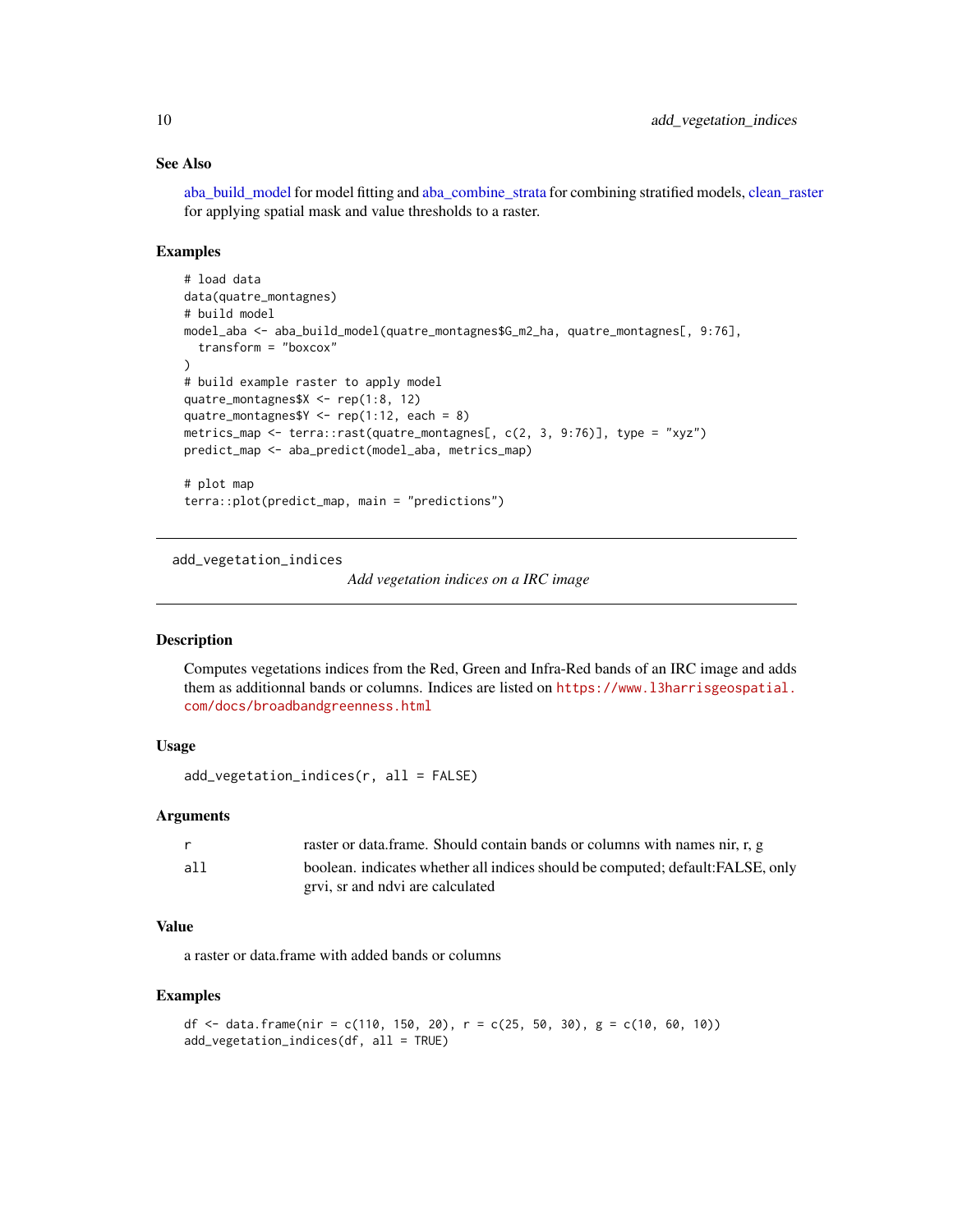<span id="page-10-1"></span><span id="page-10-0"></span>

# Description

Inverse Box-Cox transformation

### Usage

boxcox\_itr(x, lambda)

# Arguments

|        | vector or raster values to be transformed    |
|--------|----------------------------------------------|
| lambda | numeric. parameter of Box-Cox transformation |

### Value

a vector or raster of transformed values

# See Also

[boxcox\\_tr](#page-12-1) Box-Cox transformation, [boxcox\\_itr\\_bias\\_cor](#page-11-1) inverse Box-Cox transformation with bias correction.

```
x < -1:10boxcox_itr(x, 0)
boxcox_itr(x, 0.5)
boxcox_itr(x, 2)
boxcox_itr(boxcox_tr(x, 2), 2)
# plot functions
curve(boxcox_itr(x, 0), 0, 3,
  col = "blue", main = "inverse Box Cox transf.",
  xlab = "x", ylab = "inverse Boxcox(x, lambda)"
\lambdacurve(box\_itr(x, 1.5), 0, 3, col = "red", add = TRUE)curve(box\_itr(x, 0.5), 0, 3, col = "black", add = TRUE)curve(box\_itr(x, 1), 0, 3, col = "pink", add = TRUE)legend("topleft",
  legend = c("lambda", 0, 0.5, 1, 1.5),col = c(NA, "blue", "black", "pink", "red"), \t  lty = 1\mathcal{L}
```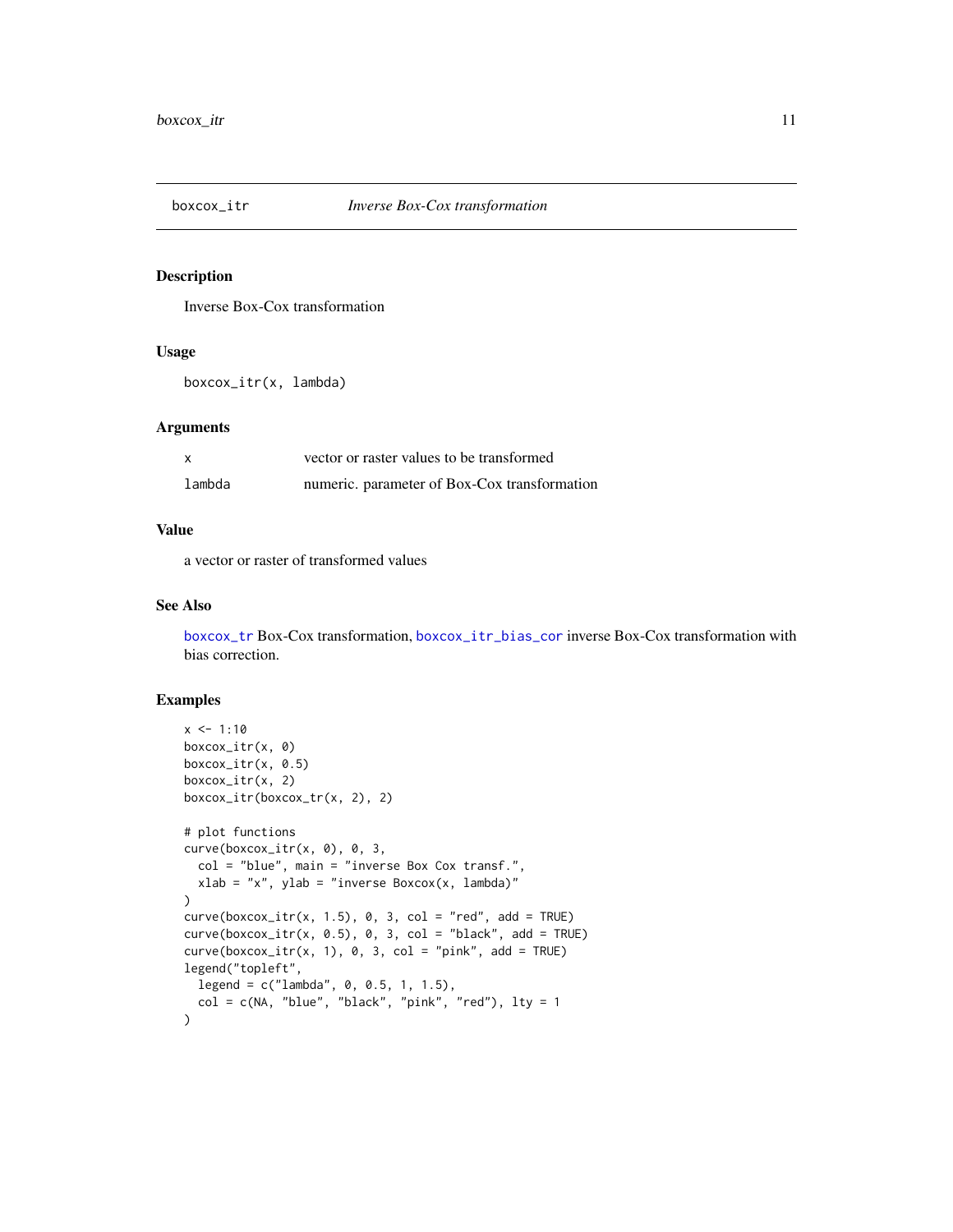<span id="page-11-1"></span><span id="page-11-0"></span>boxcox\_itr\_bias\_cor *Inverse Box-Cox transformation with bias correction*

### Description

Inverse Box-Cox transform with bias correction as suggested by Pu & Tiefelsdorf (2015). Here 'varmod' is not the local prediction variance as suggested in the paper but the model residuals variance. For variance computation, uses 'n-p' instead of 'n-1', with 'p' the number of variables in the model.

# Usage

boxcox\_itr\_bias\_cor(x, lambda, varmod)

### Arguments

| $\mathsf{x}$ | vector or raster values to be transformed    |
|--------------|----------------------------------------------|
| lambda       | numeric. parameter of Box-Cox transformation |
| varmod       | numeric. model residuals variance            |

### Value

a vector or raster

# References

Xiaojun Pu and Michael Tiefelsdorf, 2015. A variance-stabilizing transformation to mitigate biased variogram estimation in heterogeneous surfaces with clustered samples. [doi:10.1007/9783-](https://doi.org/10.1007/978-3-319-22786-3_24) [319227863\\_24](https://doi.org/10.1007/978-3-319-22786-3_24)

### See Also

[boxcox\\_tr](#page-12-1) Box-Cox transformation, [boxcox\\_itr](#page-10-1) inverse Box-Cox transformation.

```
x < -1:10boxcox_itr(x, 0.3)
boxcox_itr_bias_cor(x, 0.3, 0)
boxcox_itr_bias_cor(x, 0.3, 2)
# plot functions
curve(boxcox_itr(x, 0.3), 0, 3,
 col = "blue",
 main = "inverse Box Cox transf., lambda = 0.3",
 xlab = "x", ylab = "inverse Boxcox(x, lambda = 0.3)"
)
curve(box\_itr\_bias\_cor(x, 0.3, 1), 0, 3, col = "red", add = TRUE)
```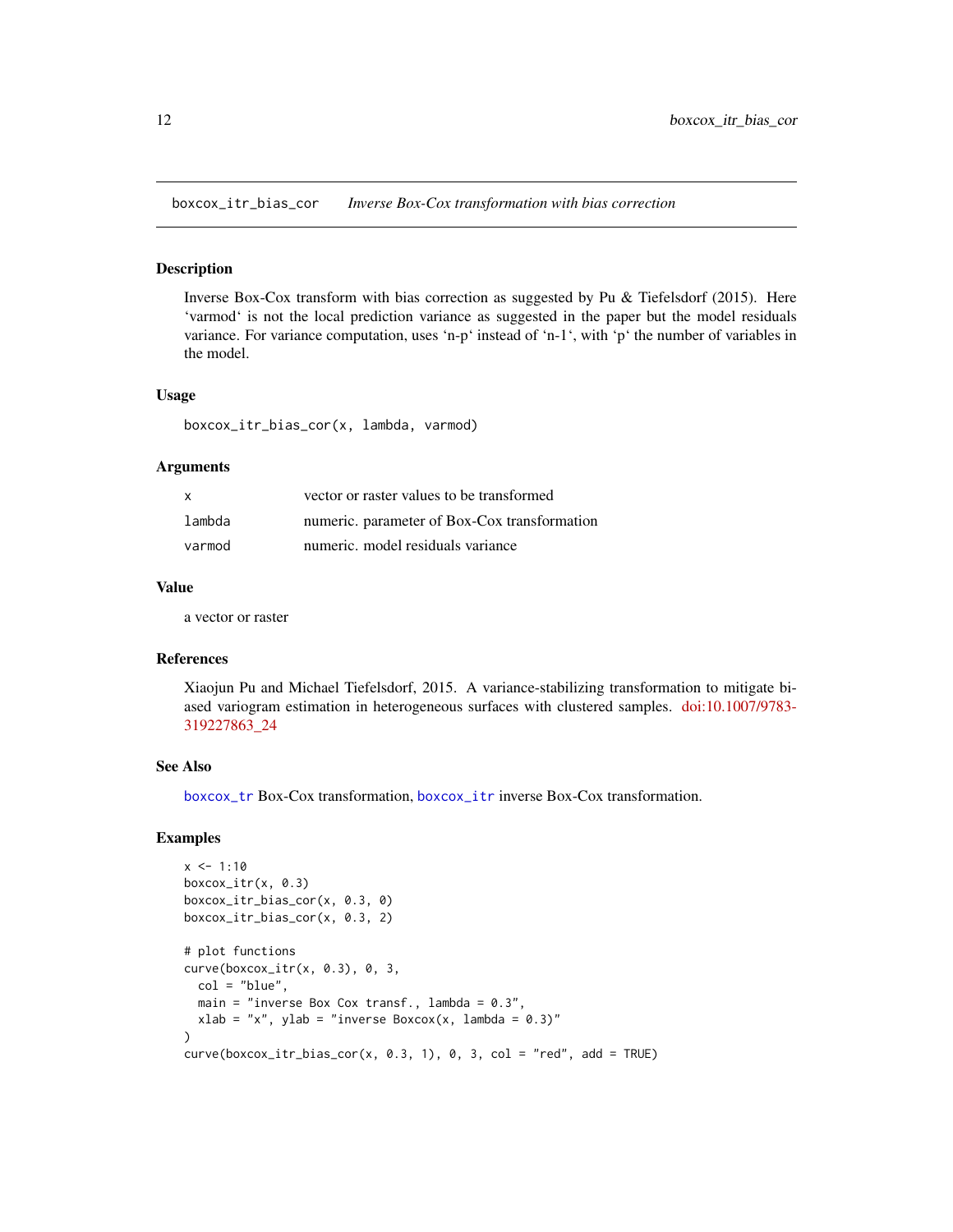### <span id="page-12-0"></span> $boxcox_tr$  13

```
curve(box\_itr\_bias\_cor(x, 0.3, 2), 0, 3, col = "black", add = TRUE)legend("topleft",
  legend = c("residuals variance = 2",
   "residuals variance = 1", "residuals variance not accounted for"
 ),
  col = c("black", "red", "blue"), lty = 1\mathcal{L}
```
boxcox\_tr *Box-Cox Transformation*

# Description

Box-Cox Transformation

### Usage

boxcox\_tr(x, lambda)

# Arguments

| X      | vector or raster, values to be transformed   |
|--------|----------------------------------------------|
| lambda | numeric. parameter of Box-Cox transformation |

### Value

a vector or raster of transformed values

### See Also

[boxcox\\_itr](#page-10-1) inverse Box-Cox transformation, [boxcox\\_itr\\_bias\\_cor](#page-11-1) inverse Box-Cox transformation with bias correction.

```
x \le -1:10boxcox_tr(x, -2)boxcox_tr(x, 0)
boxcox_tr(x, 0.5)
boxcox_tr(x, 2)
# plot functions
curve(boxcox_tr(x, 1.5), 1, 5,
  main = "Box Cox transform", xlab = "x",
  ylab = "Boxcox(x, lambda)", col = "red"
\mathcal{L}curve(boxcox_tr(x, -2), 1, 5, col = "green", add = TRUE)curve(box\_tr(x, 0), 1, 5, col = "blue", add = TRUE)
```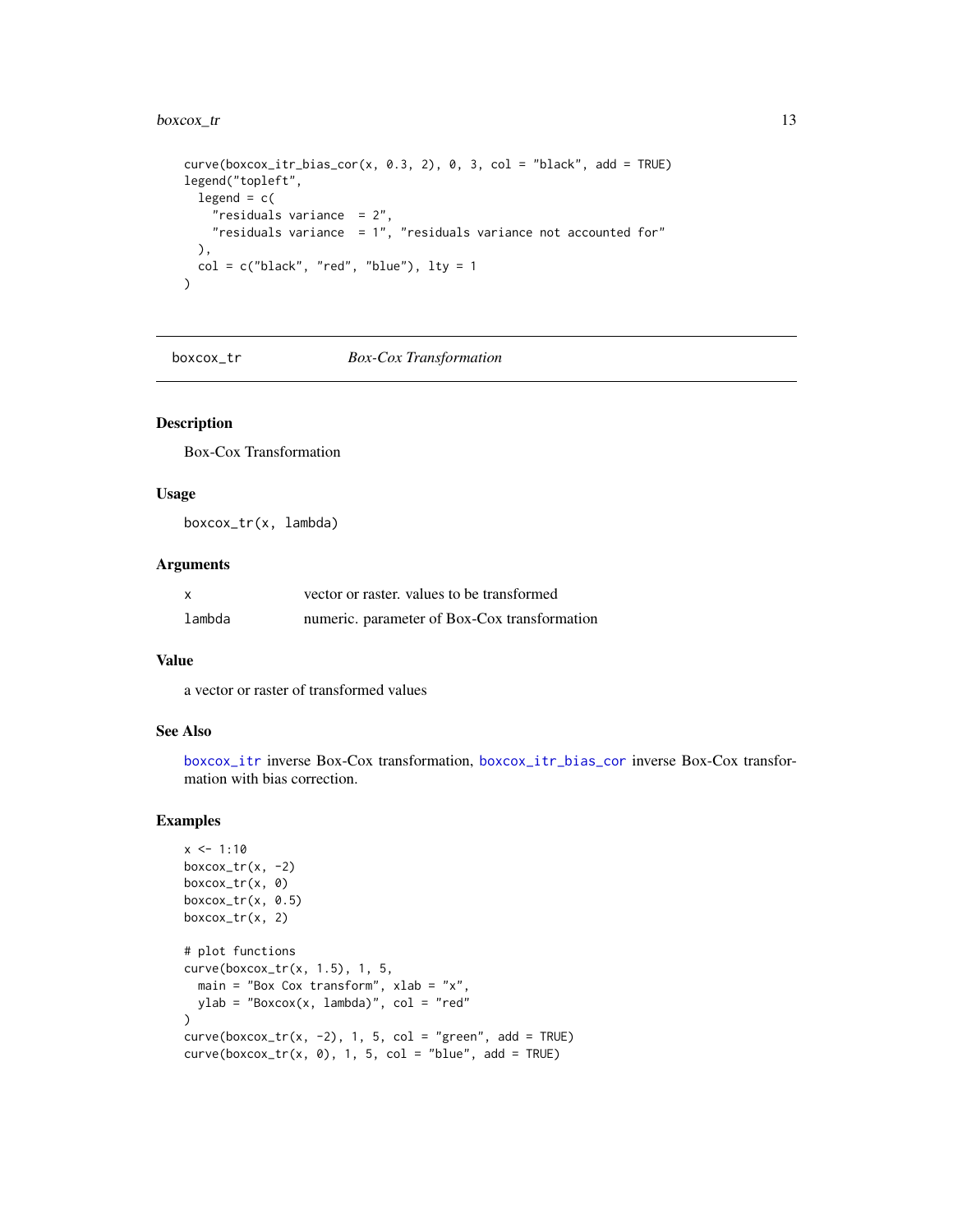```
curve(box\_tr(x, 0.5), 1, 5, col = "black", add = TRUE)curve(box\_tr(x, 1), 1, 5, col = "pink", add = TRUE)legend("topleft",
 legend = rev(c(-2, 0, 0.5, 1, 1.5, "lambda"),col = rev(c("green", "blue", "black", "pink", "red", NA)), 1ty = 1)
```
<span id="page-13-1"></span>chm\_chablais3 *Canopy height model (Chablais 3 plot)*

# Description

Canopy height model computed from airborne laser scanning data acquired in July 2010.

### Usage

data(chm\_chablais3)

# Format

A PackedSpatRaster object

### References

Monnet, J.-M. 2011. Using airborne laser scanning for mountain forests mapping: Support vector regression for stand parameters estimation and unsupervised training for treetop detection. Ph.D. thesis. University of Grenoble, France. pp. 21-22 & 34 [https://tel.archives-ouvertes.fr/](https://tel.archives-ouvertes.fr/tel-00652698/document) [tel-00652698/document](https://tel.archives-ouvertes.fr/tel-00652698/document)

### Examples

```
data(chm_chablais3)
chm_chablais3 <- terra::rast(chm_chablais3)
terra::plot(chm_chablais3)
```
<span id="page-13-2"></span>cimg2Raster *Cimg to SpatRaster conversion*

# Description

converts a cimg object to a SpatRaster object

### Usage

cimg2Raster(cimg, r = NULL)

<span id="page-13-0"></span>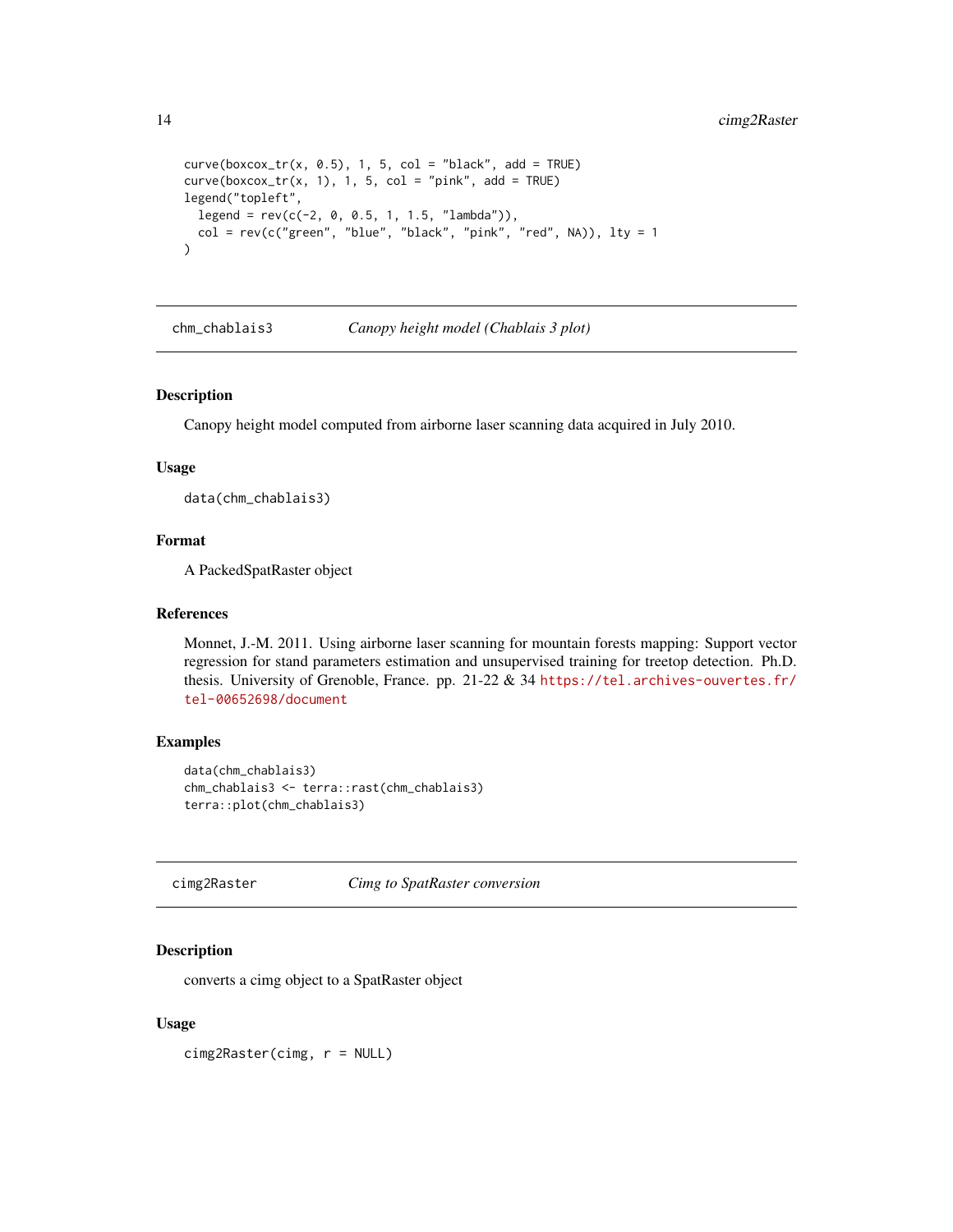### <span id="page-14-0"></span>circle2Raster 15

# Arguments

| cimg | raster object. raster of canopy height model, preferably filtered to avoid effect<br>of holes on volume and surface computation |
|------|---------------------------------------------------------------------------------------------------------------------------------|
| r    | SpatRaster object. defines the extent and projection of conversion result                                                       |

# Value

A SpatRaster object

# See Also

[raster2Cimg](#page-41-1)

### Examples

```
data(chm_chablais3)
chm_chablais3 <- terra::rast(chm_chablais3)
# convert raster to cimg object
chm_cim <- raster2Cimg(chm_chablais3)
# apply filtering
chm_cim_filt <- dem_filtering(chm_cim,
 nl_filter = "Closing",
 nl\_size = 3,
  sigmap = \theta)$non_linear_image
# convert to SpatRaster
chm_filt <- cimg2Raster(chm_cim_filt, chm_chablais3)
# plot SpatRaster
terra::plot(chm_chablais3)
# plot cimg object
plot(chm_cim)
# plot filtered cimg object
plot(chm_cim_filt)
# plot filtered SpatRaster
terra::plot(chm_filt)
```
circle2Raster *Raster corresponding to circle extent*

### Description

Creates an empty raster which extents corresponds to the circle specified by center coordinates, radius and optional buffer size.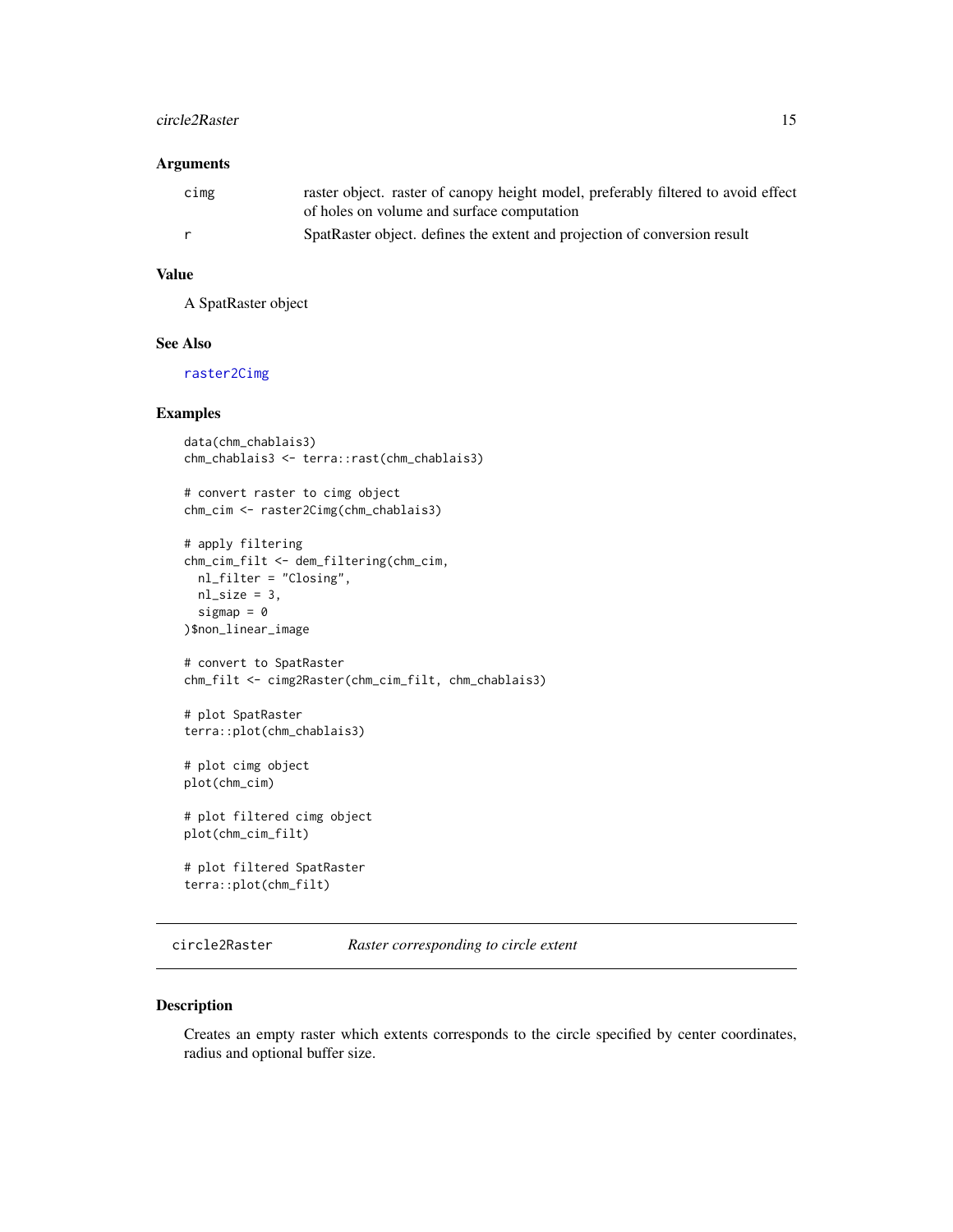# <span id="page-15-0"></span>Usage

circle2Raster(X, Y, radius, resolution =  $0.5$ , buffer =  $0.5$ , ...)

# Arguments

| $\mathsf{X}$ | numeric. easting coordinate of plot center in meters  |
|--------------|-------------------------------------------------------|
|              | numeric. northing coordinate of plot center in meters |
| radius       | numeric. plot radius in meters                        |
| resolution   | numeric, raster resolution in meters                  |
| buffer       | numeric. buffer to be added to plot radius in meters  |
|              | other parameters to pass to rast (e.g. crs)           |

# Value

A SpatRaster object

# Examples

circle2Raster(100, 100, 20, 1, 5)

<span id="page-15-1"></span>clean\_raster *Applies thresholds and mask to a raster object*

# Description

Applies a lower and upper thresholds to the values of the input raster. If the mask input is provided, first all NA values in the raster are set to 0, then the raster in multiplied by the mask. Cells to be masked should therefore have a NA value in the mask raster object.

# Usage

```
clean\_raster(r, minmax = c(-Inf, +Inf), mask = NULL)
```
# Arguments

|        | raster object. RasterLayer and SpatRaster are supported.                               |
|--------|----------------------------------------------------------------------------------------|
| minmax | vector of two numeric values. minimum and maximum thresholds to apply to<br>'r' values |
| mask   | raster object. mask to be applied (multiplication with input raster 'r')               |

### Value

a raster object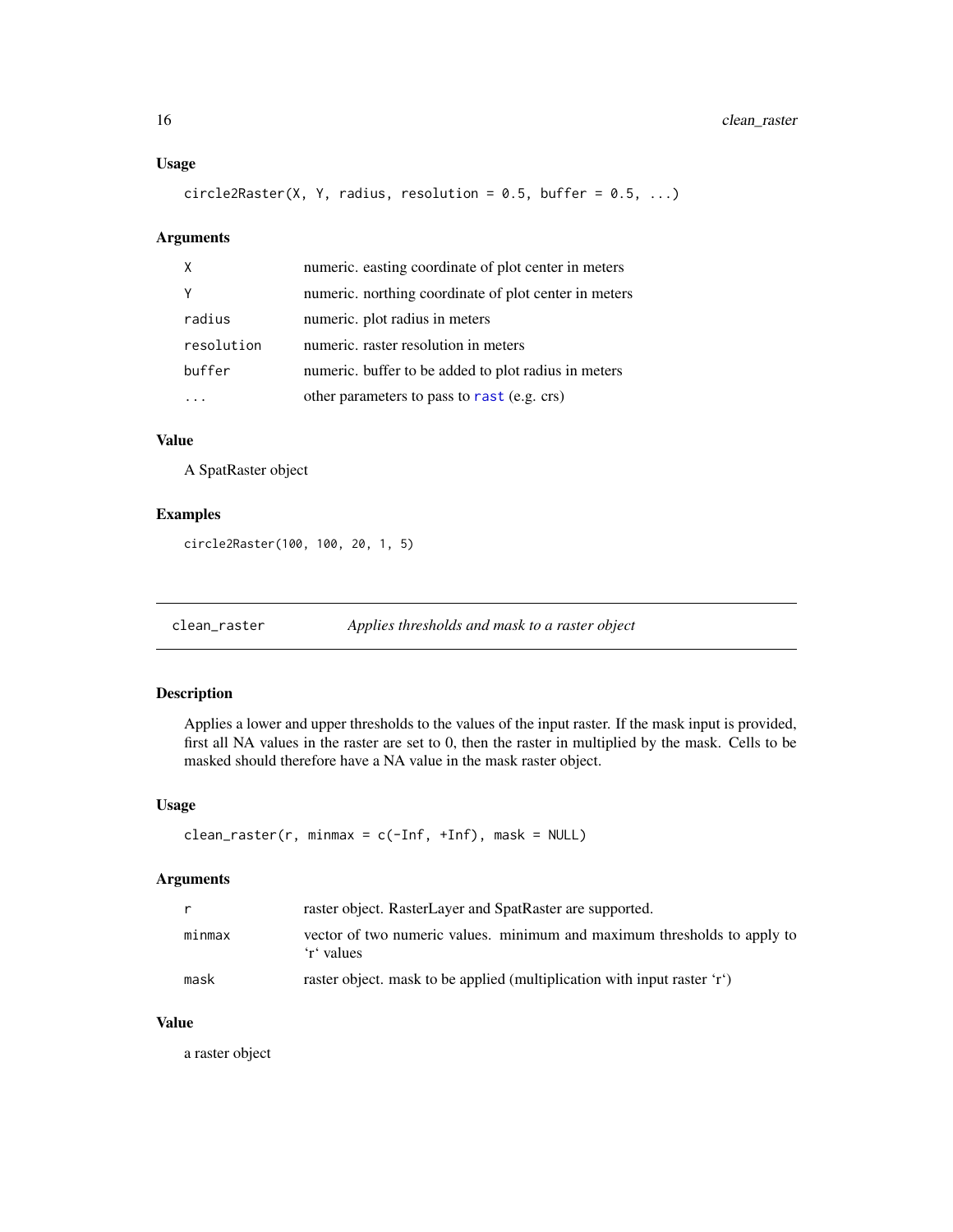# <span id="page-16-0"></span>clouds\_metrics 17

### Examples

```
# load data
data(quatre_montagnes)
# build model
model_aba <- aba_build_model(quatre_montagnes$G_m2_ha, quatre_montagnes[, 9:76],
  transform = "boxcox"
)
# build example raster to apply model
quatre_montagnes$X <- rep(1:8, 12)
quatre_montagnes$Y \leq rep(1:12, each = 8)
metrics_map <- terra::rast(quatre_montagnes[, c(2, 3, 9:76)], type = "xyz")
predict_map <- aba_predict(model_aba, metrics_map)
# create raster mask
mask <- predict_map
# set values to 1 or NA
terra::values(maxk) \leq rep(c(1, 1, NA), each = 32)# apply thresholds and mask
predict_map_clean <- clean_raster(predict_map, c(40, 70), mask)
# plot maps
terra::plot(predict_map, main = "Predictions")
terra::plot(mask, main = "Mask", legend = FALSE)
terra::plot(predict_map_clean, main = "Cleaned predictions")
```
<span id="page-16-1"></span>clouds\_metrics *Computes metrics on list of point clouds*

# Description

Computes metrics for a list of [LAS](#page-0-0) objects (should be normalized point clouds). Calls the function [cloud\\_metrics](#page-0-0) on each element and then arranges the results in a data.frame.

### Usage

```
clouds_metrics(
  llasn,
 func = ~lidR::stdmetrics(X, Y, Z, Intensity, ReturnNumber, Classification, dz = 1)
\lambda
```
### Arguments

| llasn | list of LAS objects                                                             |
|-------|---------------------------------------------------------------------------------|
| func  | function. function applied on each element to compute metrics, default function |
|       | is stdmetrics from package lidR                                                 |

### Value

A data frame with metrics in columns corresponding to LAS objects of the list (lines)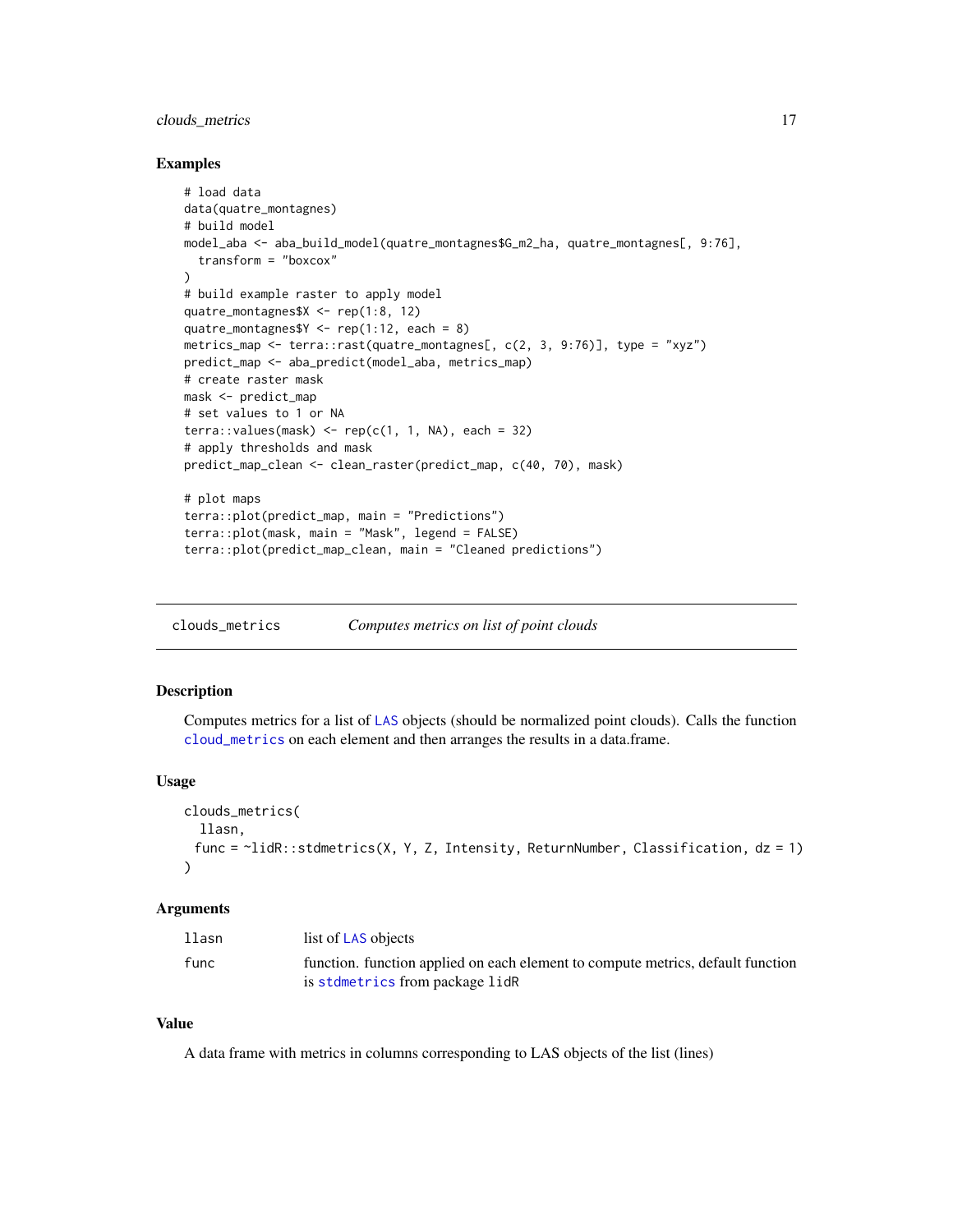# <span id="page-17-0"></span>See Also

[cloud\\_metrics](#page-0-0), [stdmetrics](#page-0-0), [aba\\_metrics](#page-6-1), [pixel\\_metrics](#page-0-0)

### Examples

```
# load LAS file
LASfile <- system.file("extdata", "las_chablais3.laz", package="lidaRtRee")
las_chablais3 <- lidR::readLAS(LASfile)
# set projection
lidR::projection(las_chablais3) <- 2154
# extract four point clouds from LAS object
\text{llas} \leftarrow \text{list}()llas[["A"]] <- lidR::clip_circle(las_chablais3, 974350, 6581680, 10)
llas[["B"]] <- lidR::clip_circle(las_chablais3, 974390, 6581680, 10)
llas[["C"]] <- lidR::clip_circle(las_chablais3, 974350, 6581640, 10)
# normalize point clouds
llas <- lapply(llas, function(x) {
  lidR::normalize_height(x, lidR::tin())
})
# compute metrics
clouds_metrics(llas)
# compute metrics with user-defined function
# mean and standard deviation of first return points above 10 m
user_func <- function(z, rn, hmin = 10) {
  # first return above hmin subset
  dummy \le which(z \ge hmin & rn == 1)
  return(list(
    mean.z = mean(z[dummy]),sd.z = stats::sd(z[z > hmin])))
}
clouds_metrics(llas, func = \sim user_func(Z, ReturnNumber, 10))
```
<span id="page-17-1"></span>clouds\_tree\_metrics *Computes metrics on trees detected in list of point clouds.*

### Description

Extracts summary statistics on trees for each LAS object in a list:

### Usage

```
clouds_tree_metrics(llasn, XY, plot_radius, res = 0.5, func, ...)
```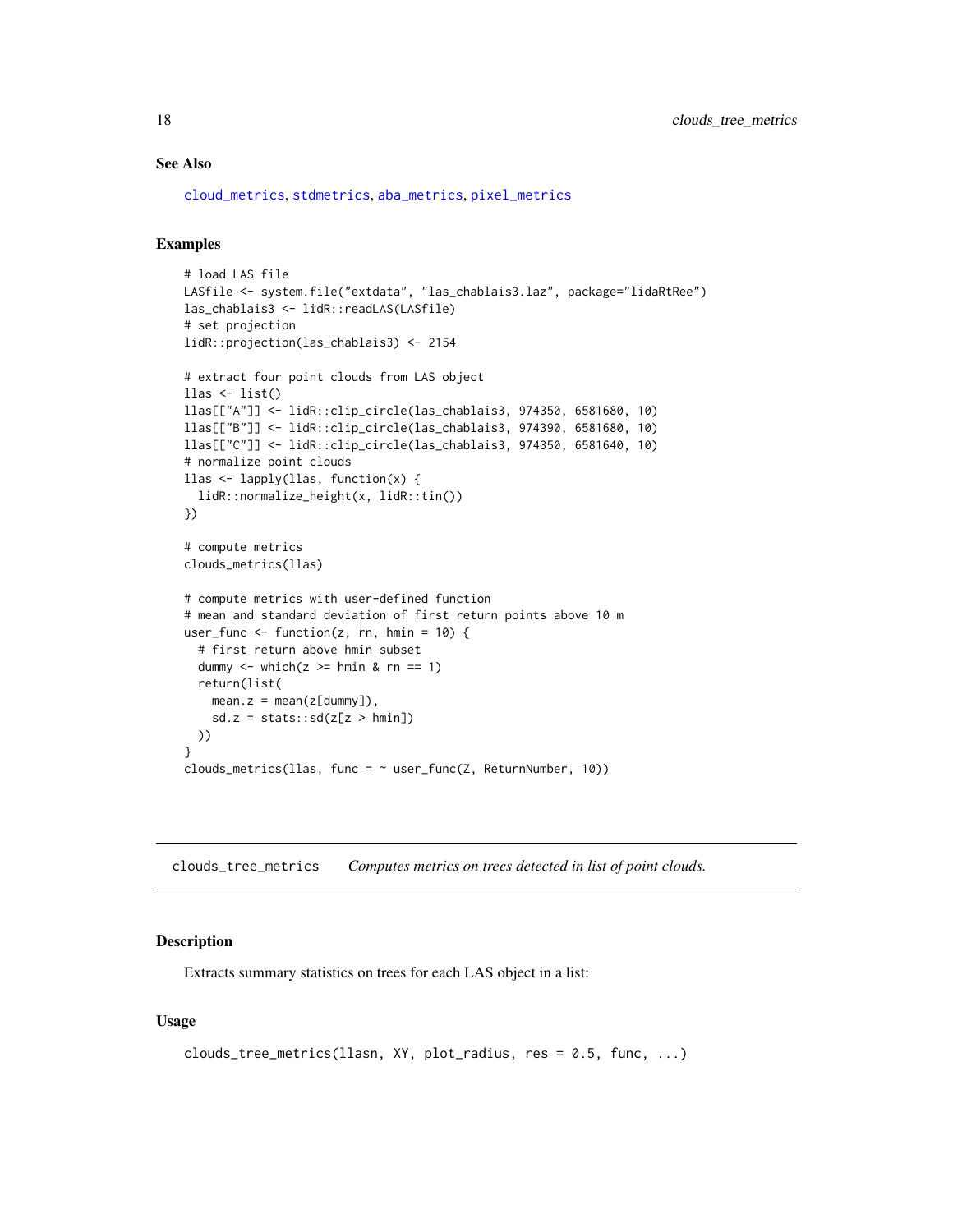### <span id="page-18-0"></span>**Arguments**

| llasn       | list of LAS objects                                                                                                                                    |
|-------------|--------------------------------------------------------------------------------------------------------------------------------------------------------|
| XY          | a data frame or matrix with XY coordinates of plot centers                                                                                             |
| plot_radius | numeric. plot radius in meters                                                                                                                         |
| res         | numeric. resolution of canopy height model computed with points2DSM before<br>tree segmentation                                                        |
| func        | a function to be applied to the attributes of extracted trees (return from internal<br>call to tree_extraction function) to compute plot level metrics |
| $\ddots$    | other parameters to be passed to tree_segmentation                                                                                                     |

# Details

- calls [tree\\_segmentation](#page-59-1) to segment trees and then [tree\\_extraction](#page-56-1) to extract their features
- computes 'TreeCanopy\_cover\_in\_plot' (proportion of surface of disk of interest which is covered by segmented trees), 'TreeCanopy\_meanH\_in\_plot' (mean canopy height inside intersection of tree segments and disk of interest)
- removes detected trees located outside of the disk of interest defined by their centers and radius
- computes summary statistics of extracted tree features based on a user-defined function (default is [std\\_tree\\_metrics](#page-53-1))

### Value

a dataframe with tree metrics in columns corresponding to LAS objects of the list (lines)

# See Also

[tree\\_segmentation](#page-59-1), [tree\\_extraction](#page-56-1), [std\\_tree\\_metrics](#page-53-1)

```
# load LAS file
LASfile <- system.file("extdata", "las_chablais3.laz", package="lidaRtRee")
las_chablais3 <- lidR::readLAS(LASfile)
# extract two point clouds from LAS object
llas <- lidR::clip_circle(las_chablais3,
                          c(974350, 974390),
                          c(6581680, 6581680), 10)
# normalize point clouds
llas <- lapply(llas, function(x) {
  lidR::normalize_height(x, lidR::tin())
})
# compute metrics with user-defined function
# number of detected trees between 20 and 30 meters and their mean height
# restricted to disks of radius 8 m.
user_func <- function(x) {
```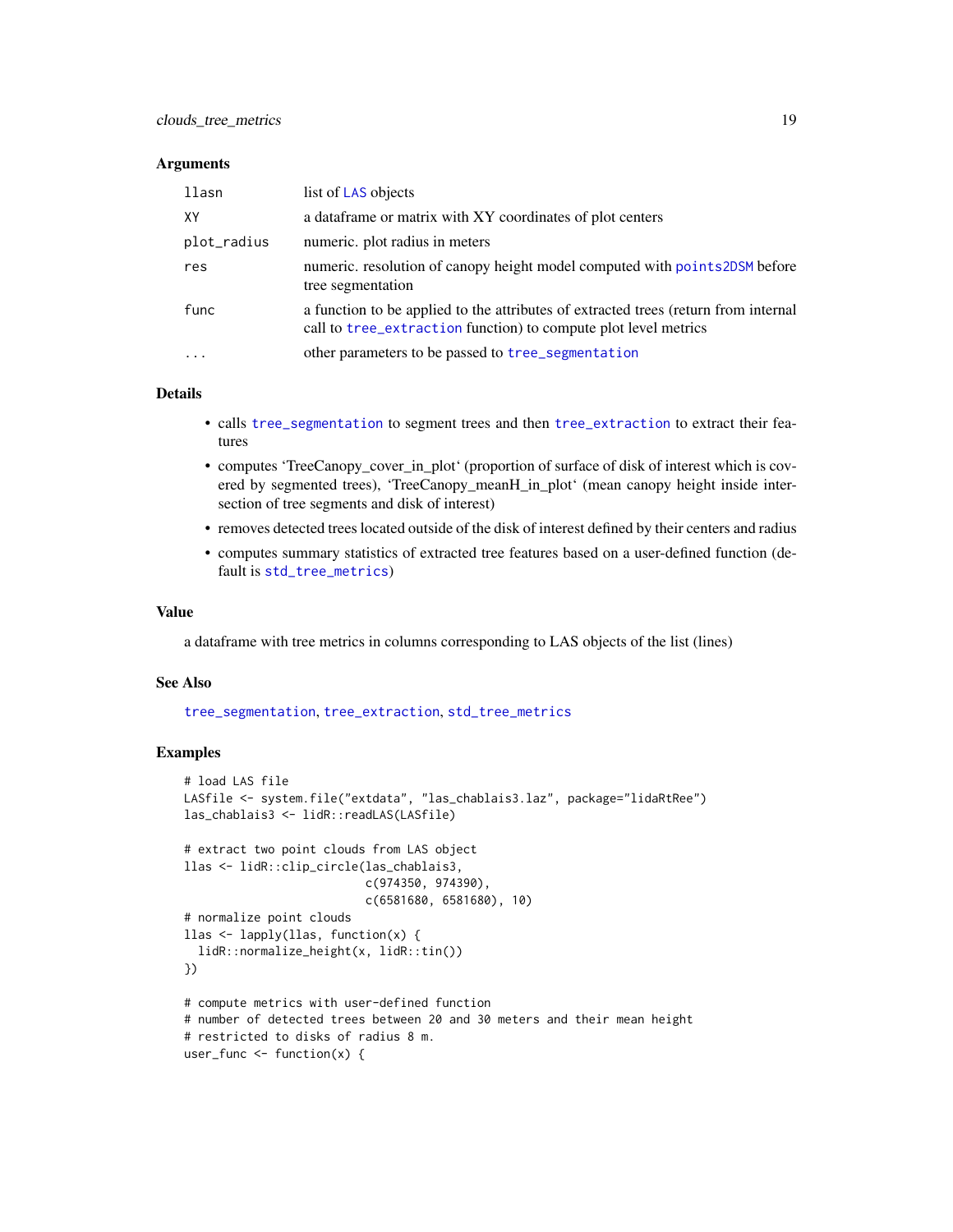```
dummy <- x$h[which(x$h > 20 & x$h < 30)]
  data.frame(Tree.between.20.30 = length(dummy), Tree.meanH = mean(dummy))
}
clouds_tree_metrics(llas,
  cbind(c(974350, 974390), c(6581680, 6581680)),
  8,
  res = 0.5, func = user_func
\mathcal{L}
```
convert\_raster *Raster format conversion*

# Description

Function to convert between raster formats. Use pkg = "terralrasterlstars" to get an output in SpatRaster, RasterLayer or stars format. Default is getOption("lidR.raster.default").

# Usage

convert\_raster(r, pkg = NULL)

# Arguments

|     | raster object or file name.                                                                                    |
|-----|----------------------------------------------------------------------------------------------------------------|
| pkg | package name. Use $pkg =$ "terral raster stars" to get an output in SpatRaster,<br>RasterLayer or stars format |

## Value

A raster object in the specified format

```
# load SpatRaster
data(chm_chablais3)
chm_chablais3 <- terra::rast(chm_chablais3)
# to stars
chm_stars <- convert_raster(chm_chablais3, pkg = "stars")
chm_stars
# to raster
chm_raster <- convert_raster(chm_stars, pkg = "raster")
chm_raster
# back to terra
convert_raster(chm_raster, pkg = "terra")
```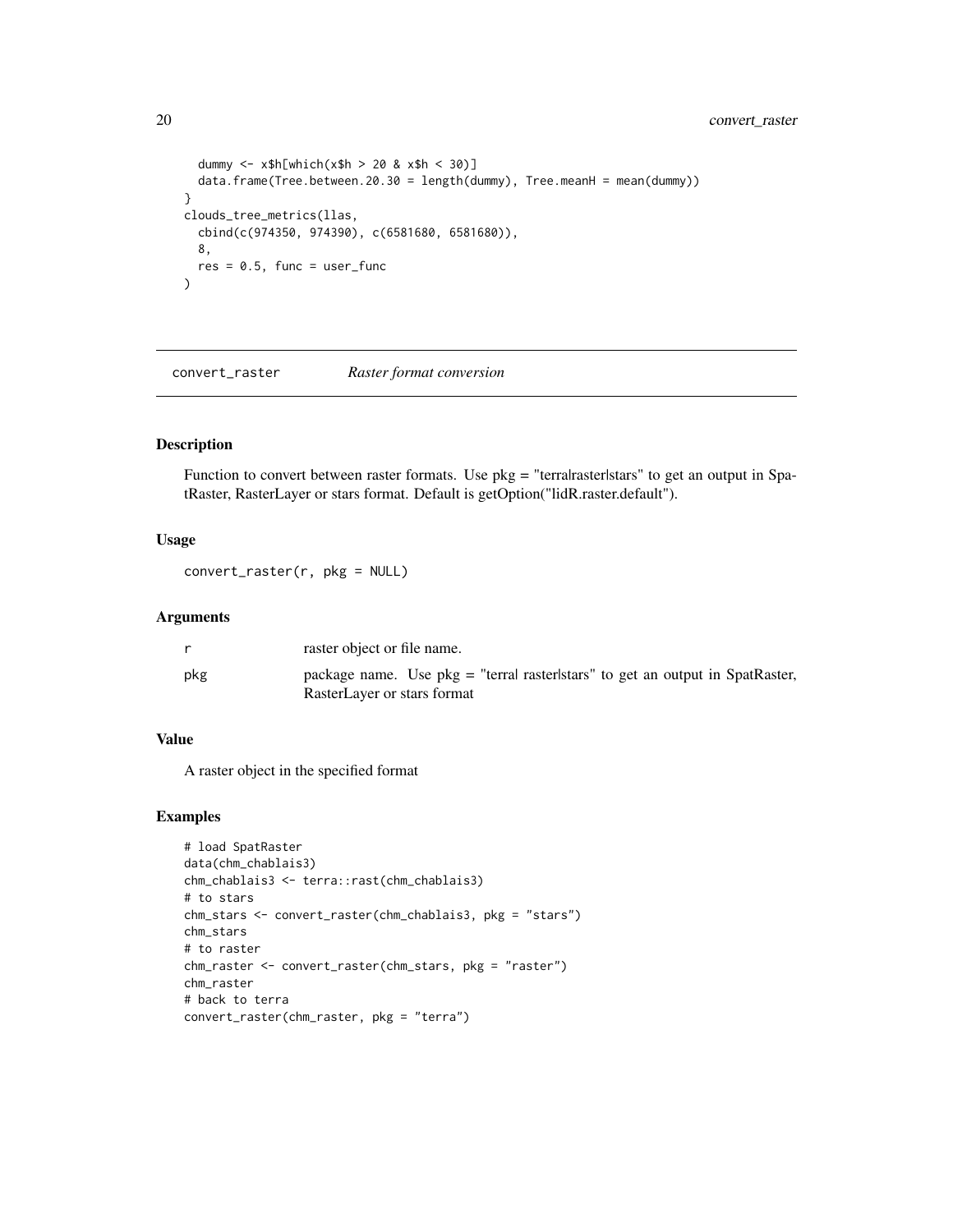# <span id="page-20-1"></span><span id="page-20-0"></span>Description

Computes the correlation between the canopy height model and a virtual canopy height model simulated from tree locations, for different translations of tree inventory positions, and outputs the translation corresponding to best estimated co-registration.

### Usage

```
coregistration(chm, trees, mask, buffer = 19, step = 0.5, dm = 2, plot = TRUE)
```
# Arguments

| chm    | raster, can opy height model                                                                                                                     |
|--------|--------------------------------------------------------------------------------------------------------------------------------------------------|
| trees  | data.frame. the first two columns contain xy coordinates, and the third is the<br>value to correlate to the chm (e.g. tree heights or diameters) |
| mask   | raster, raster mask of tree inventory area                                                                                                       |
| buffer | numeric, radius of the circular buffer area of possible translations                                                                             |
| step   | numeric, increment step of translations within buffer area to compute correlation<br>values, should be a multiple of raster resolution           |
| dm     | numeric. minimum distance between two local maxima in meters                                                                                     |
| plot   | boolean. whether to display the results or not                                                                                                   |

# Value

A list with two elements : first the correlation SpatRaster returned by [rasters\\_moving\\_cor](#page-43-1), second a data.frame returned by [raster\\_local\\_max](#page-45-1)

# References

Monnet, J.-M. and Mermin, E. 2014. Cross-Correlation of Diameter Measures for the Co-Registration of Forest Inventory Plots with Airborne Laser Scanning Data. Forests 2014, 5(9), 2307-2326, [doi:10.3390/f5092307](https://doi.org/10.3390/f5092307)

# See Also

[rasters\\_moving\\_cor](#page-43-1), [raster\\_local\\_max](#page-45-1)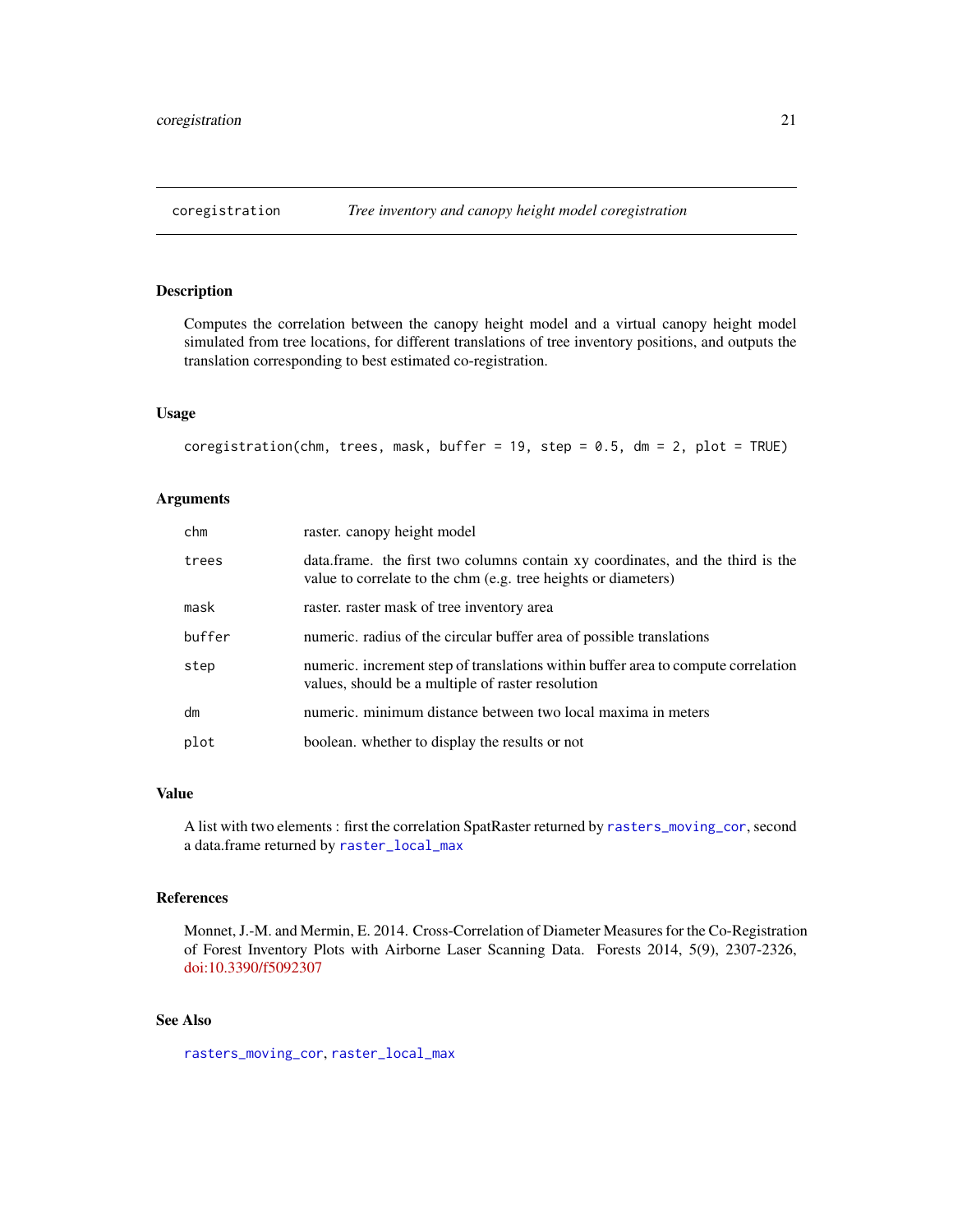# <span id="page-21-0"></span>Examples

```
# tree inventory
trees \le data.frame(x = c(22.2, 18.3, 18.1), y = c(22.1, 22.7, 18.4),
z = c(15, 10, 15)# mask of inventory area
# empty raster with extent
tree_mask <- circle2Raster(20, 20, 9, resolution = 1)
# fill binary mask
tree_mask <- raster_xy_mask(rbind(c(20, 20), c(20, 20)), c(9, 9), tree_mask,
binary = TRUE)
# simulate chm raster
chm \le terra::rast(extent = c(0, 40, 0, 40), resolution = 1, crs = NA)
xy <- terra::xyFromCell(chm, 1:(ncol(chm) * nrow(chm)))
# add Gaussian surfaces to simulate tree crowns
z1 <- trees$z[1] * exp(-((xy[, 1] - trees$x[1])^2 + (xy[, 2] - trees$y[1])^2 / 2) * trees$z[1] / 50)
z2 <- trees$z[2] * exp(-((xy[, 1] - trees$x[2])^2 + (xy[, 2] - trees$y[2])^2 / 2) * trees$z[2] / 50)
z3 <- trees$z[3] * exp(-((xy[, 1] - trees$x[3])^2 + (xy[, 2] - trees$y[3])^2 / 2) * trees$z[3] / 50)
chm <- terra::rast(cbind(xy, pmax(z1, z2, z3)), type = "xyz") #+rnorm(length(z1),0,1)))
# translate trees
trees$x <- trees$x + 1
trees$y <- trees$y + 2
coreg <- coregistration(chm, trees, mask = tree_mask, buffer = 5, step = 1, dm = 1, plot = FALSE)
coreg$local_max[, c("dx1", "dy1")]
# plot raster
terra::plot(coreg$correlation_raster)
abline(h = 0, 1ty = 2)abline(v = 0, lty = 2)# add location of two local maxima
graphics::points(coreg$local_max[1, c("dx1", "dx2")],
  coreg$local_max[1, c("dy1", "dy2")],
  cex = c(1, 0.5), pch = 3, col = "red"
\mathcal{L}
```
create\_disk *Disk-shaped matrix mask*

# Description

Creates a matrix with TRUE values shaping a centered disk

# Usage

create\_disk(width = 5)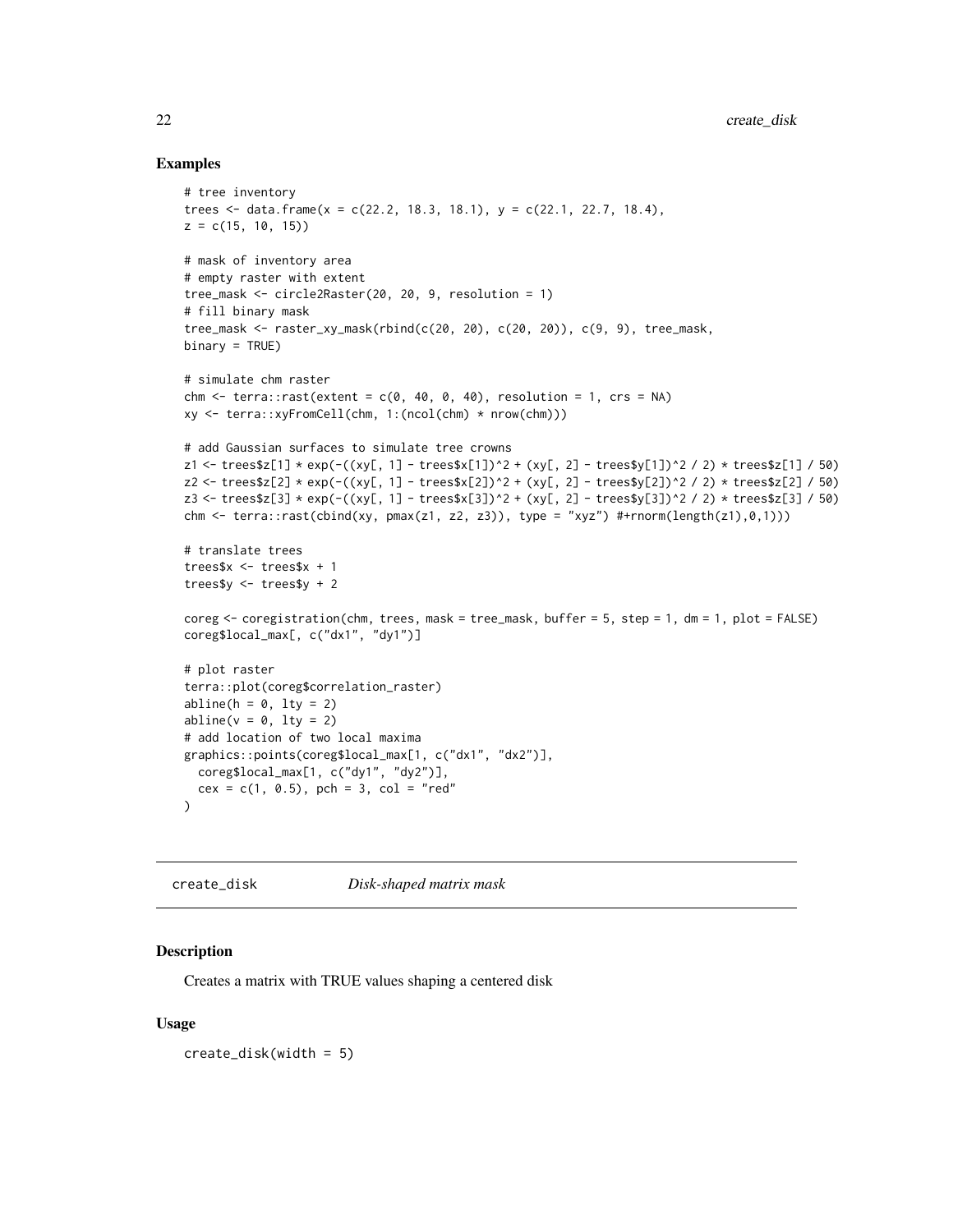# <span id="page-22-0"></span>dem\_filtering 23

# Arguments

width numeric. disk width in pixels, should be an uneven number

# Value

A matrix with 1 for pixels inside the disk, 0 outside

# Examples

create\_disk(7)

<span id="page-22-1"></span>dem\_filtering *Image pre-processing (non-linear filtering and Gaussian smoothing)*

# Description

applies two filters to an image:

- 1. A non-linear filter: closing ([mclosing](#page-0-0)) with disk kernel, or median ([medianblur](#page-0-0)) with square kernel
- 2. A 2D Gaussian smoother (The [deriche](#page-0-0) filter is applied on both dimensions). Value-dependent smoothing is possible

# Usage

```
dem_filtering(
  dem,
  nl_filter = "Closing",
  nl\_size = 5,
  sigmap = 0.3,
  padding = TRUE
\mathcal{L}
```
# Arguments

| dem       | cimg object (e.g. obtained with as.cimg) or SpatRaster object (e.g. obtained<br>with rast)                                                                                                                                                                                                                                                                                                                                                                                                                                                      |
|-----------|-------------------------------------------------------------------------------------------------------------------------------------------------------------------------------------------------------------------------------------------------------------------------------------------------------------------------------------------------------------------------------------------------------------------------------------------------------------------------------------------------------------------------------------------------|
| nl_filter | string. type of non-linear filter to apply: "None", "Closing" or "Median"                                                                                                                                                                                                                                                                                                                                                                                                                                                                       |
| nl_size   | numeric. kernel width in pixel for non-linear filtering                                                                                                                                                                                                                                                                                                                                                                                                                                                                                         |
| sigmap    | numeric or matrix. if a single number is provided, sigmap is the standard de-<br>viation of the Gaussian filter in pixel, 0 corresponds to no smoothing. In case<br>of matrix, the first column corresponds to the standard deviation of the filter,<br>and the second to thresholds for image values (e.g. a filter of standard devia-<br>tion specified in line i is applied to pixels in image which values are between<br>thresholds indicated in lines i and i <sup>+1</sup> ). Threshold values should be ordered in<br>increasing order. |
| padding   | boolean. Whether image should be padded by duplicating edge values before<br>filtering to avoid border effects                                                                                                                                                                                                                                                                                                                                                                                                                                  |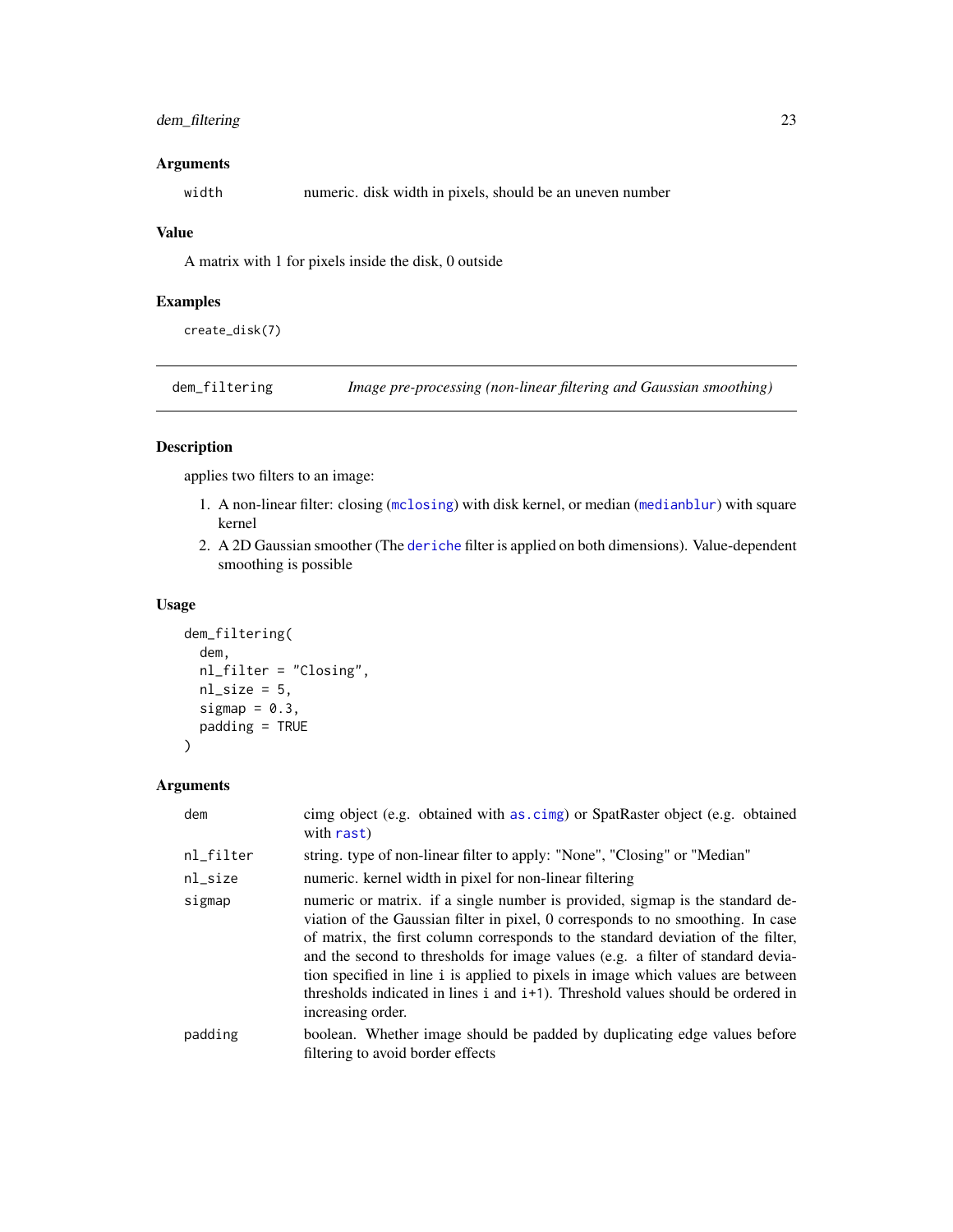### <span id="page-23-0"></span>Value

A list of two cimg objects or a SpatRaster object with image after non-linear filter and image after both filters

# See Also

[maxima\\_detection](#page-32-1), filters of imager package: [mclosing](#page-0-0), [medianblur](#page-0-0), [deriche](#page-0-0)

# Examples

```
data(chm_chablais3)
chm_chablais3 <- terra::rast(chm_chablais3)
# filtering with median and Gaussian smoothing
im <- dem_filtering(chm_chablais3, nl_filter = "Median", nl_size = 3, sigmap = 0.8)
# filtering with median filter and value-dependent Gaussian smoothing
# (less smoothing for values between 0 and 15)
im2 <- dem_filtering(chm_chablais3,
 nl_filter = "Median", nl_size = 3,
 sigmap = cbind(c(0.2, 0.8), c(0, 15)))
# plot original image
terra::plot(chm_chablais3, main = "Initial image")
# plot image after median filter
terra::plot(im$non_linear_image, main = "Median filter")
# plot image after median and Gaussian filters
terra::plot(im$smoothed_image, main = "Smoothed image")
# plot image after median and value-dependent Gaussian filters
terra::plot(im2$smoothed_image, main = "Value-dependent smoothing")
```
<span id="page-23-1"></span>edge\_detection *Edge detection in gap image*

### **Description**

Performs edge detection on a gap image (e.g. output from function [gap\\_detection](#page-26-1)). The gap image is compared to a gap image which has undergone a dilation or erosion to identify edges of gaps.

### Usage

```
edge_detection(gaps, inside = TRUE)
```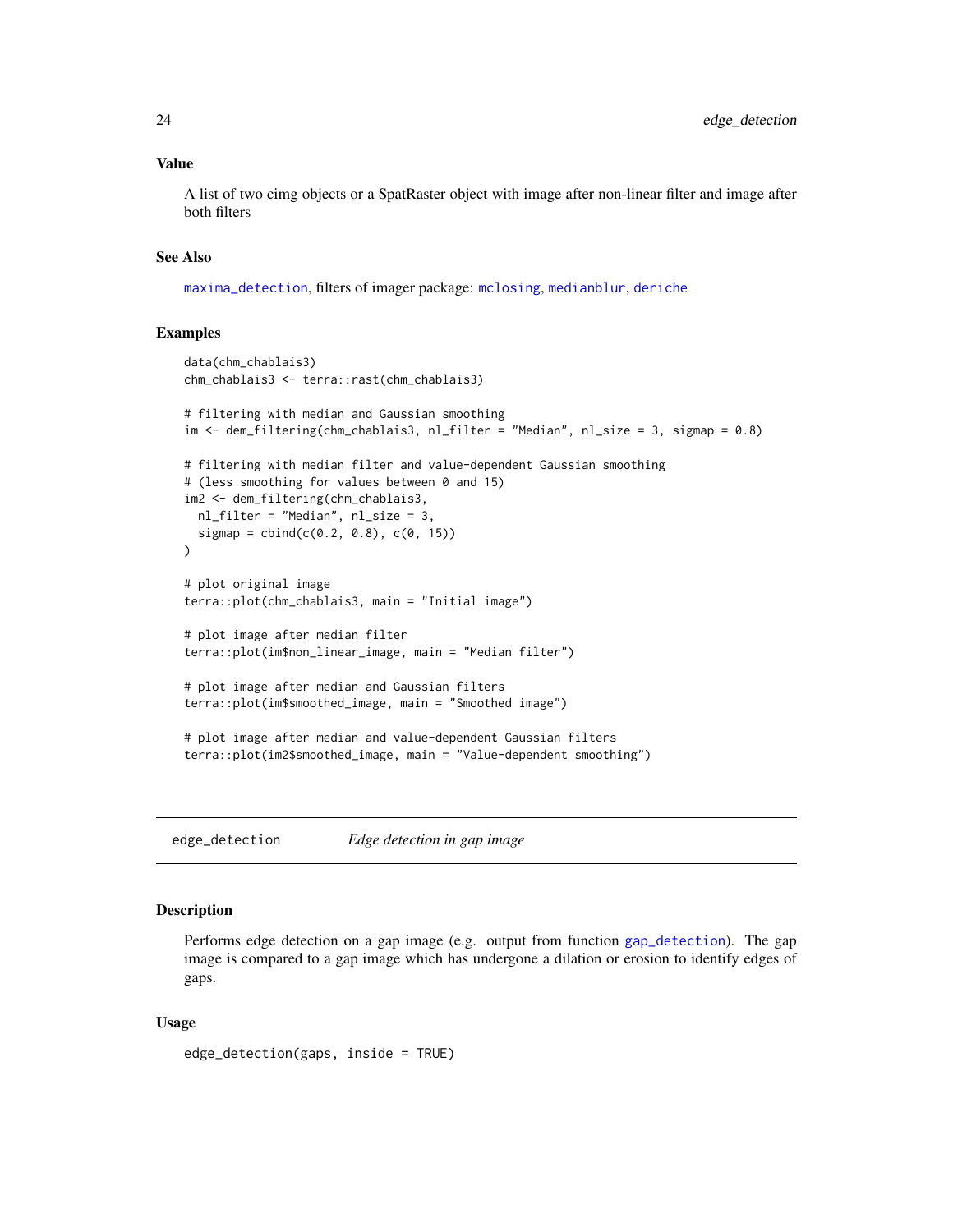# <span id="page-24-0"></span>edge\_detection 25

### **Arguments**

| gaps   | SpatRaster object. gaps image where 1 represents gaps and 0 non-gaps areas                                                                           |
|--------|------------------------------------------------------------------------------------------------------------------------------------------------------|
| inside | boolean, defines where the edge is extracted: either inside the gaps (an erosion<br>is applied to the gaps image) or outside (a dilation is applied) |

### Value

A SpatRaster object where edges are labelled as 1.

# See Also

[gap\\_detection](#page-26-1)

```
data(chm_chablais3)
chm_chablais3 <- terra::rast(chm_chablais3)
# fill NA values in canopy height model
chm_chablais3[is.na(chm_chablais3)] <- 0
# gap detection with distance larger than canopy height / 2
gaps <- gap_detection(chm_chablais3,
  ratio = 2, gap_max_height = 1, min_gap_surface = 10,
  gap_reconstruct = TRUE
\lambda# edge detection
edges_inside <- edge_detection(!is.na(gaps$gap_id))
edges_outside <- edge_detection(!is.na(gaps$gap_id), inside = FALSE)
# edge proportion
sum(terra::values(edges_inside)) / (nrow(edges_inside) * ncol(edges_inside))
sum(terra::values(edges_outside)) / (nrow(edges_outside) * ncol(edges_outside))
# plot original image
terra::plot(chm_chablais3, main = "Initial image")
# plot binary image of gaps
terra::plot(gaps$gap_id > 0, main = "Gaps", legend = FALSE)
# plot edges
terra::plot(edges_inside, main = "Edges (inside)", legend = FALSE)
terra::plot(edges_outside, main = "Edges (outside)", legend = FALSE)
```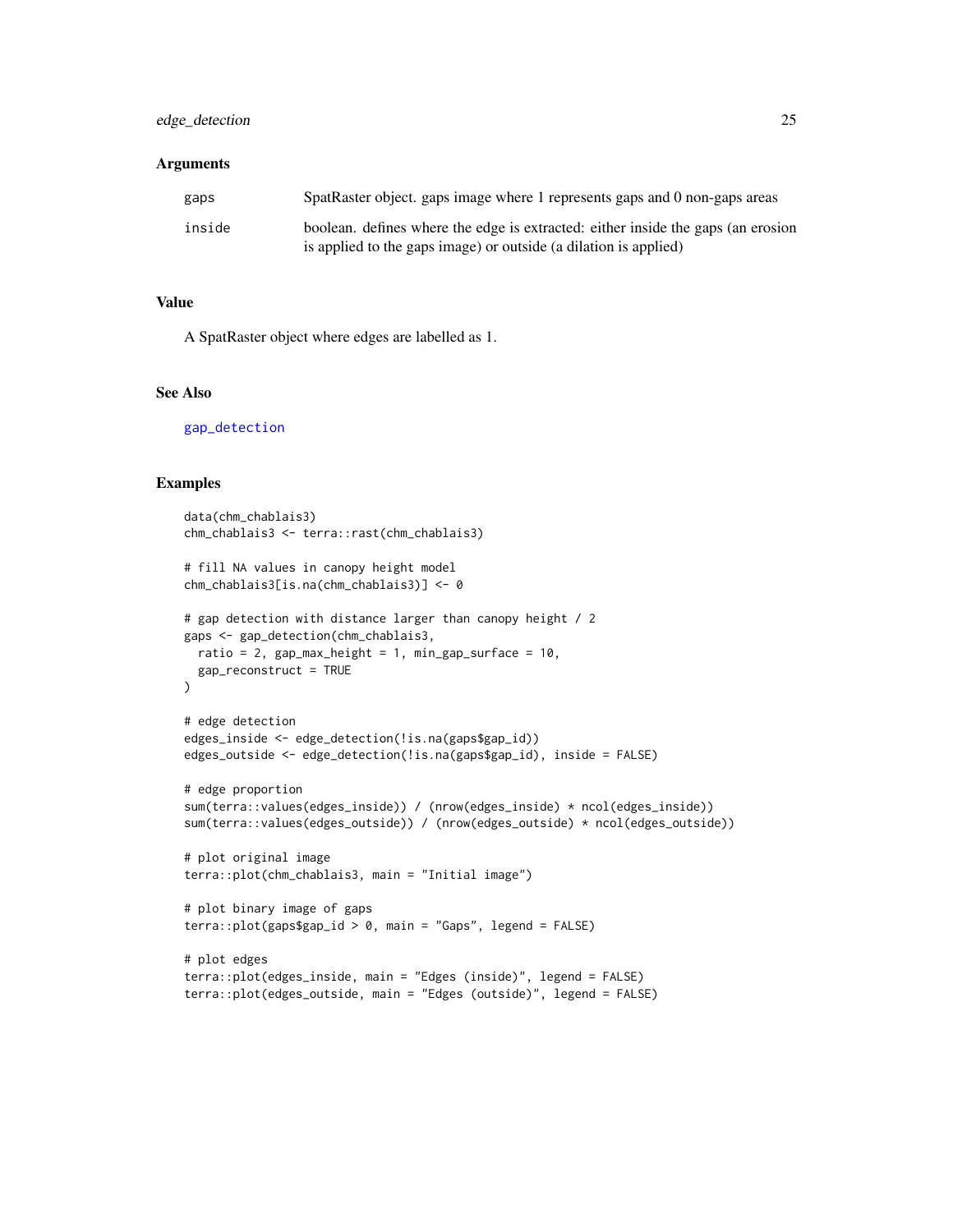<span id="page-25-1"></span><span id="page-25-0"></span>

### Description

creates polygons from the union of four quarters of ellipses, specified by the ellipse center, and maximum extension in two directions

### Usage

ellipses4Crown(x, y, n, s, e, w, id = NULL, step =  $pi/12$ , angle.offset = 0)

# Arguments

| x, y         | vectors of numerics. Coordinates of ellipses centers                                                    |
|--------------|---------------------------------------------------------------------------------------------------------|
| n, s, e, w   | vectors of numerics. Coordinates of ellipses extention in the north, south, east<br>and west directions |
| id           | vector of strings, id of each polygon                                                                   |
| step         | numeric. Angular step for the modelling of ellipses                                                     |
| angle.offset | numeric. Angle offset to tilt ellipses, positive values rotates clockwise                               |

# Value

a list of data.frame containing the coordinates of polygons

# See Also

### [pointList2poly](#page-36-1)

```
# compute coordinates of ellipses
ellipses1 <- ellipses4Crown(c(0, 10), c(0, 10), c(2, 2), c(3, 4), c(2.5, 3), c(2, 3),
  id = c("A", "B")\lambdaellipses1[["A"]]
# tilted ellipse
ellipses2 <- ellipses4Crown(c(0, 10), c(0, 10), c(2, 2), c(3, 4), c(2.5, 3), c(2, 3),
  angle.offset = pi / 6
)
ellipses2[[2]]
# draw ellipses in black, tilted ellipses in red
plot(ellipses1[[1]], type = "1", asp = 1, xlim = c(-5, 15), ylim = c(-5, 15))lines(ellipses1[[2]])
lines(ellipses2[[1]], col = "red")
lines(ellipses2[[2]], col = "red")
```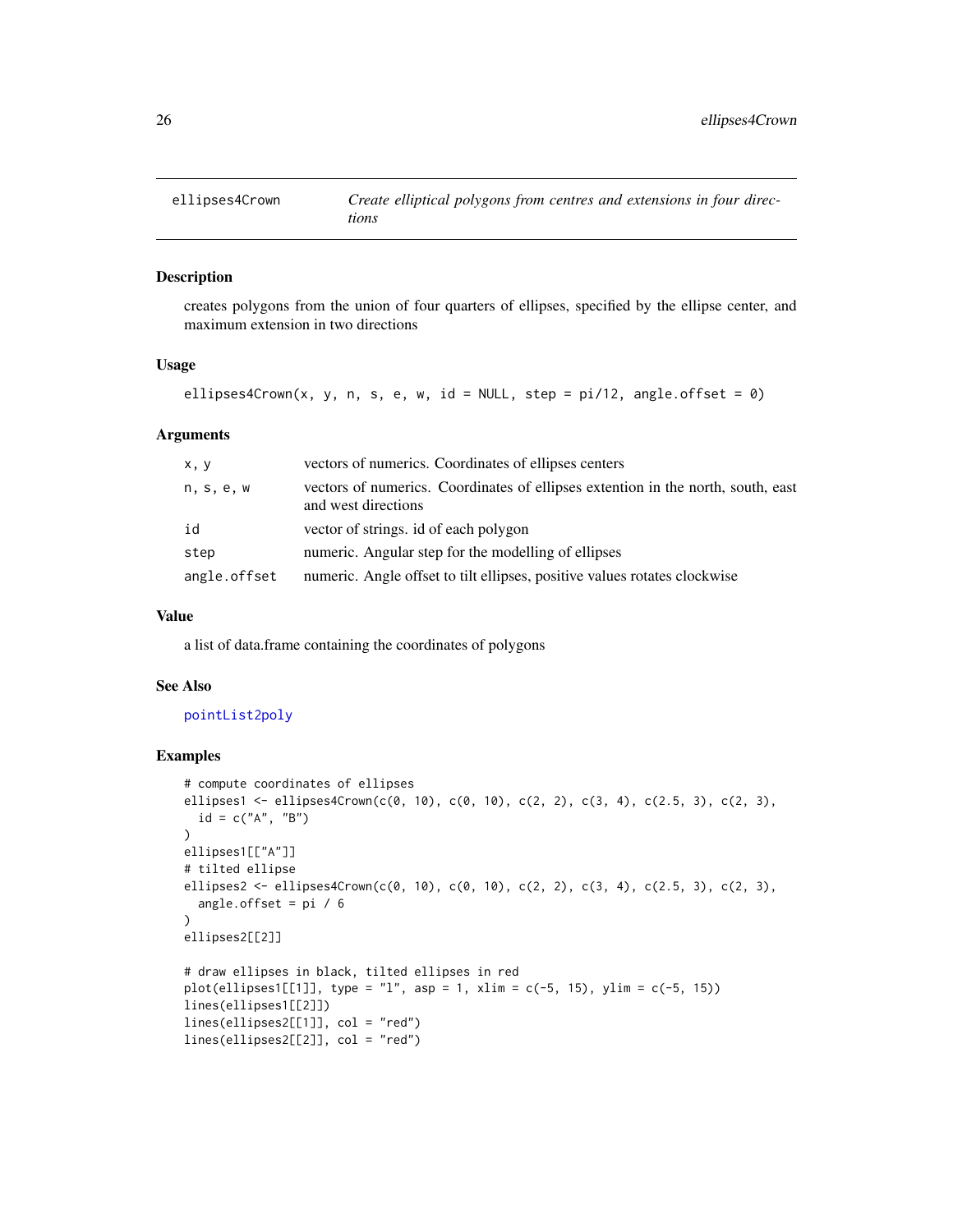# <span id="page-26-1"></span><span id="page-26-0"></span>Description

Performs gaps detection in a canopy height model. Function [dem\\_filtering](#page-22-1) is first applied to the canopy height model to remove artefacts. Gaps are then extracted based on several criteria:

- 1. Vegetation height must be smaller than a threshold
- 2. Gap width must be large enough, depending on surrounding canopy height; distance to surrounding vegetation is tested with morphological closings
- 3. Gap must have a minimum surface

# Usage

```
gap_detection(
 chm,
  ratio = 2,
  gap_max\_height = 1,
 min_gap_surface = 25,
 max_{gap\_surface} = +Inf,closing_height_bin = 1,
 nl_filter = "Median",
 nl\_size = 3,
  gap_reconstruct = FALSE
)
```
# Arguments

| chm                | raster object. canopy height model                                                                                                                                                                                                                                                                    |  |
|--------------------|-------------------------------------------------------------------------------------------------------------------------------------------------------------------------------------------------------------------------------------------------------------------------------------------------------|--|
| ratio              | numeric. maximum ratio between surrounding canopy height and gap distance<br>(a pixel belongs to the gap only if for any vegetation pixel around it, the distance<br>to the vegetation pixel is larger than pixel height/ratio). If ratio is set to NULL,<br>this criterion is not taken into account |  |
|                    | gap_max_height numeric. maximum canopy height to be considered as gap                                                                                                                                                                                                                                 |  |
| min_gap_surface    |                                                                                                                                                                                                                                                                                                       |  |
|                    | numeric. minimum gap surface                                                                                                                                                                                                                                                                          |  |
| max_gap_surface    |                                                                                                                                                                                                                                                                                                       |  |
|                    | numeric. maximum gap surface                                                                                                                                                                                                                                                                          |  |
| closing_height_bin |                                                                                                                                                                                                                                                                                                       |  |
|                    | numeric. height bin width for morphological closing of gaps to test ratio be-<br>tween canopy height and gap distance                                                                                                                                                                                 |  |
| nl_filter          | string. type of non-linear filter to apply to canopy height model to remove arte-<br>facts, should be an option of dem_filtering                                                                                                                                                                      |  |
| nl_size            | numeric. kernel width in pixel for non-linear filtering                                                                                                                                                                                                                                               |  |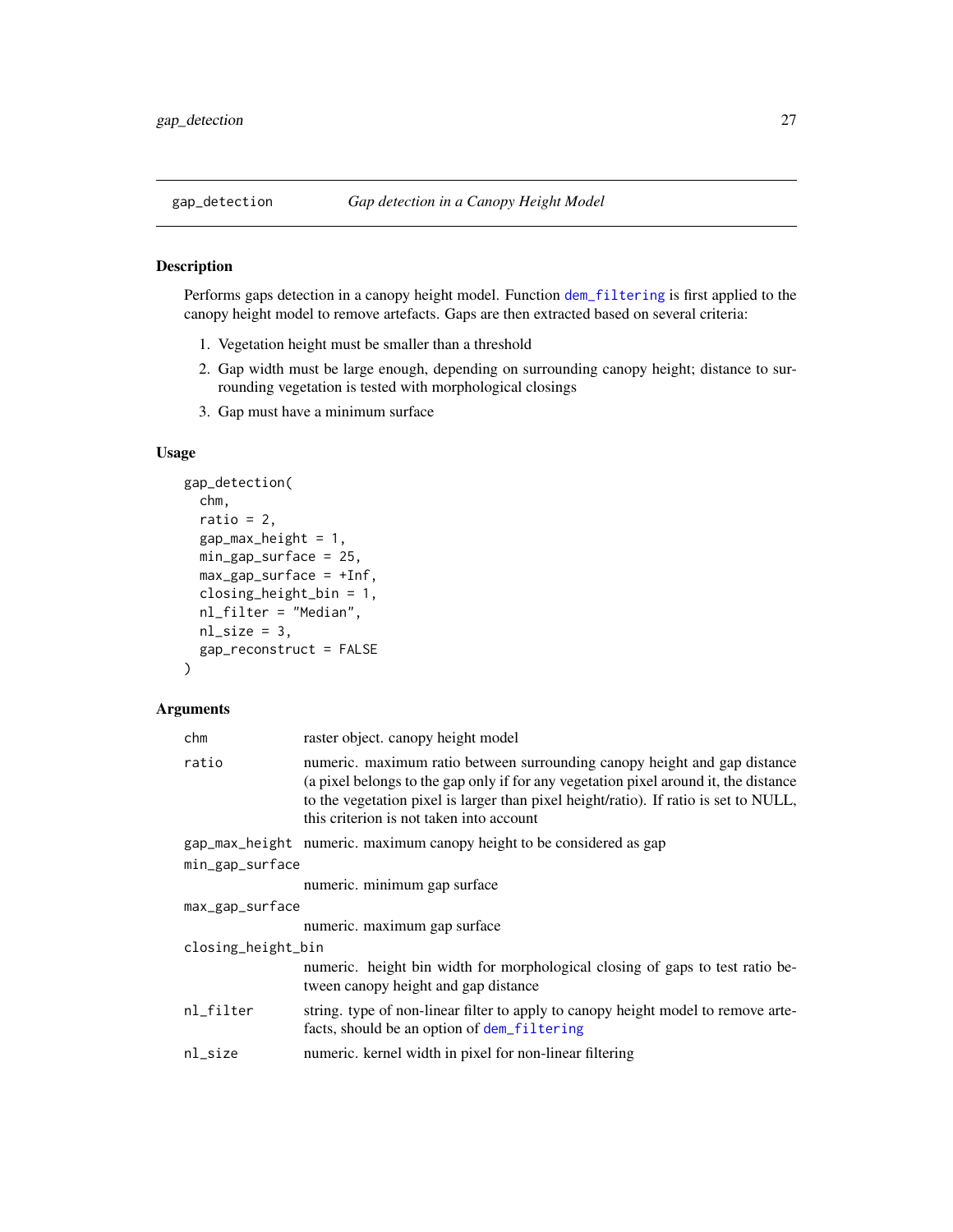### <span id="page-27-0"></span>gap\_reconstruct

boolean. default behaviour is that areas that do not fulfill the ratio criterion are removed from gaps. If set to TRUE, in case some pixels of a gap fulfill the distance criterion, the connected pixels that fulfill the height criterion are also integrated to it.

### Value

A list of three SpatRaster objects: raster with gap labels, raster with gap surface, canopy height model after filter.

### See Also

[dem\\_filtering](#page-22-1), [edge\\_detection](#page-23-1)

### Examples

 $\lambda$ 

```
data(chm_chablais3)
chm_chablais3 <- terra::rast(chm_chablais3)
```

```
# fill NA values in canopy height model
chm_chablais3[is.na(chm_chablais3)] <- 0
```

```
# gap detection with distance larger than canopy height / 2
gaps <- gap_detection(chm_chablais3, ratio = 2, gap_max_height = 1,
min\_gap\_surface = 0
```

```
# gap detection with distance larger than canopy height / 2
# and reconstruction of border areas
gaps1 <- gap_detection(chm_chablais3,
 ratio = 2, gap_max_height = 1, min_gap_surface = 0,
 gap_reconstruct = TRUE
```

```
# gap detection without distance criterion
gaps2 <- gap_detection(chm_chablais3, ratio = NULL, gap_max_height = 1,
min\_gap\_surface = 0
```

```
# gap id and corresponding surface for third detection parameters
table(terra::values(gaps2$gap_id)) * terra::res(gaps2$gap_id)[1]^2
```

```
# plot original image
terra::plot(chm_chablais3, main = "Initial image")
```

```
# plot binary image of gaps
terra::plot(gaps$gap_id > 0, main = "Gaps", legend = FALSE)
terra::plot(gaps1$gap_id > 0, main = "Gaps, with reconstruction", legend = FALSE)
terra::plot(gaps2$gap_id > 0, main = "Gaps, no width criterion", legend = FALSE)
```

```
# plot filtered CHM
terra::plot(gaps2$filled_chm, main = "Filtered CHM")
```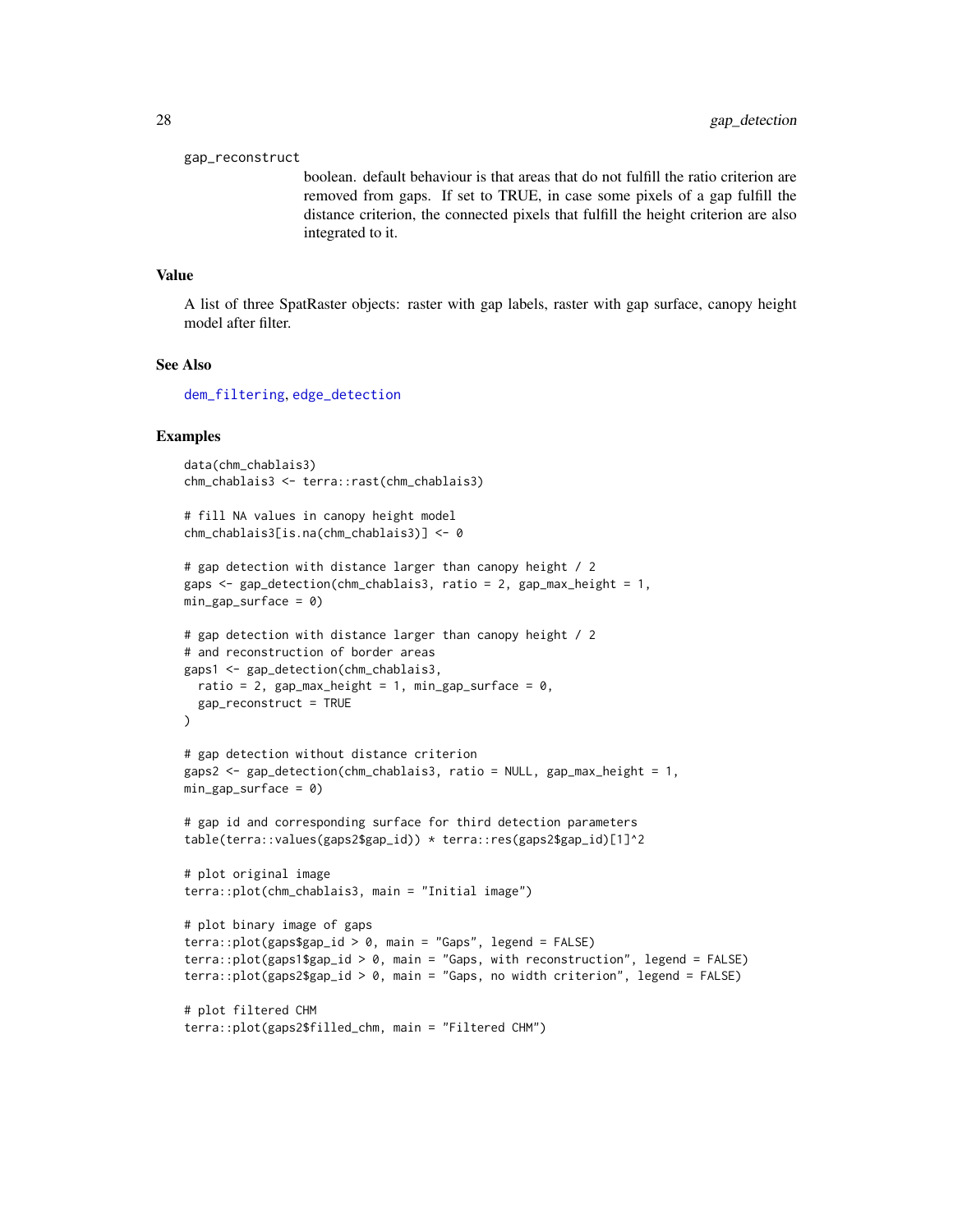<span id="page-28-0"></span>height\_regression *Regression of detected heights VS reference heights*

### Description

Computes a linear regression model between the reference heights and the detected heights of matched pairs.

# Usage

height\_regression(lr, ld, matched, plot = TRUE, species = NULL, ...)

### Arguments

| 1r      | data.frame or matrix. 3D coordinates (X Y Height) of reference positions       |
|---------|--------------------------------------------------------------------------------|
| ld      | data.frame or matrix. 3D coordinates (X Y Height) of detected positions        |
| matched | data.frame. contains pair indices, typically returned by tree_matching         |
| plot    | boolean, indicates whether results should be plotted                           |
| species | vector of strings, species for standardized color use by call to species_color |
| .       | arguments to be passed to methods, as in plot                                  |

### Value

A list with two elements. First one is the linear regression model, second one is a list with stats (root mean square error, bias and standard deviation of detected heights compared to reference heights).

### See Also

### [tree\\_matching](#page-58-1)

```
# create tree locations and heights
ref_trees <- cbind(c(1, 4, 3, 4, 2), c(1, 1, 2, 3, 4), c(15, 18, 20, 10, 11))
def_trees <- \text{cbind}(c(2, 2, 4, 4), c(1, 3, 4, 1), c(16, 19, 9, 15))# tree matching
match1 <- tree_matching(ref_trees, def_trees)
# height regression
reg <- height_regression(ref_trees, def_trees, match1,
  species = c("ABAL", "ABAL", "FASY", "FASY", "ABAL"),
  asp = 1, xlim = c(0, 21), ylim = c(0, 21))
summary(reg$lm)
reg$stats
```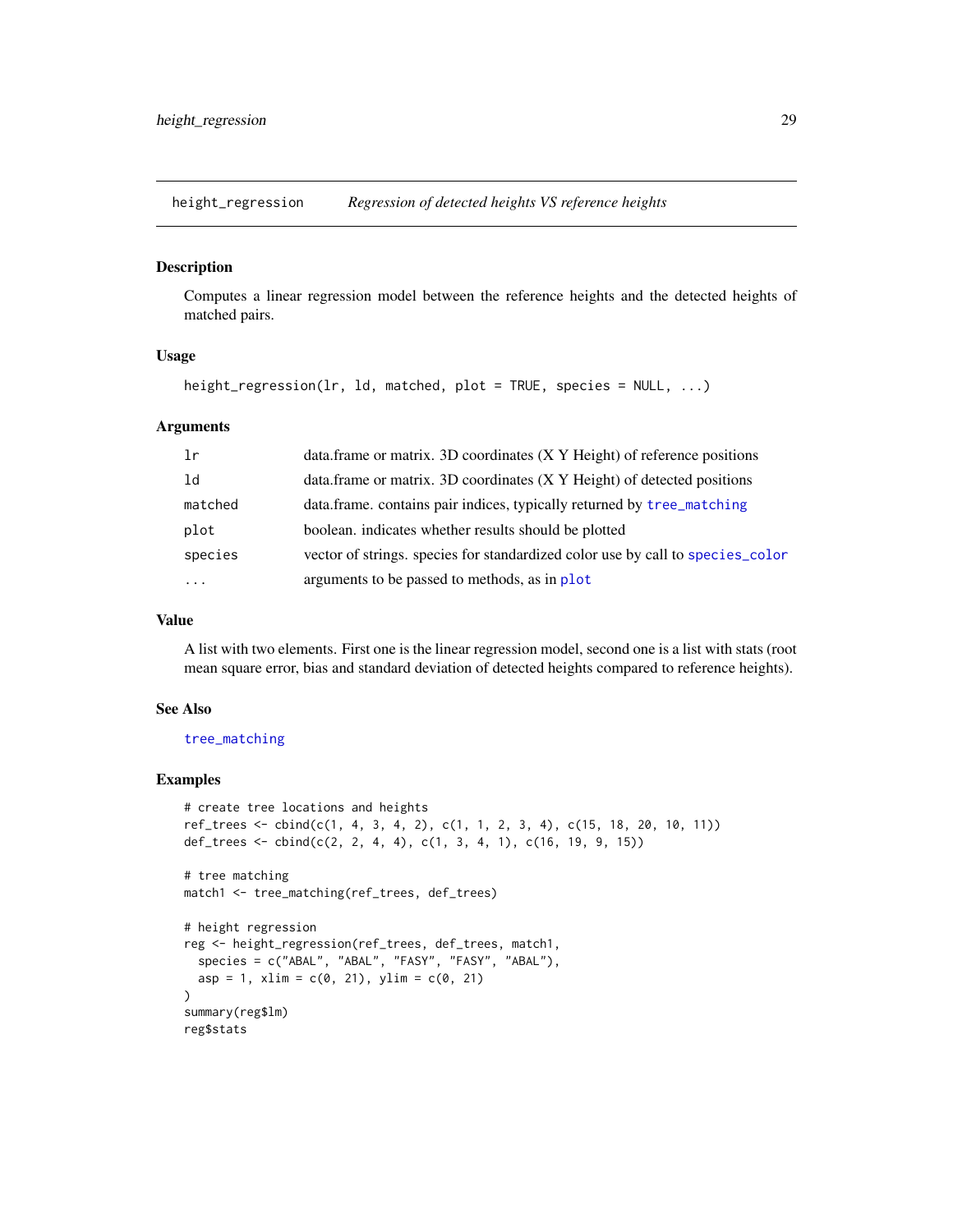<span id="page-29-1"></span><span id="page-29-0"></span>hist\_detection *Histogram of detection*

# Description

Displays the histogram of tree heights of three categories: true detections, omissions, and false detections.

# Usage

```
hist_detection(lr, ld, matched, plot = TRUE)
```
# Arguments

| 1r      | data.frame or matrix. 3D coordinates (X Y Height) of reference positions |
|---------|--------------------------------------------------------------------------|
| 1d      | data.frame or matrix. 3D coordinates (X Y Height) of detected positions  |
| matched | data.frame. contains pair indices, typically returned by tree_matching   |
| plot    | boolean, should the histogram be displayed or not                        |

# Value

A list with three numerics: numbers of true detections, omissions and false detections

### See Also

[tree\\_matching](#page-58-1)

```
# create reference and detected trees
ref_trees <- cbind(c(1, 4, 3, 4, 2), c(1, 1, 2, 3, 4), c(15, 18, 20, 10, 11))
def_trees <- cbind(c(2, 2, 4, 4), c(1, 3, 4, 1), c(16, 19, 9, 15))
#
# tree matching with different buffer size
match1 <- tree_matching(ref_trees, def_trees)
match2 <- tree_matching(ref_trees, def_trees, delta_ground = 2, h_prec = 0)
#
# corresponding number of detections
hist_detection(ref_trees, def_trees, match1)
hist_detection(ref_trees, def_trees, match2)
```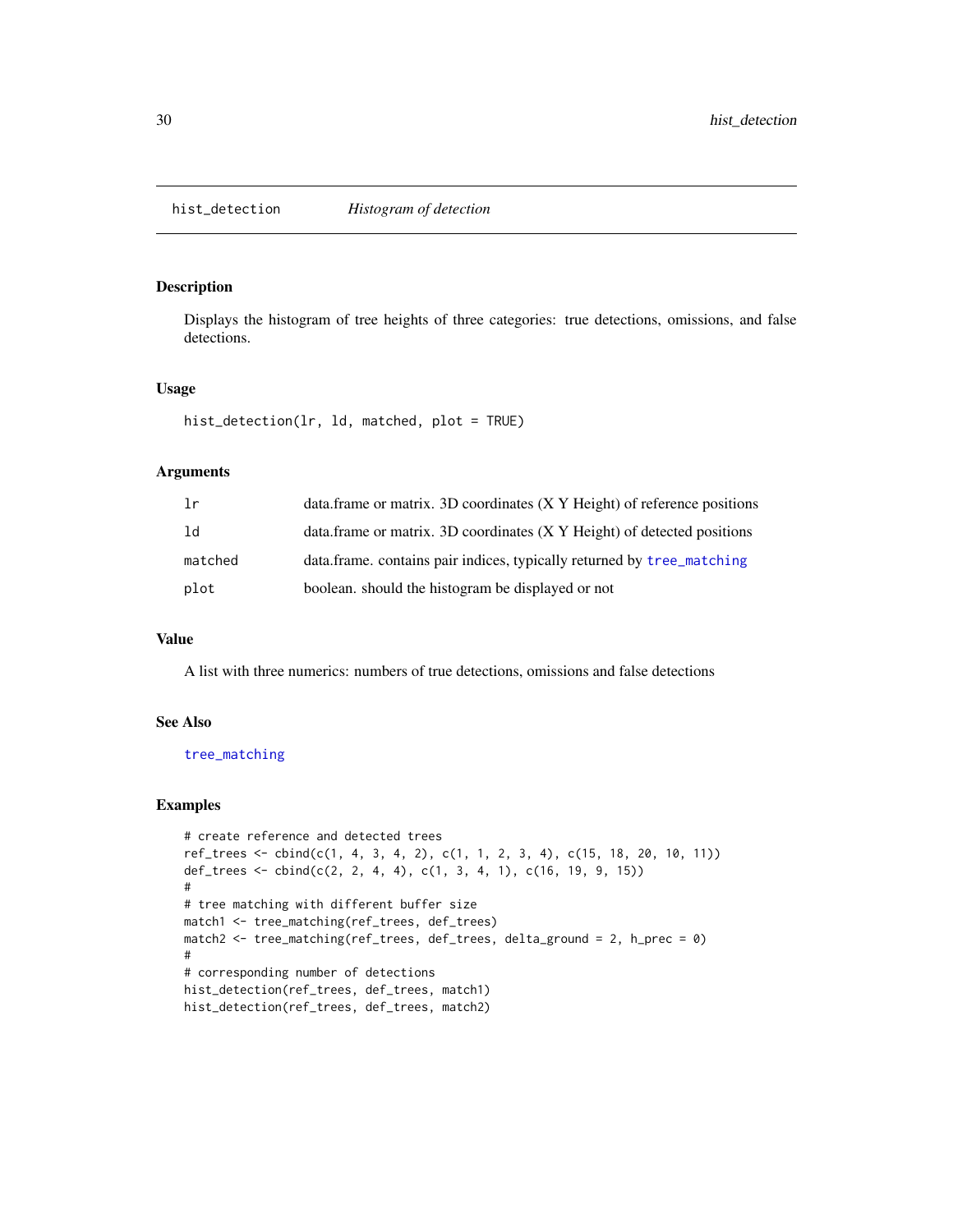<span id="page-30-0"></span>

# Description

Stacked histogram

# Usage

hist\_stack(x, breaks, col = NULL, breaksFun = paste, ...)

# Arguments

| x         | list of vectors. values for each category     |
|-----------|-----------------------------------------------|
| breaks    | vector. breaks for histogram bins             |
| col       | vector. colors for each category              |
| breaksFun | function for breaks display                   |
|           | arguments to be passed to methods, as in plot |

# Value

no return

las\_chablais3 *las data in France (Chablais 3 plot)*

# Description

Airborne laser scanning data over the Chablais 3 plot, acquired in 2009 by Sintegra, copyright INRAE

# Format

A compressed LAS file

# Details

Additional information about the data

- Sensor: RIEGL LMS-Q560
- EPSG code of coordinates system: 2154

# Source

Monnet J.-M. INRAE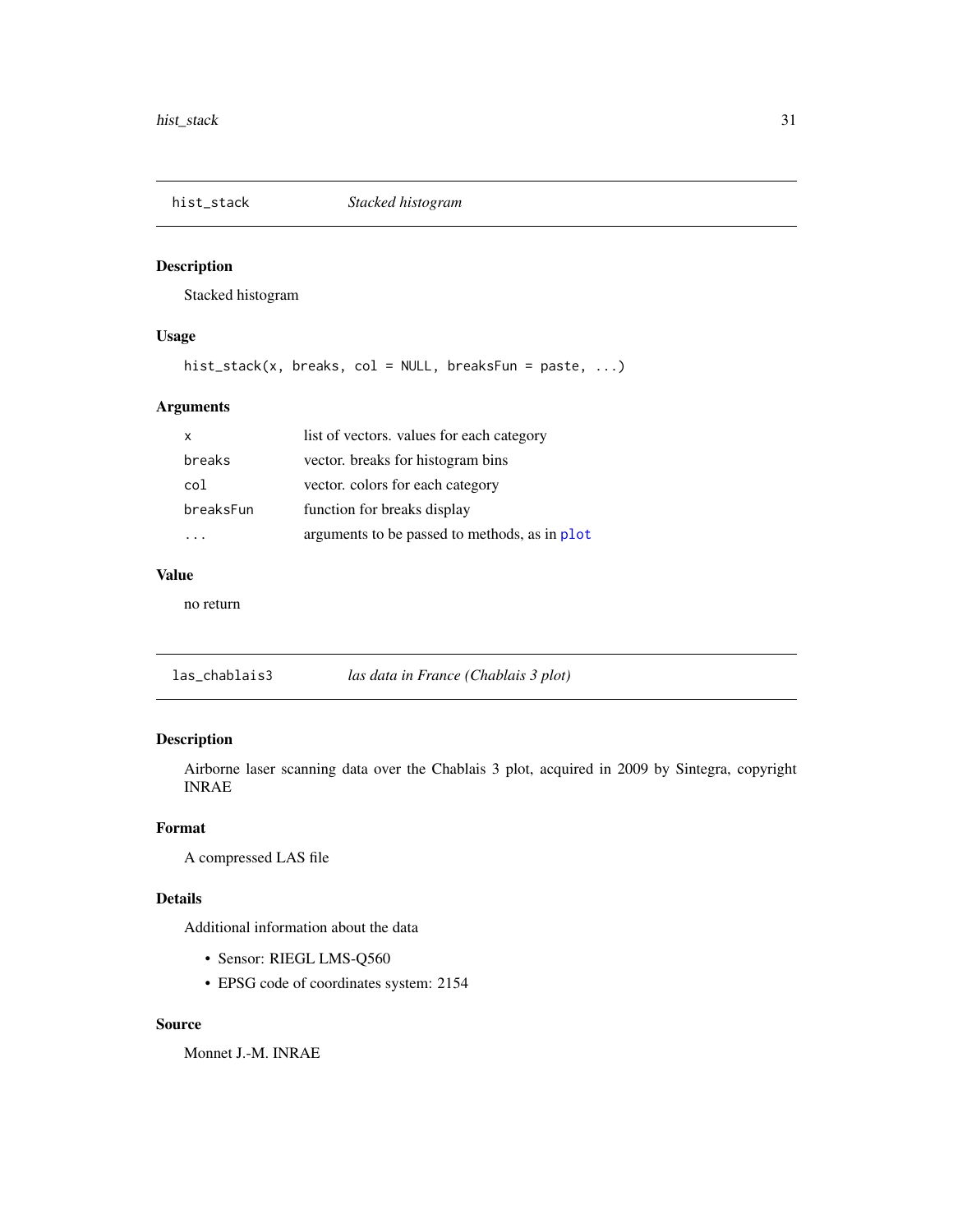### <span id="page-31-0"></span>References

Monnet, J.-M. 2011. Using airborne laser scanning for mountain forests mapping: Support vector regression for stand parameters estimation and unsupervised training for treetop detection. Ph.D. thesis. University of Grenoble, France. pp. 21-22. [https://tel.archives-ouvertes.](https://tel.archives-ouvertes.fr/tel-00652698/document) [fr/tel-00652698/document](https://tel.archives-ouvertes.fr/tel-00652698/document)

# See Also

[chm\\_chablais3](#page-13-1), [tree\\_inventory\\_chablais3](#page-57-1)

# Examples

```
LASfile <- system.file("extdata", "las_chablais3.laz", package="lidaRtRee")
las_chablais3 <- lidR::readLAS(LASfile)
# set projection information
lidR::projection(las_chablais3) <- 2154
las_chablais3
```
<span id="page-31-1"></span>lma\_check *Checks linear model assumptions of a multiple regression model*

# Description

The performed tests are:

- partial p.values calculated by  $\text{lm}$  $\text{lm}$  $\text{lm}$  are all below a given value
- tests implemented by  $gvlma$
- variance inflation factors calculated by [vif](#page-0-0) are all below a given value

### Usage

 $lma_check(formula, df, max.pvalue = 0.05, max.vif = 5)$ 

### Arguments

| formule    | formula. model to be evaluated                                                |
|------------|-------------------------------------------------------------------------------|
| df         | data.frame. data to evaluate the model                                        |
| max.pvalue | numeric, maximum p-value of variables included in the model                   |
| max.vif    | numeric, maximum variance inflation factor of variables included in the model |

# Value

a one line data.frame with 5 columns.

- a string: evaluated formula
- a numeric: the adjusted R squared of the model
- a boolean: do all variables in the model have a partial p-value < max.pvalue
- a boolean: are all tests implemented by [gvlma](#page-0-0) false
- a boolean: is the variance inflation factor computed with [vif](#page-0-0) of all variables < max.vif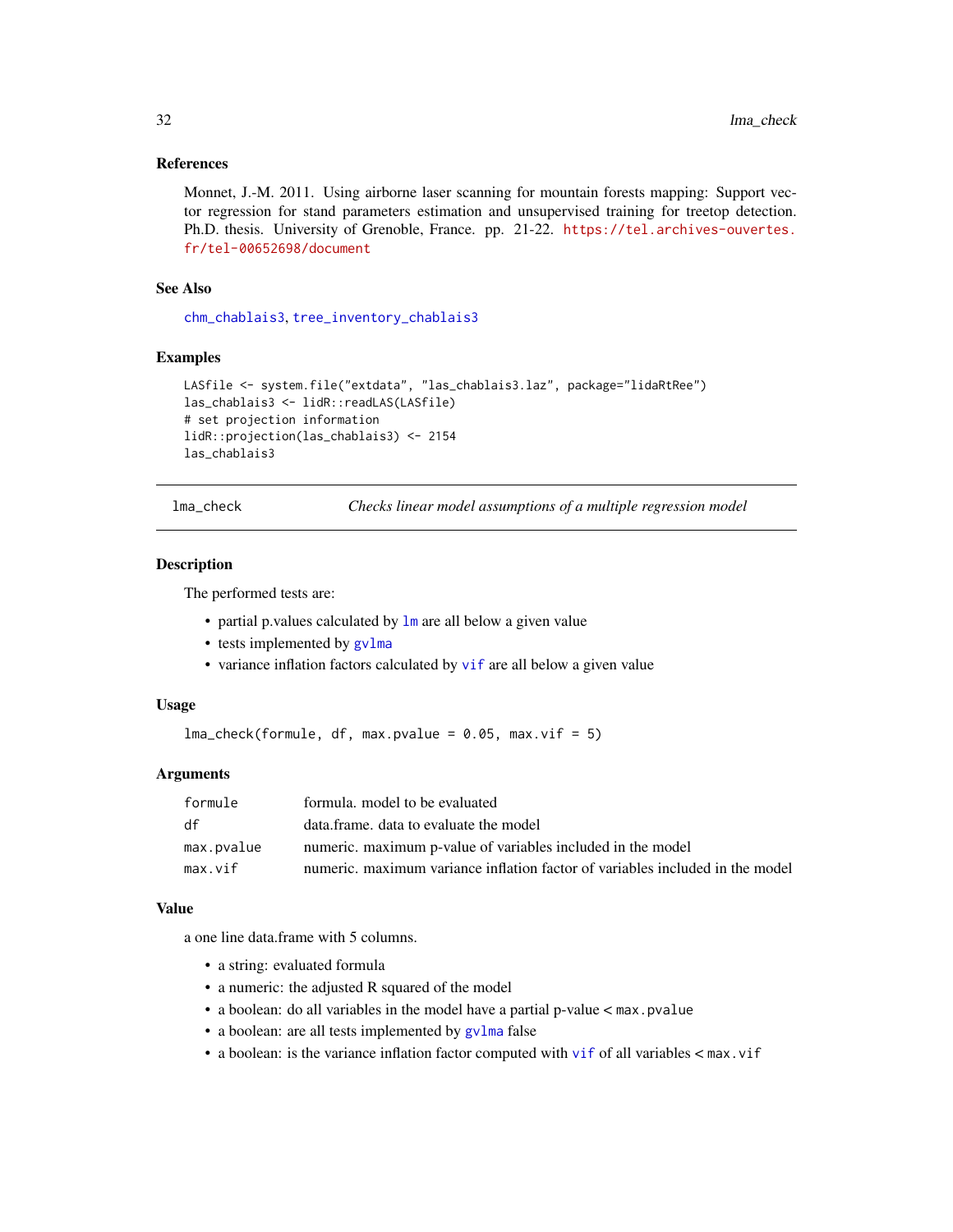# <span id="page-32-0"></span>maxima\_detection 33

# Examples

```
# load Quatre Montagnes dataset
data(quatre_montagnes)
# fit lm model
model \leq lm(G_m2_ha \sim zmax + zq95, data = quatre_montagnes)
lma_check(eval(model$call[[2]]), quatre_montagnes)
# trying with Box-Cox transformation of dependent variable
# and other independent variables
model <- lm(boxcox_tr(G_m2_ha, -0.14) ~ Tree_meanH + Tree_density + zpcum7, data = quatre_montagnes)
lma_check(eval(model$call[[2]]), quatre_montagnes)
```
<span id="page-32-1"></span>maxima\_detection *Local maxima extraction on image*

# Description

Variable window size maxima detection is performed on the image to extract local maxima position and calculate the window size where they are global maxima. Gaussian white noise is added to the image to avoid adjacent maxima due to neighbor pixels with identical value.

### Usage

```
maxima\_detection(dem, dem,res = 1, max<u>.width = 21, jitter = TRUE)</u>
```
# Arguments

| dem       | cimg object (e.g. as created by cimg) or SpatRaster object (e.g. obtained with<br>rast)                                                  |
|-----------|------------------------------------------------------------------------------------------------------------------------------------------|
| dem.res   | numeric. image resolution, in case dem is a SpatRaster object, dem. res is ex-<br>tracted from the object by res                         |
| max.width | numeric. maximum kernel width in pixel to check for local maximum                                                                        |
| iitter    | boolean. indicates if noise should be added to image values to avoid the adjacent<br>maxima due to the adjacent pixels with equal values |

# Value

A cimg object or SpatRaster object which values are the radius (n) in meter of the square window (width 2n+1) where the center pixel is global maximum

# See Also

[dem\\_filtering](#page-22-1), [maxima\\_selection](#page-33-1)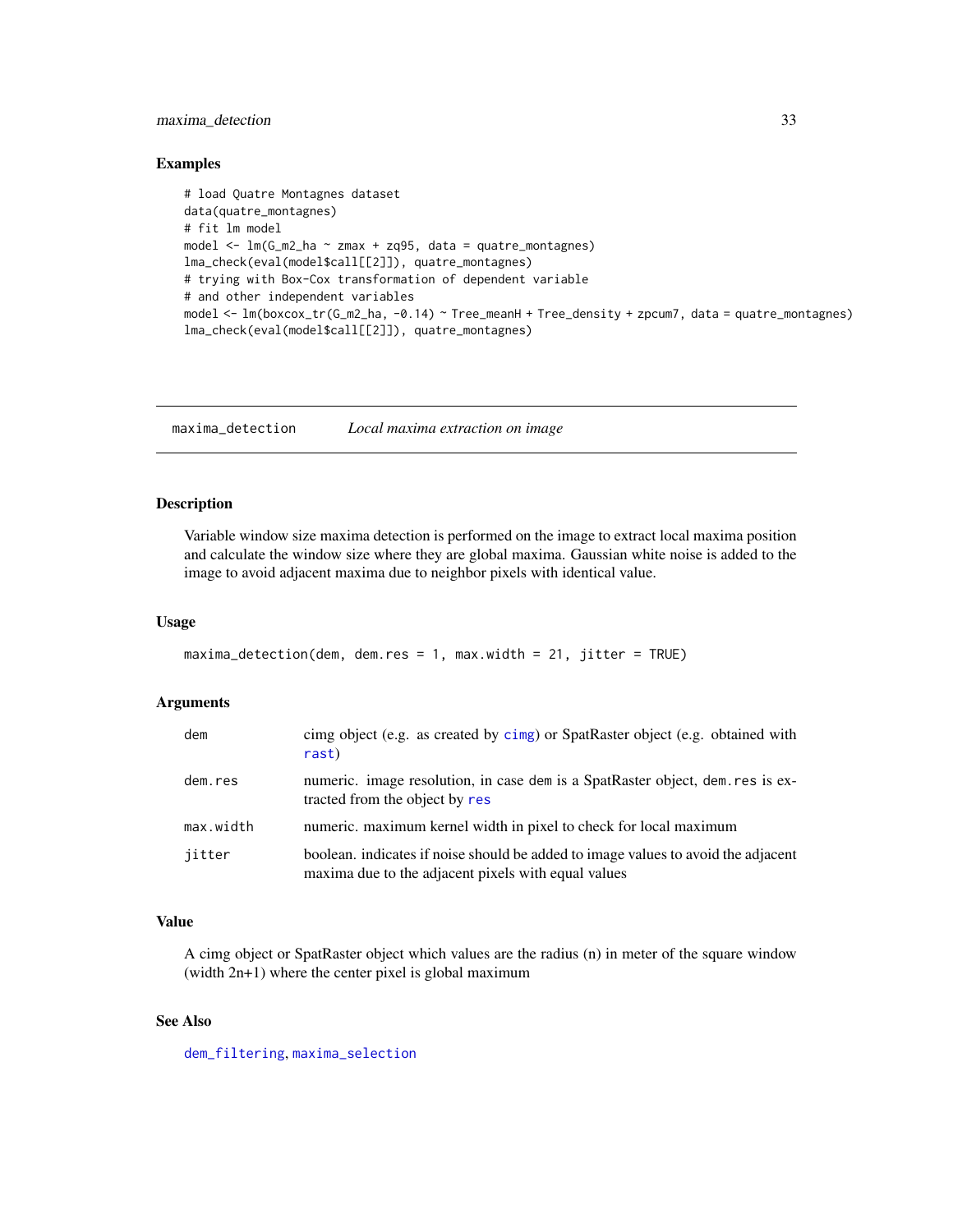# <span id="page-33-0"></span>Examples

```
data(chm_chablais3)
chm_chablais3 <- terra::rast(chm_chablais3)
# maxima detection
maxi <- maxima_detection(chm_chablais3)
# plot original image
terra::plot(chm_chablais3, main = "Initial image")
# plot maxima image
terra::plot(maxi, main = "Local maxima")
```
<span id="page-33-1"></span>maxima\_selection *Image maxima selection based on values and neighborhood of local maxima*

# Description

In a maxima image (output of [maxima\\_detection](#page-32-1)), sets values to zero for pixels which

- 1. value in the initial image (from which maxima were detected) are below a threshold
- 2. values in the maxima image (corresponding to the radius of the neighborhood where they are global maxima) are below a threshold depending on the initial image value.

### Usage

```
maxima\_selection(maxi, dem_n], hmin = 0, dmin = 0, dprop = 0)
```
## **Arguments**

| maxi   | cimg object or SpatRaster object. image with local maxima (typically output<br>from maxima_detection, image values correspond to neighborhood radius on<br>which pixels are global maxima in the initial image) |
|--------|-----------------------------------------------------------------------------------------------------------------------------------------------------------------------------------------------------------------|
| dem_nl | cimg object or SpatRaster object. initial image from which maxima were de-<br>tected                                                                                                                            |
| hmin   | numeric, minimum value in initial image for a maximum to be selected                                                                                                                                            |
| dmin   | numeric. intercept term for selection of maxima depending on neighborhood<br>radius: $maxi >= dmin + dem_n1 * dprop$                                                                                            |
| dprop  | numeric, proportional term for selection of maxima depending on neighborhood<br>radius: $maxi >= dmin + dem_n1 * dprop$                                                                                         |

### Value

A cimg object or SpatRaster object which values are the radius (n) in meter of the square window (width 2n+1) where the center pixel is global maximum and which fulfill the selection criteria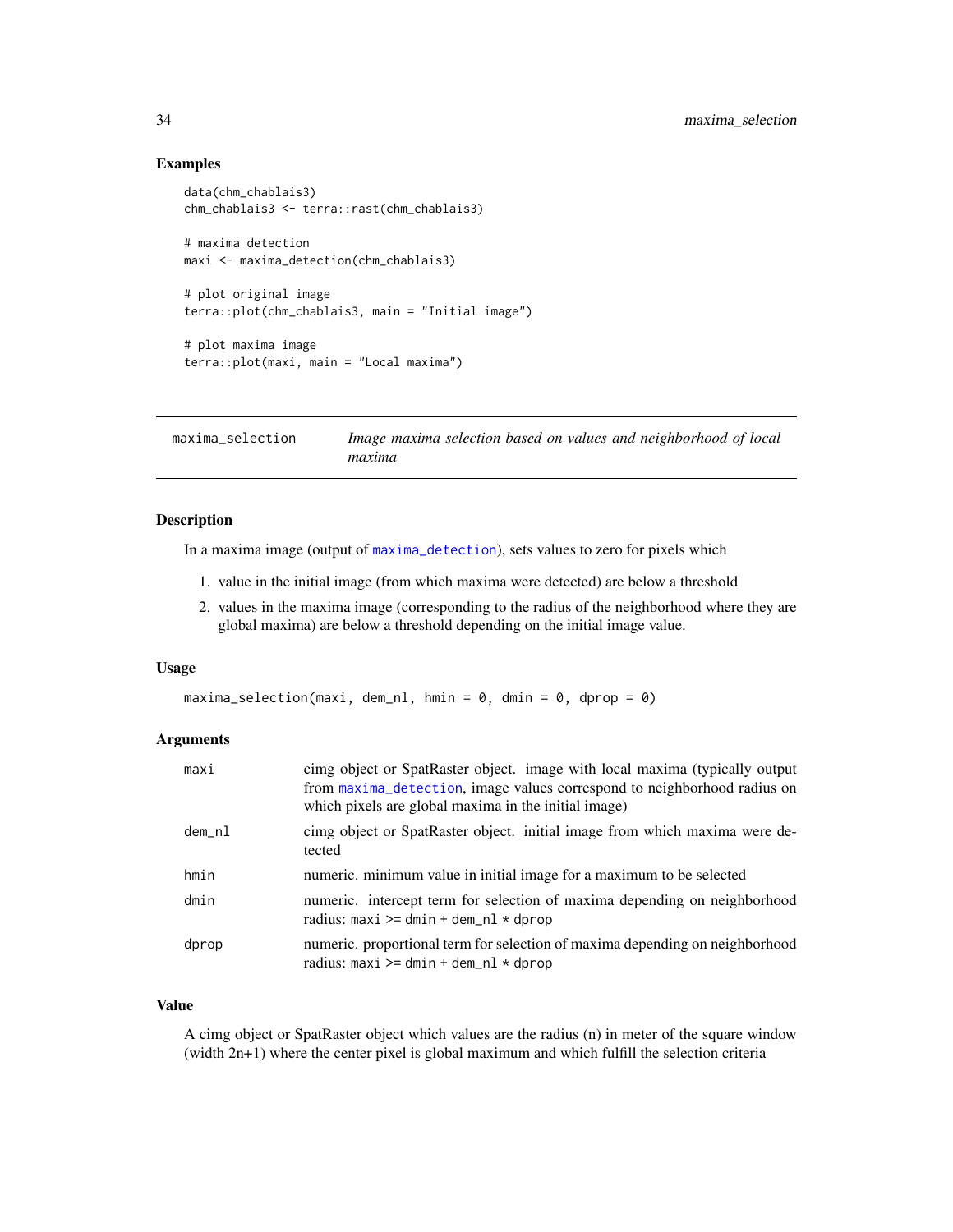# <span id="page-34-0"></span>plot\_matched 35

### See Also

[maxima\\_detection](#page-32-1)

### Examples

```
data(chm_chablais3)
chm_chablais3 <- terra::rast(chm_chablais3)
```

```
# maxima detection
maxi <- maxima_detection(chm_chablais3)
```

```
# several maxima selection settings
selected_maxi_hmin <- maxima_selection(maxi, chm_chablais3, hmin = 15)
selected_maxi_dm <- maxima_selection(maxi, chm_chablais3, dm = 2.5)
selected_maxi <- maxima_selection(maxi, chm_chablais3, dm = 1, dprop = 0.1)
```

```
# corresponding count number of remaining maxima
table(terra::values(maxi))
table(terra::values(selected_maxi_hmin))
table(terra::values(selected_maxi_dm))
table(terra::values(selected_maxi))
```

```
# plot original image
terra::plot(chm_chablais3, main = "Initial image")
```

```
# plot maxima images, original and first case
terra::plot(maxi, main = "Local maxima")
terra::plot(selected_maxi, main = "Selected maxima")
```

```
plot_matched Plot of matched pairs of detected and reference trees
```
# Description

Plot of matched pairs of detected and reference trees

### Usage

```
plot_matched(lr, ld, matched, chm = NULL, plot_border = NULL, ...)
```
### Arguments

| 1r          | data.frame or matrix. 3D coordinates (X Y Height) of reference positions  |
|-------------|---------------------------------------------------------------------------|
| 1d          | data.frame or matrix. 3D coordinates $(X Y Height)$ of detected positions |
| matched     | data.frame. contains pair indices, typically returned by tree_matching    |
| chm         | raster object, raster for background display                              |
| plot_border | sf or SpatVector object. plot boundaries for display                      |
| .           | Additional arguments to be used by plot                                   |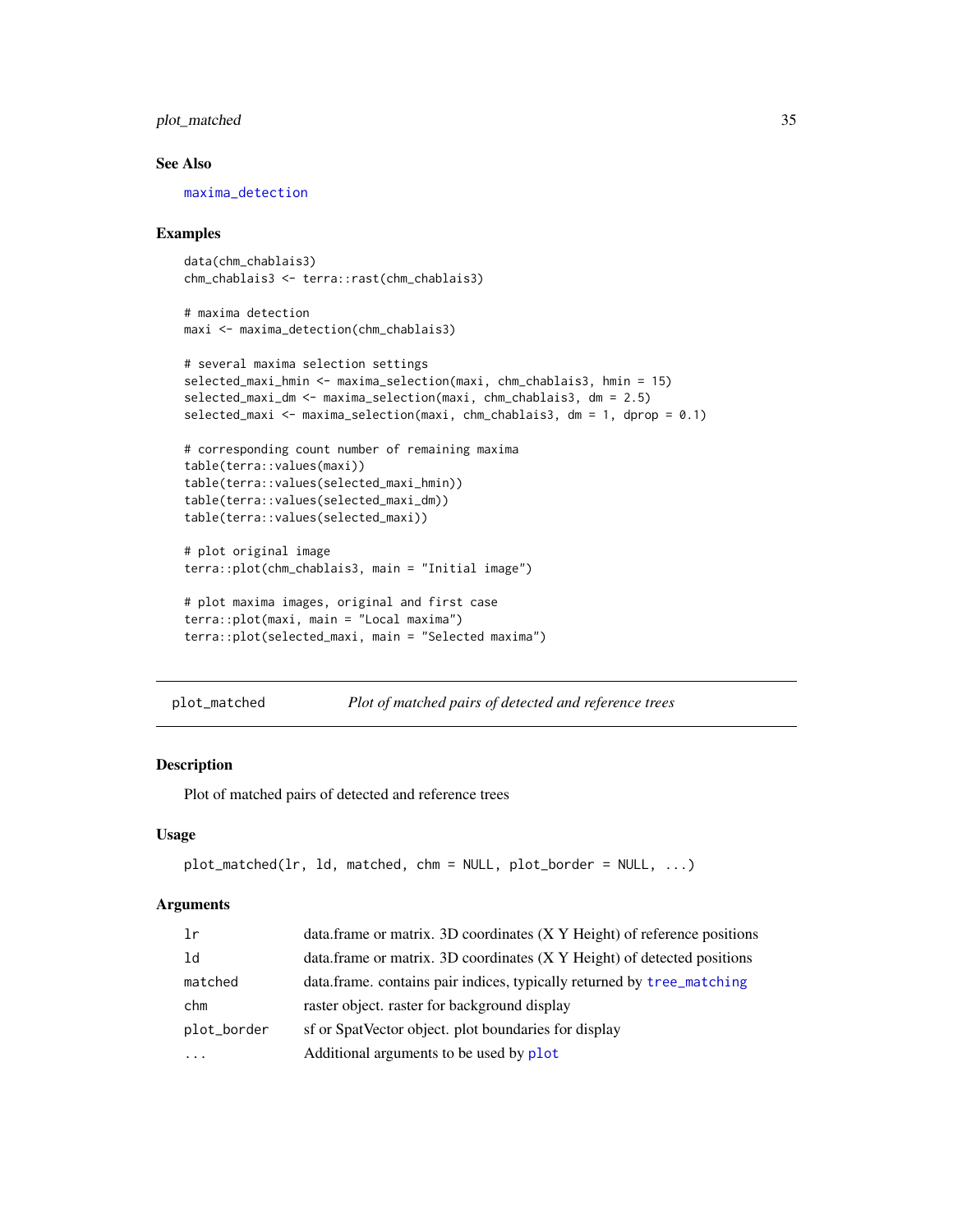# Value

no return

### See Also

[tree\\_matching](#page-58-1), [hist\\_detection](#page-29-1)

# Examples

```
# create reference and detected trees
ref_trees <- cbind(c(1, 4, 3, 4, 2), c(1, 1.5, 2, 3, 4), c(15, 18, 20, 10, 11))
def_trees <- cbind(c(2, 2, 4, 4), c(1, 3, 4, 1), c(16, 19, 9, 15))
#
# compute matching
match1 <- tree_matching(ref_trees, def_trees)
match2 <- tree_matching(ref_trees, def_trees, delta_ground = 2, h_prec = 0)
# 2D display of matching results
plot_matched(ref_trees, def_trees, match1, xlab = "X", ylab = "Y")
plot_matched(ref_trees, def_trees, match2, xlab = "X", ylab = "Y")
```
<span id="page-35-1"></span>plot\_tree\_inventory *Displays a map of tree inventory data*

### Description

displays tree inventory data

# Usage

```
plot_tree_inventory(xy, height = NULL, diam = NULL, species = NULL, ...)
```
# Arguments

| XV      | data.frame. contains two columns with the X, Y coordinates of tree centers                 |
|---------|--------------------------------------------------------------------------------------------|
| height  | vector, tree heights in meters                                                             |
| diam    | vector, tree diameters in centimeters                                                      |
| species | vector. species abbreviation as in species_color for display with correspond-<br>ing color |
| .       | Arguments to be passed to methods, as in plot                                              |

# Value

no return

# See Also

[species\\_color](#page-53-2) for a table of species and associated colors

<span id="page-35-0"></span>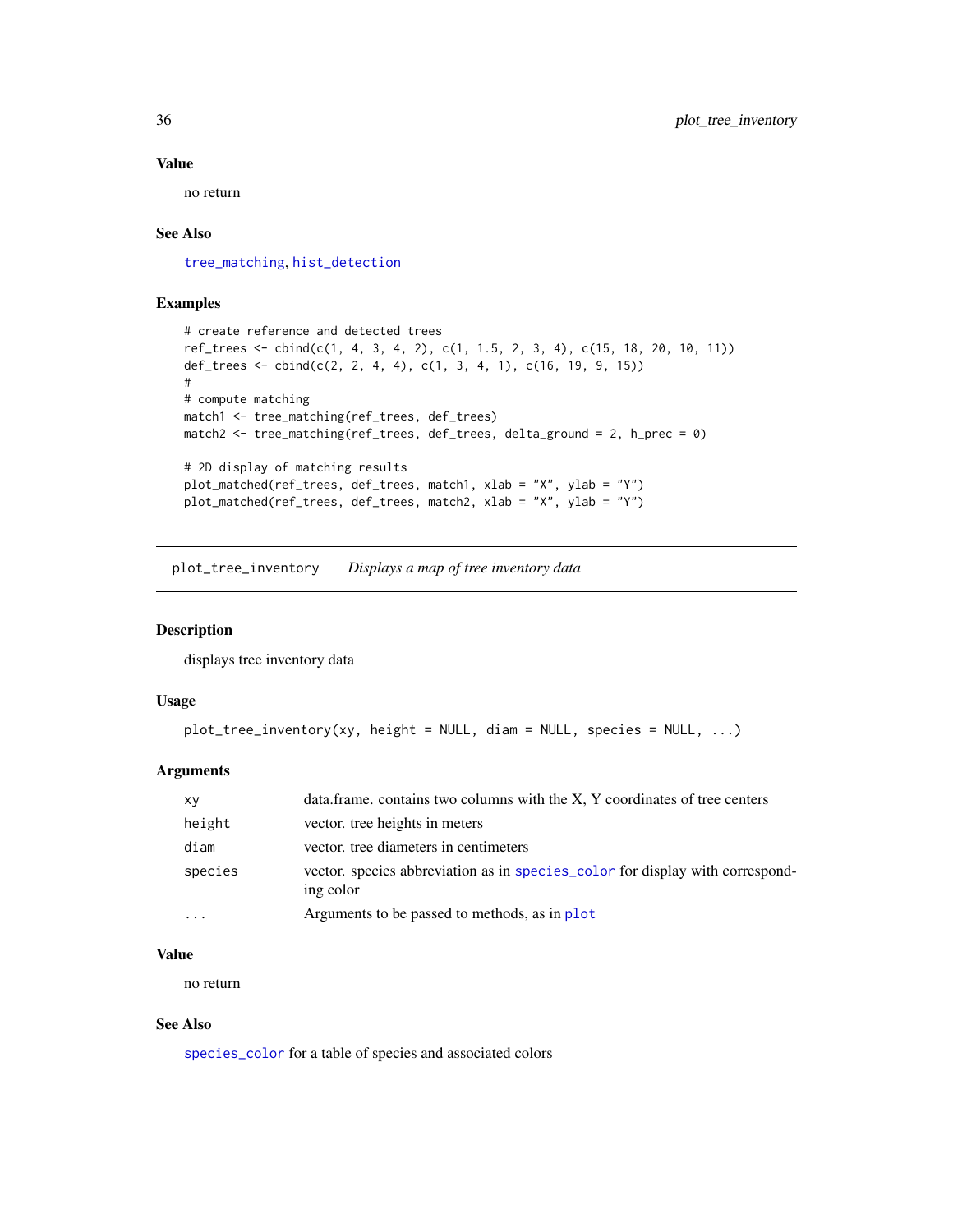# <span id="page-36-0"></span>pointList2poly 37

# Examples

```
# load tree inventory data from plot Chablais 3
data("tree_inventory_chablais3")
# display tree inventory
plot_tree_inventory(tree_inventory_chablais3[, c("x", "y")],
  diam = tree_inventory_chablais3$d, col = "red",
  pch = tree_inventory_chablais3$e,
  xlab = "X", ylab = "Y"
)
# display tree inventory with CHM background
data("chm_chablais3")
chm_chablais3 <- terra::rast(chm_chablais3)
terra::plot(chm_chablais3, col = gray(seq(0, 1, 1 / 255)))plot_tree_inventory(tree_inventory_chablais3[, c("x", "y")],
  height = tree_inventory_chablais3$h,
  species = tree_inventory_chablais3$s,
  add = TRUE)
```
<span id="page-36-1"></span>pointList2poly *Convert a list of points into spatial polygons object*

# Description

Converts a list of points specifying polygons into a spatial object

# Usage

```
pointList2poly(points_list, df = NULL, ...)
```
# Arguments

| points_list | list of data frames of xy coordinates. In each data frame the last row must be the<br>same as the first row |
|-------------|-------------------------------------------------------------------------------------------------------------|
| df          | data.frame. Optional data.frame to be associated to polygons                                                |
| $\cdots$    | arguments to be passed to st_sfc                                                                            |

# Value

a simple feature collection with POLYGON geometry.

# See Also

[ellipses4Crown](#page-25-1)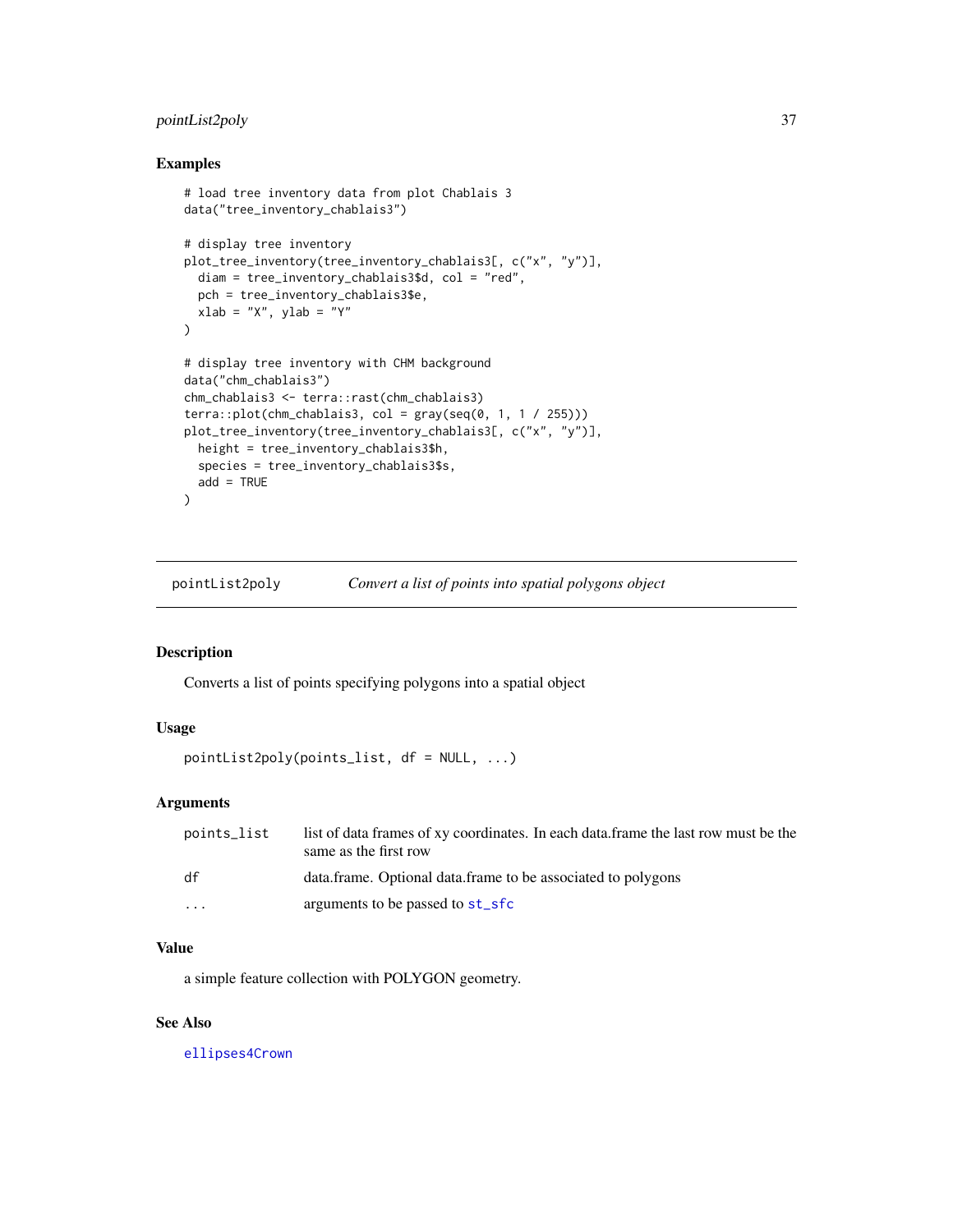# Examples

```
# Compute coordinates of polygons
ellipses <- ellipses4Crown(c(0, 10), c(0, 10), c(2, 2), c(3, 4), c(2.5, 3), c(2, 3),
  id = c("A", "B"))
# Convert to sf object
ellipses1 <- pointList2poly(ellipses)
ellipses1
# Convert to sf object with user-defined data.frame
ellipses2 <- pointList2poly(ellipses, df = data.frame(info = 1:2))
# draw ellipses
plot(ellipses2, col = ellipses2$info)
```
<span id="page-37-1"></span>points2DSM *Digital Surface Model*

### Description

Creates a Digital Surface Model from a LAS object. From version 4.0.0 relies on [rasterize\\_canopy](#page-0-0). Maintained for backward compatibility but a direct call to this function should be preferred. Raster extent is specified by the coordinates of lower left and upper right corners. Default extent covers the full range of points, and aligns on multiple values of the resolution. Cell value is the maximum height of points contained in the cell.

# Usage

points2DSM(.las, res = 1, xmin, xmax, ymin, ymax)

# Arguments

| .las | LAS object or XYZ matrix/data.frame                                |
|------|--------------------------------------------------------------------|
| res  | numeric. raster resolution                                         |
| xmin | numeric. lower left corner easting coordinate for output raster.   |
| xmax | numeric. upper right corner easting coordinate for output raster.  |
| ymin | numeric. lower left corner northing coordinate for output raster.  |
| ymax | numeric. upper right corner northing coordinate for output raster. |

# Value

A SpatRaster object.

### See Also

[points2DTM](#page-38-1) for Digital Terrain Model computation.

<span id="page-37-0"></span>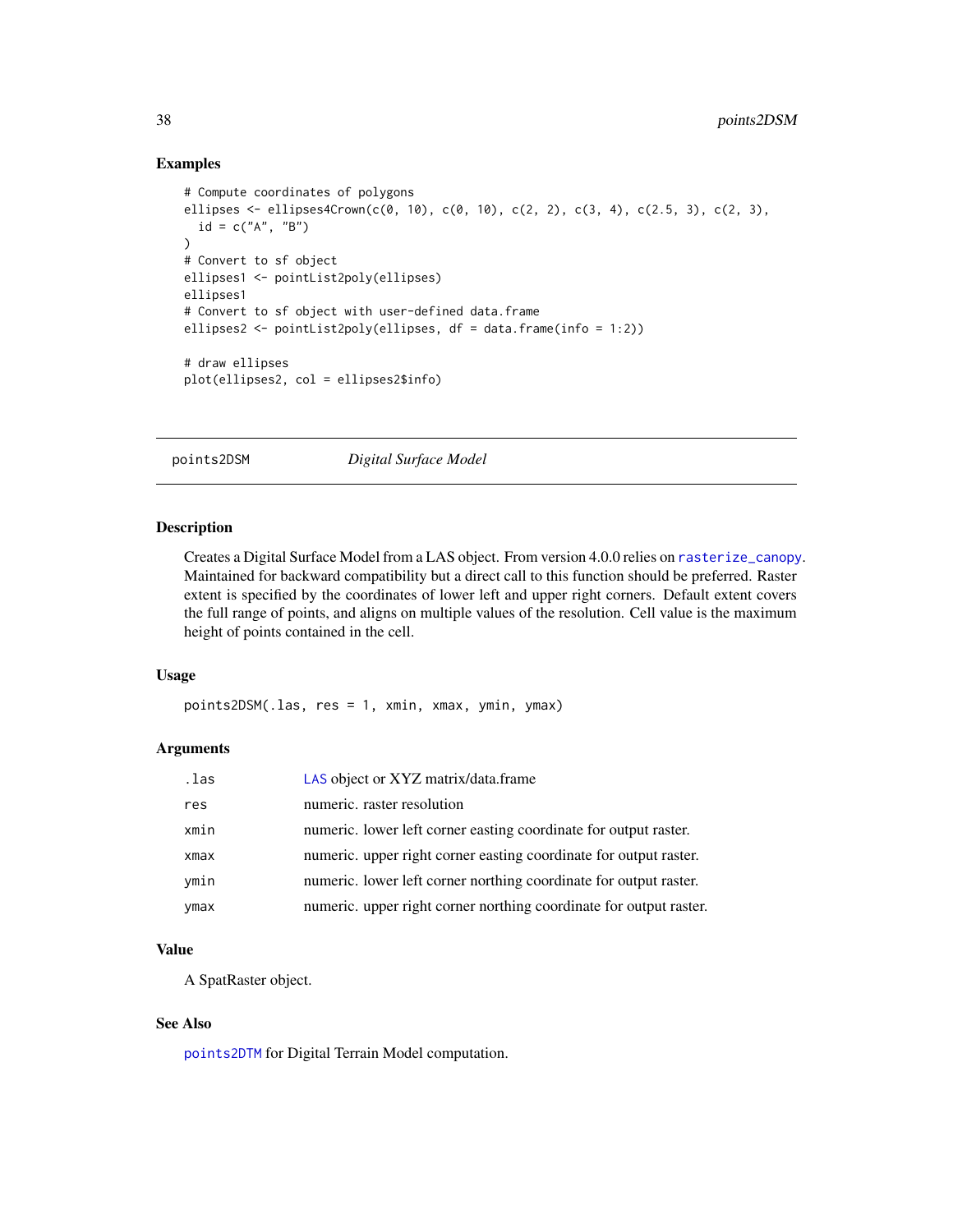# <span id="page-38-0"></span>points2DTM 39

### Examples

```
# load LAS file
LASfile <- system.file("extdata", "las_chablais3.laz", package="lidaRtRee")
las_chablais3 <- lidR::readLAS(LASfile)
# set projection
lidR::projection(las_chablais3) <- 2154
# create a digital surface model with first-return points, resolution 0.5 m
dsm <- points2DSM(lidR::filter_first(las_chablais3), res = 0.5)
# display raster
terra::plot(dsm)
```
<span id="page-38-1"></span>points2DTM *Digital Terrain Model*

### Description

Creates a Digital Terrain Model from LAS object or XYZ data. Raster extent is specified by the coordinates of lower left and upper right corners. Default extent covers the full range of points, and aligns on multiple values of the resolution. Cell value is compute as the bilinear interpolation at the cell center form an Delaunay triangulation. Relies on [rasterize\\_terrain](#page-0-0) with algorithm [tin](#page-0-0). In case a LAS object is provided, only points classified as ground or water (2 or 9) will be used.

# Usage

points2DTM(.las, res = 1, xmin, xmax, ymin, ymax)

# Arguments

| .las | LAS object or XYZ matrix/data.frame containing only ground points  |
|------|--------------------------------------------------------------------|
| res  | numeric. raster resolution                                         |
| xmin | numeric. lower left corner easting coordinate for output raster.   |
| xmax | numeric. upper right corner easting coordinate for output raster.  |
| ymin | numeric. lower left corner northing coordinate for output raster.  |
| ymax | numeric. upper right corner northing coordinate for output raster. |

### Value

A SpatRaster object

### See Also

[points2DSM](#page-37-1) for Digital Surface Model computation.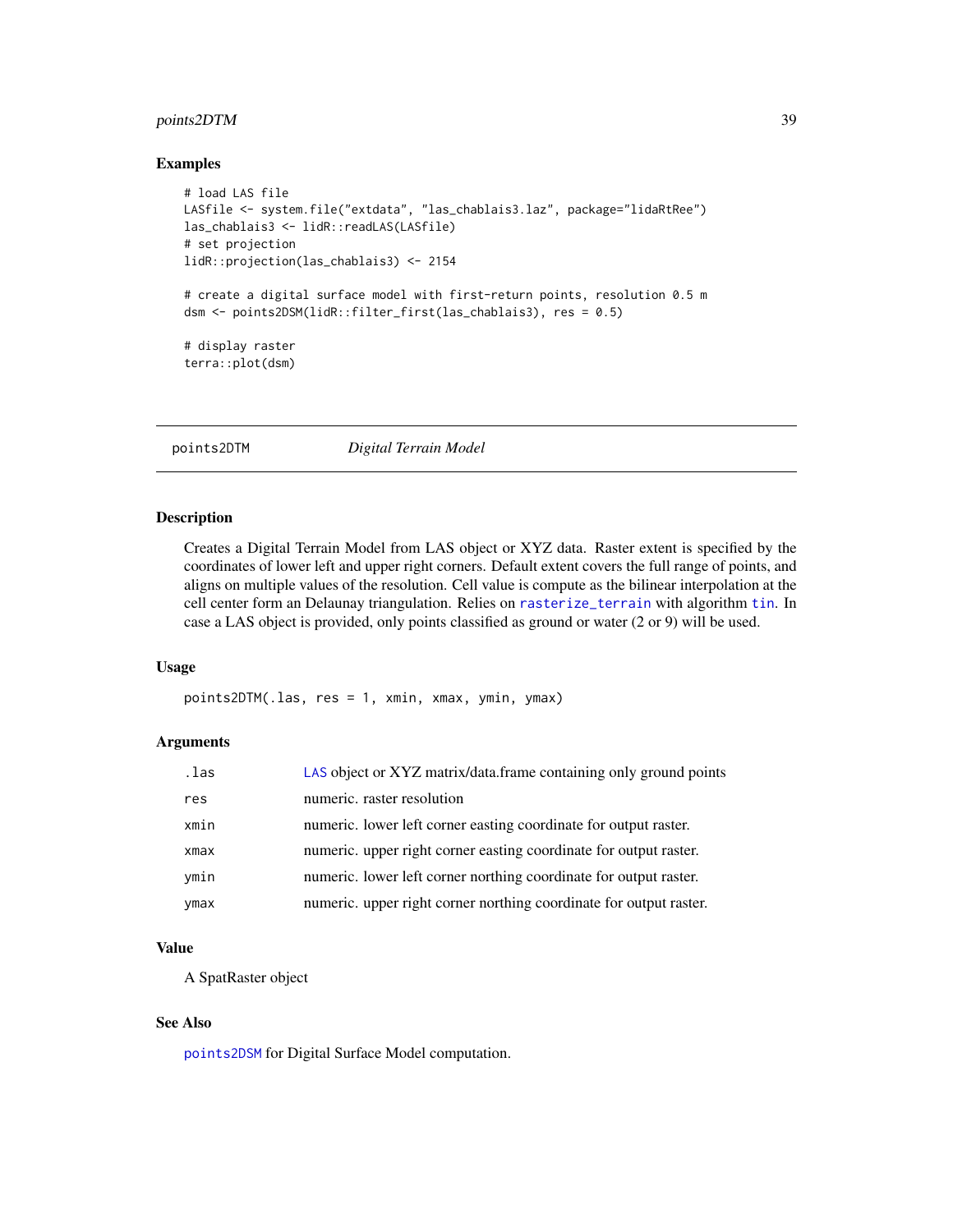# Examples

```
# load LAS file
LASfile <- system.file("extdata", "las_chablais3.laz", package="lidaRtRee")
las_chablais3 <- lidR::readLAS(LASfile)
# set projection
lidR::projection(las_chablais3) <- 2154
# create digital terrain model with points classified as ground
dtm <- points2DTM(las_chablais3)
# display raster
terra::plot(dtm)
```
polar2Projected *Polar to cartesian coordinates conversion*

# Description

Computes projected coordinates (Easting, Northing, Altitude) from polar coordinates (Azimuth, Slope, Distance) and center position (Easting, Northing, Altitude). Magnetic declination and meridian convergence are optional parameters. In case distance is measured to the border of objects (e.g. trees), the diameter can be added to compute the coordinates of object center.

# Usage

```
polar2Projected(
  x,
 y,
 z = 0,
  azimuth,
 dist,
  slope = 0,
  decimal = 0,
 convergence = 0,
  diameter = 0)
```
### Arguments

| $\mathsf{x}$ | vector. easting coordinates of centers in meter                                    |
|--------------|------------------------------------------------------------------------------------|
| $\mathbf{y}$ | vector. northing coordinates of centers in meter                                   |
| z            | vector. altitudes of centers in meters                                             |
| azimuth      | vector, azimuth values from centers in radian                                      |
| dist         | vector. distances between centers and objects in meter                             |
| slope        | vector, slope values from centers in radian                                        |
| declination  | vector, magnetic declination values in radian                                      |
| convergence  | vector. meridian convergence values in radian                                      |
| diameter     | vector. diameters in meter (e.g. in case a radius should be added to the distance) |

<span id="page-39-0"></span>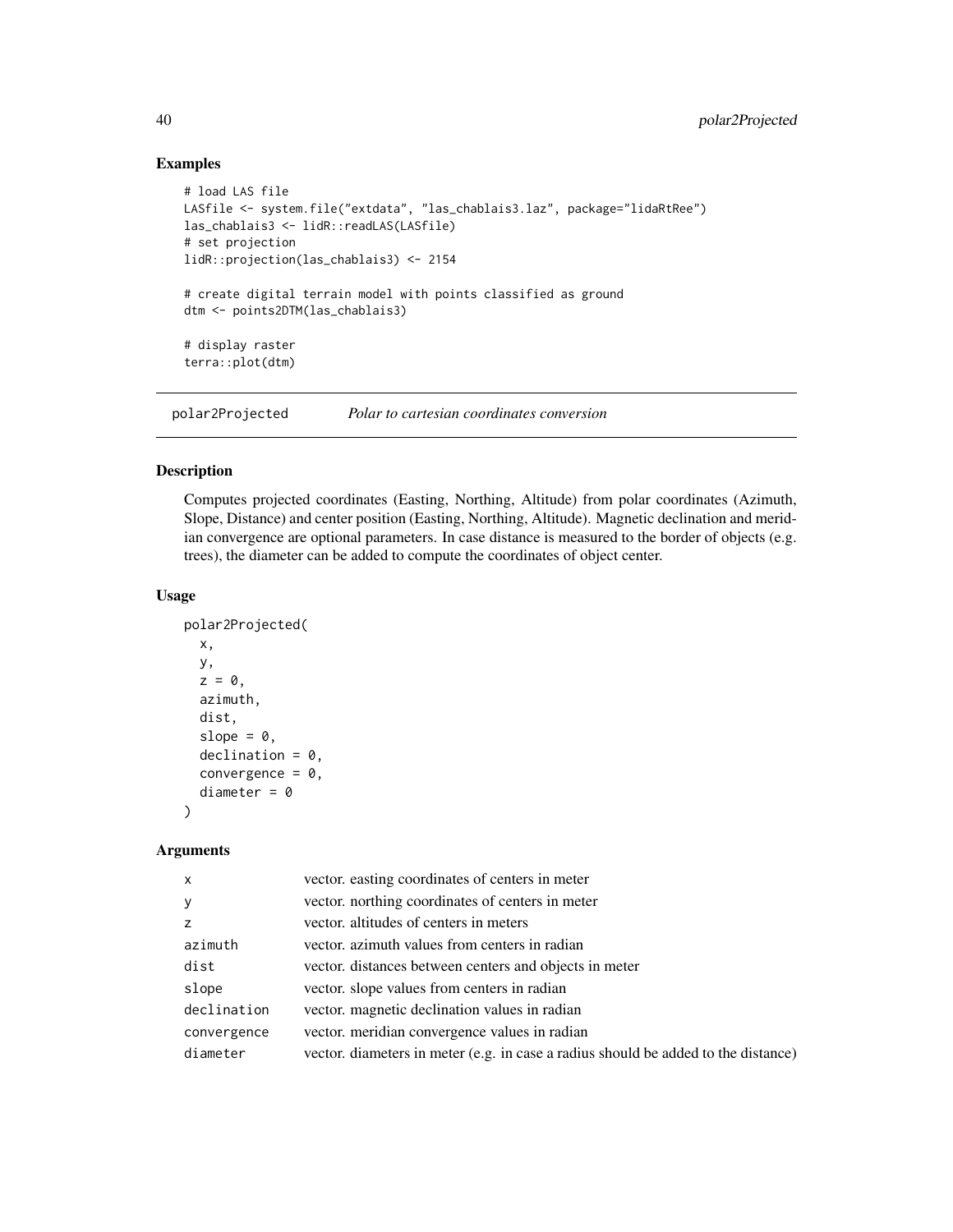# <span id="page-40-0"></span>quatre\_montagnes 41

# Value

A data.frame with easting, northing and altitude coordinates, and horizontal distance from centers to objects centers

# See Also

[plot\\_tree\\_inventory](#page-35-1) for tree inventory display

# Examples

```
# create data.frame of trees with polar coordinates and diameters
trees <- data.frame(
  x = rep(c(\emptyset, 1\emptyset), each = 2),y = rep(c(0, 10), each = 2),z = rep(c(0, 2), each = 2),azimuth = rep(c(0, pi / 3)),dist = rep(c(2, 4)),slope = rep(c(\emptyset, pi / 6)),diameter.cm = c(15, 20, 25, 30)
\mathcal{L}trees
# compute projected coordinates
polar2Projected(trees$x, trees$y, trees$z, trees$azimuth, trees$dist,
  trees$slope,
  declination = 0.03, convergence = 0.02, trees$diameter.cm / 100
)
```
quatre\_montagnes *Field plot inventory in the Quatre Montagnes area (France)*

### Description

Dataset of forest parameters measured in the field on 96 circular plots of 15 m radius. Metrics derived from airborne laser scanning (ALS) point clouds have also been extracted and calculated for those plots.

### Usage

```
data(quatre_montagnes)
```
### Format

A data.frame with 76 columns:

- 1. plotId id of field plot
- 2. X easting coordinate (epsg: 2154)
- 3. Y northing coordinate (epsg: 2154)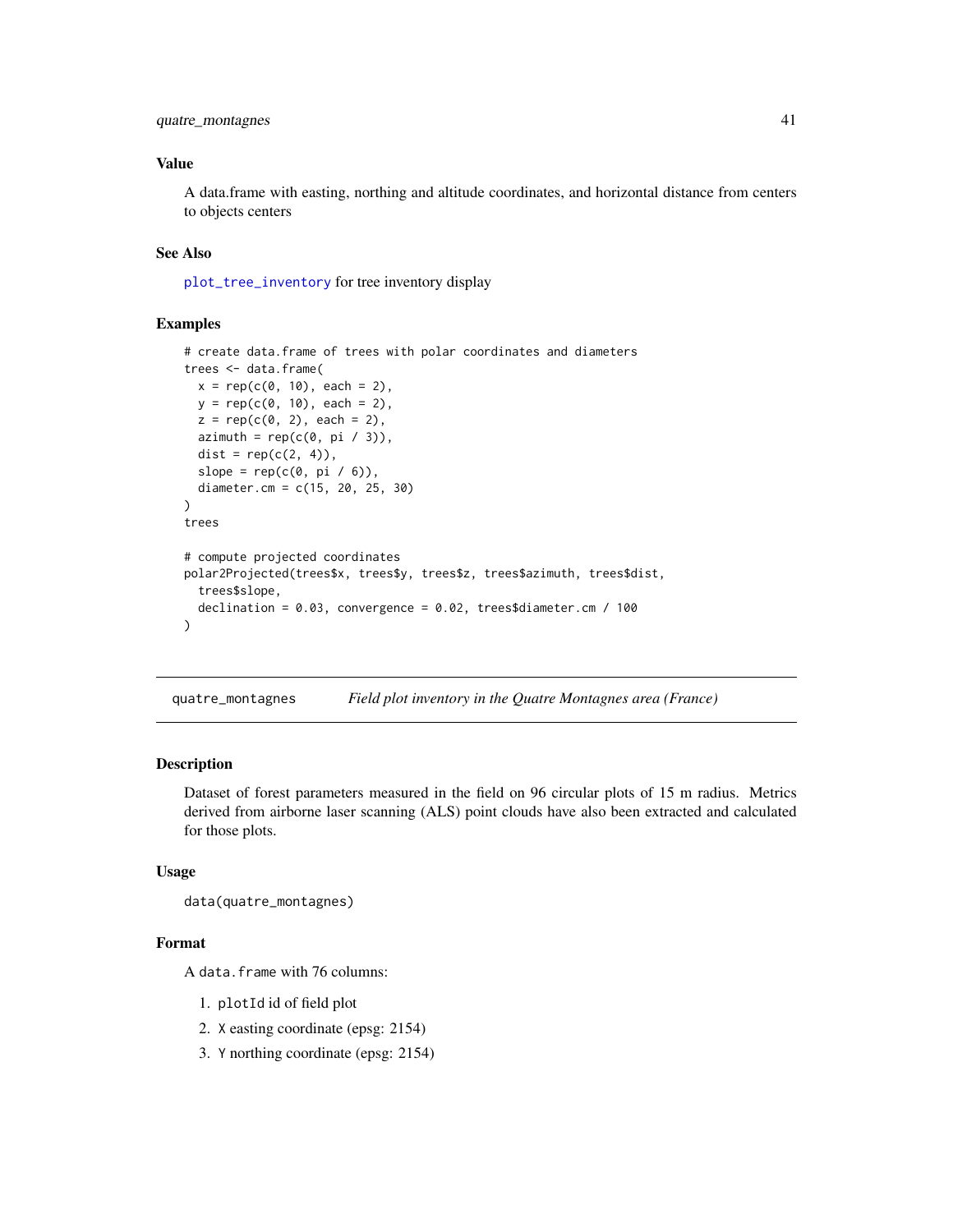- <span id="page-41-0"></span>4. clusterId id of cluster, plots were inventoried in groups of 4
- 5. G\_m2\_ha basal area in m2 per ha
- 6. N\_ha number of trees per ha
- 7. D\_mean\_cm mean tree diameter at breast height (1.3 m) in cm
- 8. stratum forest ownership (public or private)
- 9. [, 9:60] point cloud metrics computed from ALS, see [aba\\_metrics](#page-6-1)
- 10. [, 61:73] metrics derived from tree segmentation in ALS data, see [std\\_tree\\_metrics](#page-53-1)
- 11. [, 74:76] terrain statistics, see [terrain\\_points\\_metrics](#page-54-1)

# References

```
Monnet, J.-M. 2021. Tutorial on modeling forest parameters with ALS data. ABA data preparation
https://gitlab.irstea.fr/jean-matthieu.monnet/lidartree_tutorials/-/wikis/ABA-data-preparation
```
### Examples

data(quatre\_montagnes) summary(quatre\_montagnes)

<span id="page-41-1"></span>raster2Cimg *SpatRaster to Cimg conversion*

### Description

converts a SpatRaster object to cimg object. NA values in raster are replaced.

# Usage

raster2Cimg(r, NA\_replace =  $0$ , maxpixels = 1e+10)

# Arguments

| r          | SpatRaster object. raster of canopy height model, preferably filtered to avoid<br>effect of holes on volume and surface computation |
|------------|-------------------------------------------------------------------------------------------------------------------------------------|
| NA_replace | numeric, value to replace NA values with.                                                                                           |
| maxpixels  | numeric. maximum number of pixels to be converted to cimg (argument passed<br>to $as. \text{cimg}$ ).                               |

# Value

A cimg object

# See Also

[cimg2Raster](#page-13-2)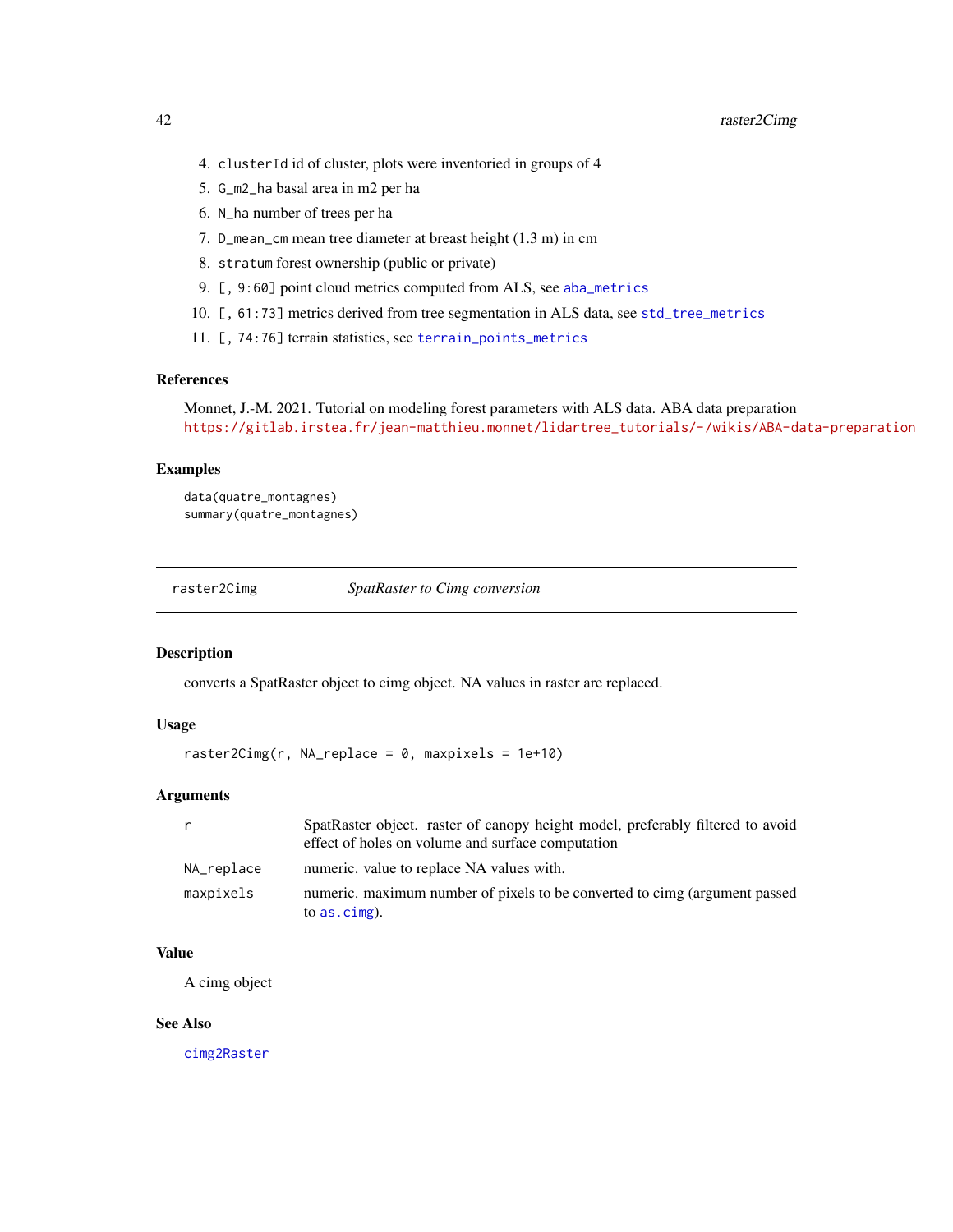### <span id="page-42-0"></span>rasters2Cor 43

# Examples

```
data(chm_chablais3)
chm_chablais3 <- terra::rast(chm_chablais3)
chm_cim <- raster2Cimg(chm_chablais3)
chm_cim
summary(chm_cim)
# plot SpatRaster
terra::plot(chm_chablais3)
# plot cimg object
plot(chm_cim)
```
<span id="page-42-1"></span>rasters2Cor *Correlation between two rasters*

# Description

computes correlation between two rasters, based on the extent of the smallest one.

### Usage

```
rasters2Cor(raster_b, raster_s, mask = NULL, small.SC = TRUE)
```
# Arguments

| raster_b | SpatRaster. raster to correlate with largest extent             |
|----------|-----------------------------------------------------------------|
| raster_s | SpatRaster, raster to correlate with smallest extent            |
| mask     | SpatRaster, mask of area to correlate                           |
| small.SC | boolean. is the small raster already standardized and centered? |

# Value

A numeric

### See Also

[rasters\\_moving\\_cor](#page-43-1) to compute correlation between rasters for different translations

```
# create raster
r_b \leq r terra:: rast(xmin = 0, xmax = 40, ymin =0, ymax = 40,
resolution = 1, crs = NA)
xy <- terra::xyFromCell(r_b, 1:(nrow(r_b) * ncol(r_b)))
# add Gaussian surface and noise
```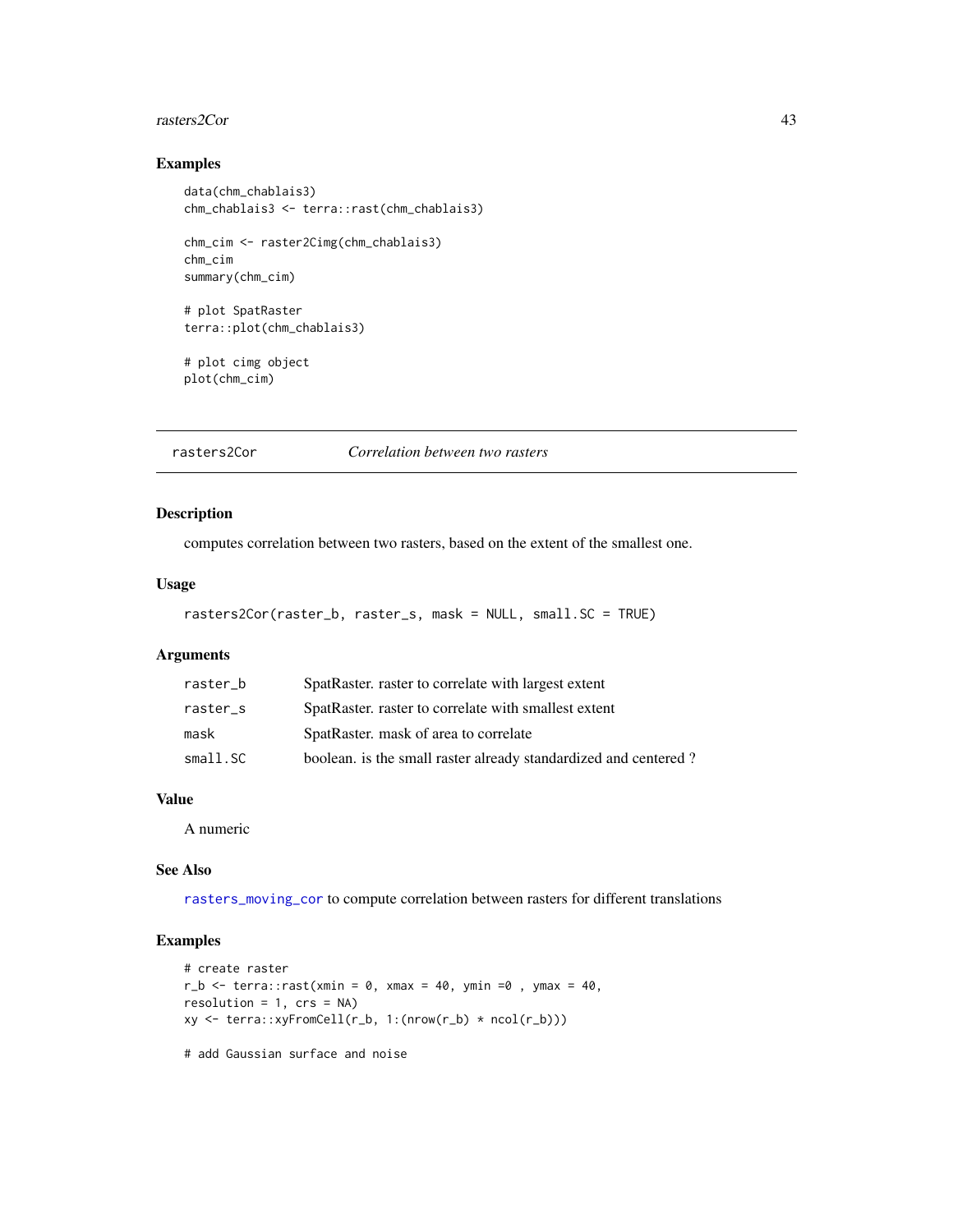```
z \le -3 \times \exp(-(x \times 1) - 20)^2 + (x \times 1) - 20r_b \leftarrow \text{terra::rast(cbind(xy, z), type = "xyz")}# create circular mask of radius 5
z_mask <- (xy[, 1] - 20)^2 + (xy[, 2] - 20)^2 < 5^2r_mask <- terra::rast(cbind(xy, z_mask), type = "xyz")
# create small raster of size 20
r_s \leq r terra::\text{crop}(r_b, \text{terra}::ext(c(10, 30, 10, 30)))# add noise to small raster
terra::values(r_s) <- terra::values(r_s) + rnorm(ncol(r_s) * nrow(r_s), 0, 0.5)
r_mask <- terra::crop(r_mask, terra::ext(c(10, 30, 10, 30)))
# compute correlation on masked area where signal to noise ratio is lower
rasters2Cor(r_b, r_s, r_mask, small.SC = FALSE)
# compute correlation for whole small raster
rasters2Cor(r_b, r_s, small.SC = FALSE)
# display large raster
terra::plot(r_b, main = "Large raster")
# display small raster
terra::plot(r_s, main = "Small raster")
# display mask
terra::plot(r_mask, main = "Computation mask")
```
<span id="page-43-1"></span>rasters\_moving\_cor *Correlation between rasters for different XY translations*

# Description

computes correlation between two rasters for different XY translations. The correlation values are computed on the extent of the smallest raster using [rasters2Cor](#page-42-1), after applying an optional mask, and for each translation within a buffer area.

### Usage

```
rasters_moving_cor(raster_b, raster_s, mask = NULL, buffer = 19, step = 0.5)
```
### Arguments

| raster_b | SpatRaster. raster to correlate with largest extent                                                                                    |
|----------|----------------------------------------------------------------------------------------------------------------------------------------|
| raster_s | SpatRaster, raster to correlate with smallest extent                                                                                   |
| mask     | SpatRaster. mask of area to correlate, applied to small raster                                                                         |
| buffer   | numeric, radius of the circular buffer area for possible translations                                                                  |
| step     | numeric, increment step of translations within buffer area to compute correlation<br>values, should be a multiple of raster resolution |

<span id="page-43-0"></span>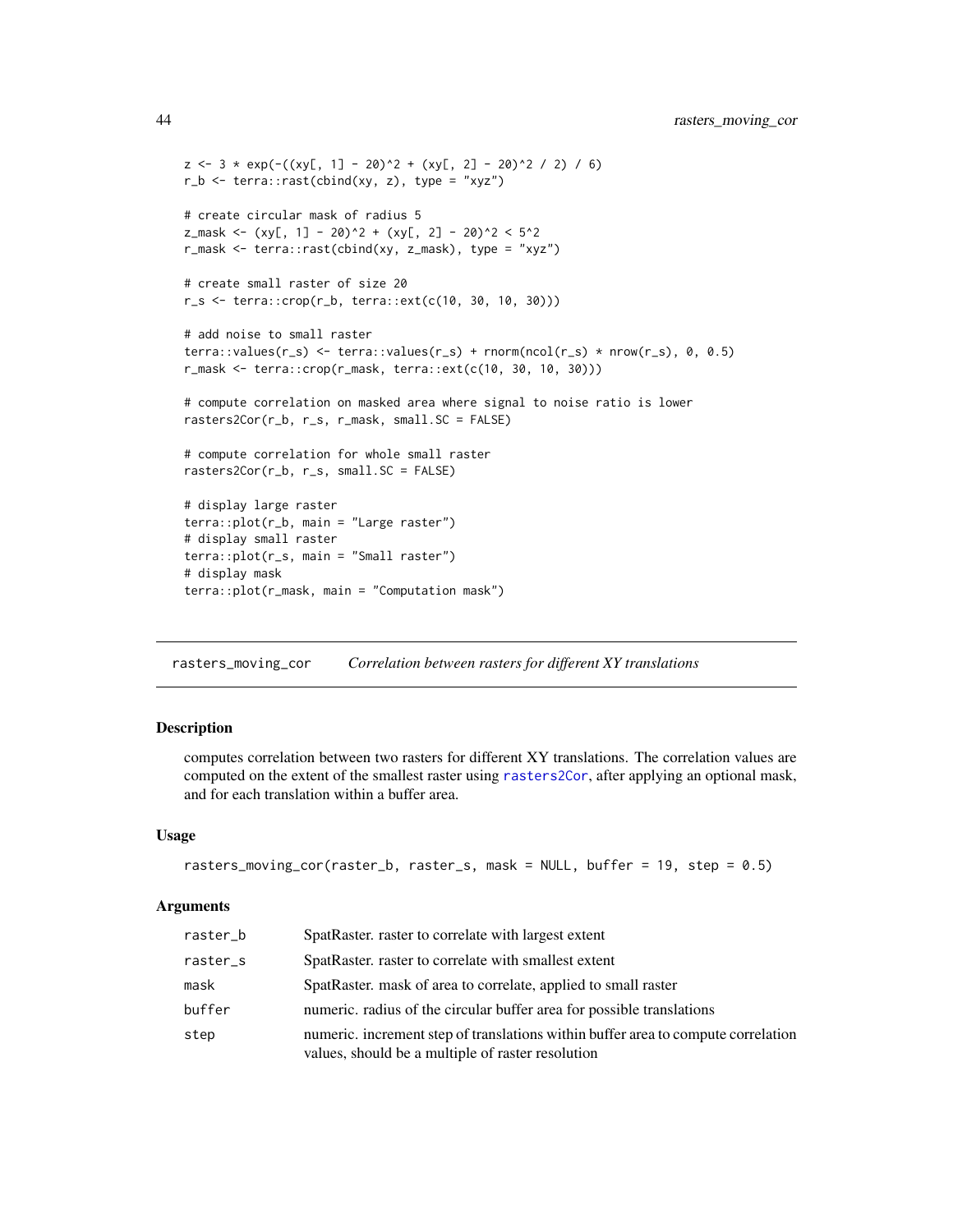# <span id="page-44-0"></span>Value

A SpatRaster. Raster value at coordinates x,y correspond to the correlation between the large raster and the small raster when small raster center has been translated of  $(x,y)$ 

### See Also

[raster\\_local\\_max](#page-45-1) to extract local maximum of resulting correlation raster, [rasters2Cor](#page-42-1)

# Examples

```
# create raster
r_b \leq -\text{terra:}:\text{rast}(xmin = 0, xmax = 40, ymin = 0, ymax = 40,resolution = 1, crs = NAxy <- terra::xyFromCell(r_b, 1:(nrow(r_b) * ncol(r_b)))
# add Gaussian surfaces
z1 \leftarrow 1.5 \times \exp(-(x \times 1) - 22)^2 + (x \times 1, 2) - 22)^2 / 2) / 5)
z2 \le - \exp(-( (xy[, 1] - 20)^2 + (xy[, 2] - 22)^2 / 2 / 3)z3 \le -1.5 \times \exp(-(x)(1 - 17)^2 + (xy), 2] - 17)^2 / 2) / 5)
r_b \leftarrow \text{terra::rast(cbind(xy, z1 + z2 + z3), type = "xyz")}# create small raster
r_s < - terra::\text{crop}(r_b, \text{terra:}:\text{ext}(c(15, 25, 15, 25)))# offset raster by (-2, -2)
terra::ext(r_s) <- c(13, 23, 13, 23)
# compute correlations for translations inside buffer
rr <- rasters_moving_cor(r_b, r_s, buffer = 6, step = 1)
rr
# display large raster
terra::plot(r_b, main = "Large raster")
# display small raster
terra::plot(r_s, main = "Small raster")
# display correlation
terra::plot(rr,
  xlab = "X translation", ylab = "Y translation",
  main = "Correlation between rasters"
)
```
<span id="page-44-1"></span>raster\_chull\_mask *Raster mask of convex hull*

# Description

creates raster mask corresponding to the convex hull of xy positions

### Usage

```
raster_chull_mask(xy, r)
```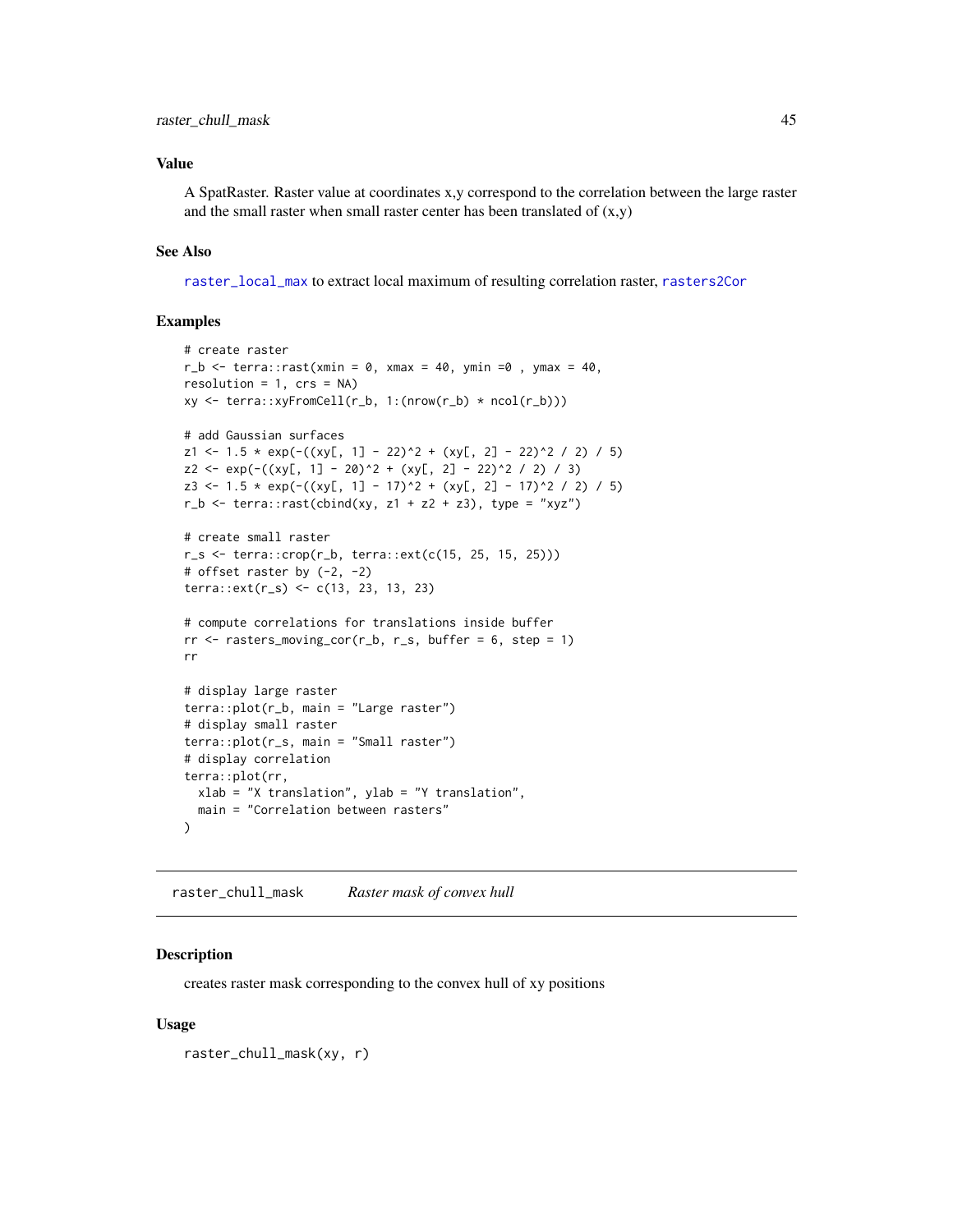### <span id="page-45-0"></span>Arguments

| XV | 2 columns matrix or data frame. xy positions |
|----|----------------------------------------------|
|    | raster object. target raster                 |

# Value

a SpatRaster with 0 or 1

# See Also

[raster\\_xy\\_mask](#page-48-1)

# Examples

```
# create raster
r <- terra::rast(extent = c(0, 40, 0, 40), resolution = 1, crs = "epsg:2154")
```

```
# xy positions
xy <- data.frame(
 x = c(10, 20, 31.25, 15),
  y = c(10, 20, 31.25, 25)
)
# compute mask
mask1 <- raster_chull_mask(xy, r)
# display binary raster
terra::plot(mask1)
graphics::points(xy)
```
<span id="page-45-1"></span>raster\_local\_max *Statistics of raster local maximum*

# Description

identifies global maximum and second global maximum from raster (e.g. output from [rasters\\_moving\\_cor](#page-43-1)), and computes related statistics. Local maxima can be excluded based on a minimum distance dm to nearest local maximum.

# Usage

```
raster_local_max(r, dm = 2, med1 = 1, med2 = 2, quanta = 0.75, quantb = 0.5)
```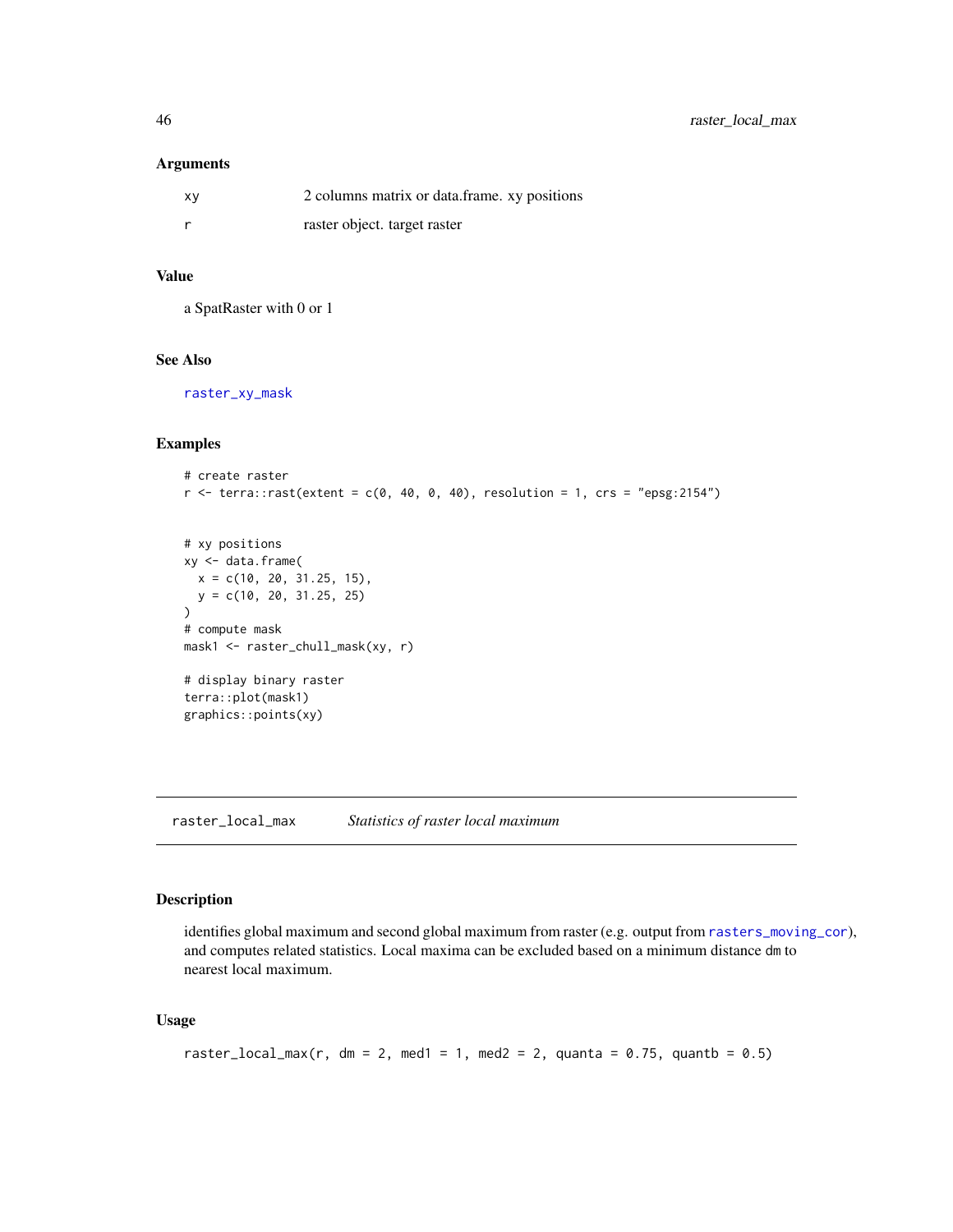### <span id="page-46-0"></span>**Arguments**

|                  | SpatRaster. typically output of rasters_moving_cor                                             |
|------------------|------------------------------------------------------------------------------------------------|
| dm               | numeric. minimum distance between two local maxima in meters                                   |
| med <sub>1</sub> | numeric. window radius to compute median value around the maximum position<br>(default: 1m)    |
| med2             | numeric. window radius #2 to compute median value around the maximum<br>position (default: 2m) |
| quanta           | numeric. quantile value to compute for raster values (default: 3rd quartile)                   |
| quantb           | numeric. quantile #2 value to compute for raster values (default: median)                      |

### Value

A data.frame with value of maximum, position of maximum, position of second maximum, ratio of max value to 2nd max, ratio of max value to median of neighborhood (size1 and size 2), ratio of max value to raster quantiles 1 and 2

### See Also

[rasters\\_moving\\_cor](#page-43-1), [coregistration](#page-20-1) for application to the coregistration of tree inventory data with canopy height models

```
# create raster
r_b \leq r terra:: rast(xmin = 0, xmax = 40, ymin =0, ymax = 40,
resolution = 1, crs = NAxy \leftarrow \text{terra::xyFromCell}(r_b, 1:(nrow(r_b) * ncol(r_b)))# add Gaussian surfaces
z1 <- 1.5 * exp(-((xy[, 1] - 22)^2 + (xy[, 2] - 22)^2 / 2) / 5)
z2 \leftarrow \exp(-( (xy[, 1] - 20)^2 + (xy[, 2] - 22)^2 / 2 / 3)z3 <- 1.5 * exp(-((xy[, 1] - 17)^2 + (xy[, 2] - 17)^2 / 2) / 5)
r_b \leftarrow \text{terra::rast(cbind(xy, z1 + z2 + z3), type = "xyz")}# create small raster
r_s < - terra::\text{crop}(r_b, \text{terra}::ext(c(15, 25, 15, 25)))# offset raster by (-2, -2)
terra::ext(r_s) <- c(13, 23, 13, 23)
rr <- rasters_moving_cor(r_b, r_s, buffer = 6, step = 1)
loc_max <- raster_local_max(rr)
loc_max
# plot raster
terra::plot(rr)
# add location of two local maxima
graphics::points(loc_max[1, c("dx1", "dx2")], loc_max[1, c("dy1", "dy2")],
  cex = c(1, 0.5), pch = 3
\lambda
```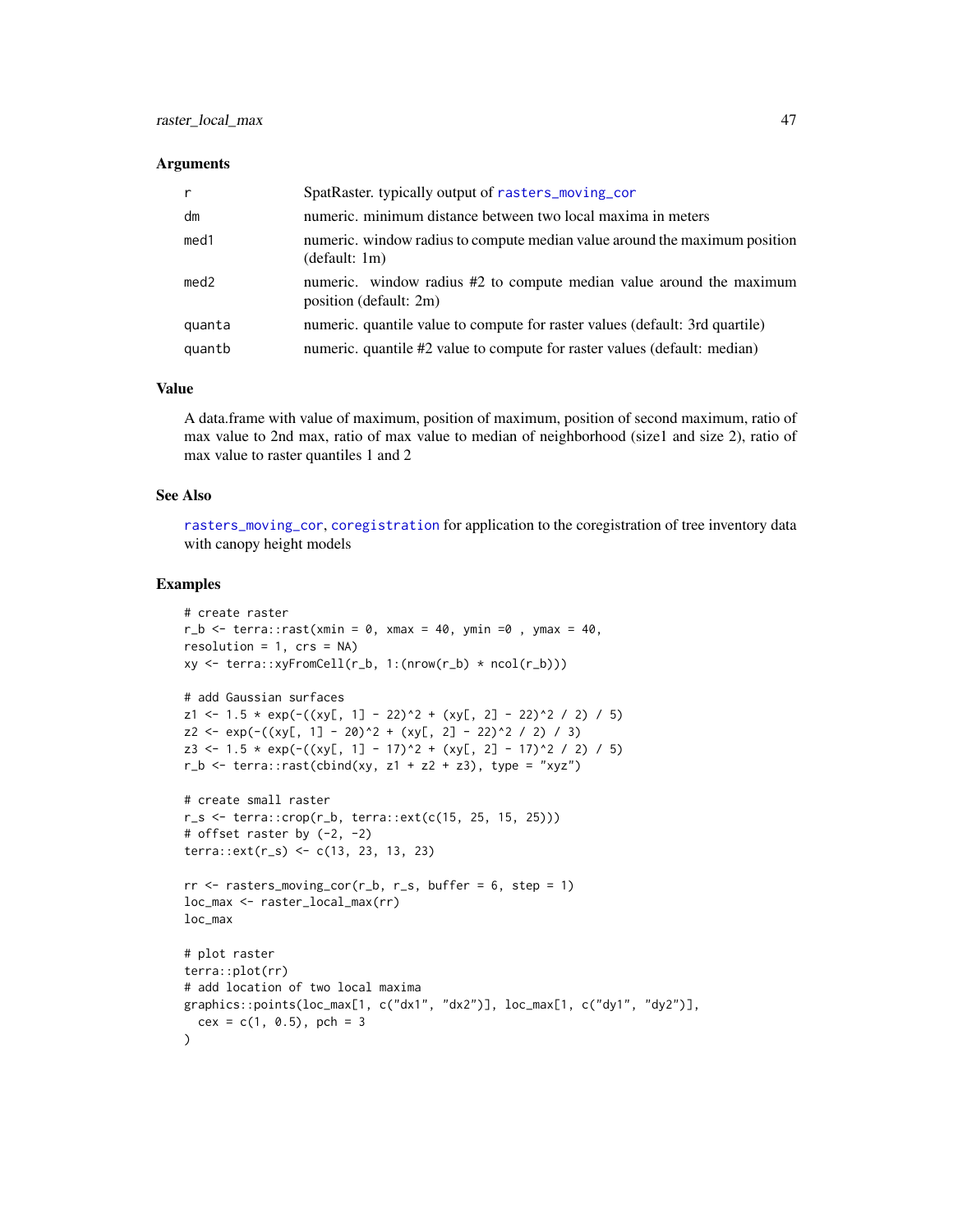<span id="page-47-1"></span><span id="page-47-0"></span>raster\_metrics *Computes metrics by aggregating a raster at lower resolution or summarizing attributes based on XY locations*

### Description

Computes statistics by aggregating a raster at lower resolution. Aggregation groups are larger cells, new values are computed by applying a user-specified function to original cells contained in the larger cells. Results are provided as a data.frame with the XY coordinates of the larger cells, or as SpatRaster.

### Usage

```
raster_metrics(
 r,
 res = 20,
 fun = function(x) {
     data.frame(mean = mean(x[, 3]), sd = stats::sd(x[, 3]))
},
 output = "raster"
)
```
# Arguments

|        | SpatRaster object, data.frame with xy coordinates in two first columns, or POINT<br>sf spatial object                                                                                                            |
|--------|------------------------------------------------------------------------------------------------------------------------------------------------------------------------------------------------------------------|
| res    | numeric. Resolution of the aggregation raster, should be a multiple of r resolu-<br>tion if a raster is provided                                                                                                 |
| fun    | function. Function to compute metrics in each aggregated cell from the values<br>contained in the initial raster (use x\\$) layer to access raster values) / data.frame<br>(use x\\$colum name to access values) |
| output | string. indicates the class of output object "raster" for a SpatRaster or "data.frame"                                                                                                                           |

# Value

a data.frame with the XY center coordinates of the aggregated cells, and the values computed with the user-specified function, or a SpatRaster object

```
data(chm_chablais3)
chm_chablais3 <- terra::rast(chm_chablais3)
# raster metrics from raster
metrics1 <- raster_metrics(chm_chablais3, res = 10)
metrics1
```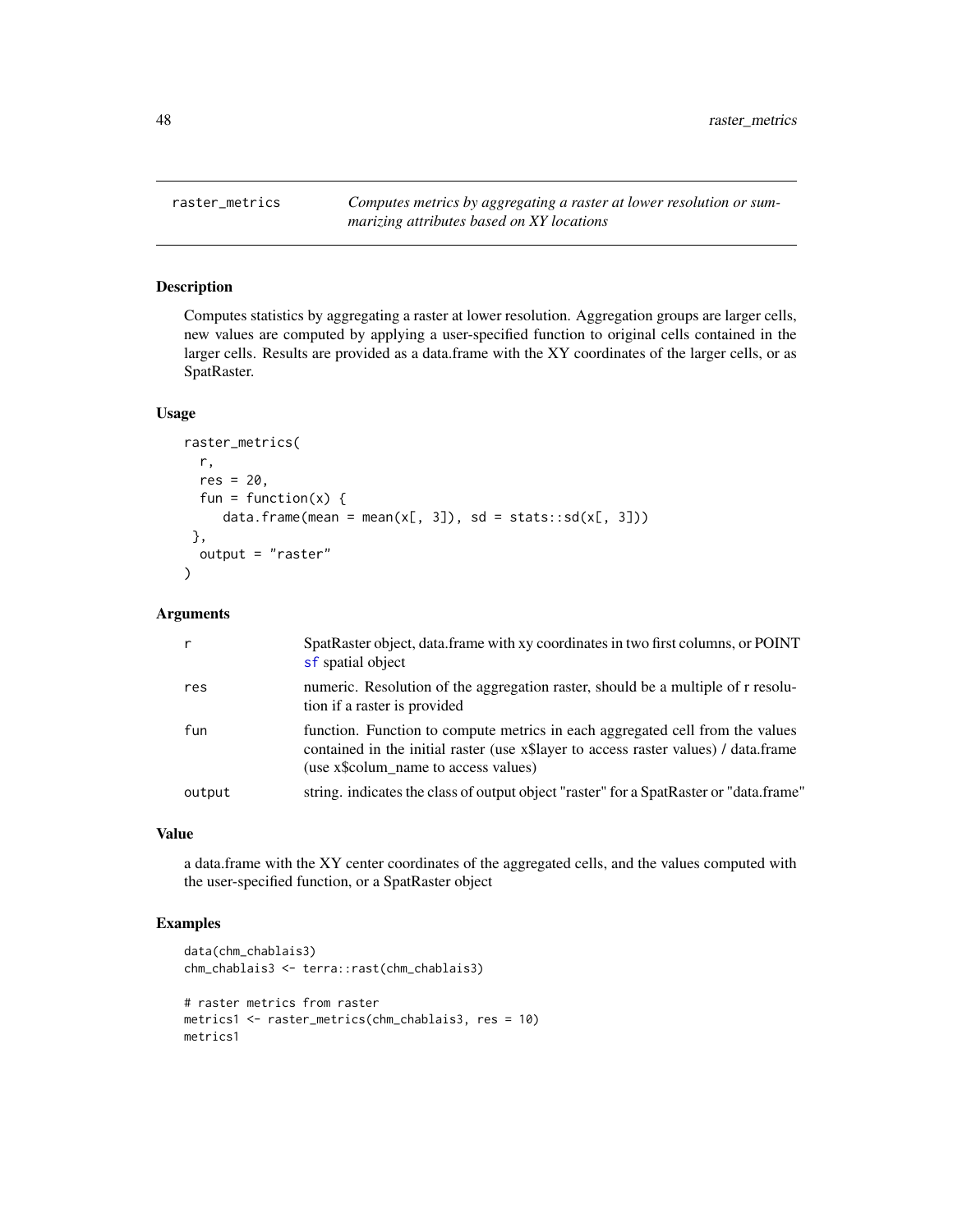```
# raster metrics from data.frame
n < -1000df <- data.frame(
 x = runif(n, 0, 100), y = runif(n, 0, 100), z1 = runif(n, 0, 1),z2 = runif(n, 10, 20)\lambda# compute raster metrics
metrics2 <- raster_metrics(df,
  res = 10,
  fun = function(x) {
    data.frame(max.z = max(x$z1), max.sum = max(x$z1 + x$z2))
  },
  output = "data.frame"
\mathcal{L}summary(metrics2)
# display raster metrics
terra::plot(metrics1)
# display data.frame metrics
terra::plot(terra::rast(metrics2, type = "xyz"))
```
<span id="page-48-1"></span>raster\_xy\_mask *Raster mask by union of buffers around xy positions*

# Description

creates a raster mask by union of circular buffers around xy positions

### Usage

```
raster_xy_mask(xy, buff, r, binary = TRUE)
```
# Arguments

| xy     | 2 columns matrix or data frame, xy positions                           |
|--------|------------------------------------------------------------------------|
| buff   | vector, buffers to apply to the xy positions                           |
| r.     | raster object, target raster                                           |
| binary | boolean. should the output mask be boolean (TRUE) or greyscale (FALSE) |

# Value

a raster object

### See Also

[raster\\_chull\\_mask](#page-44-1)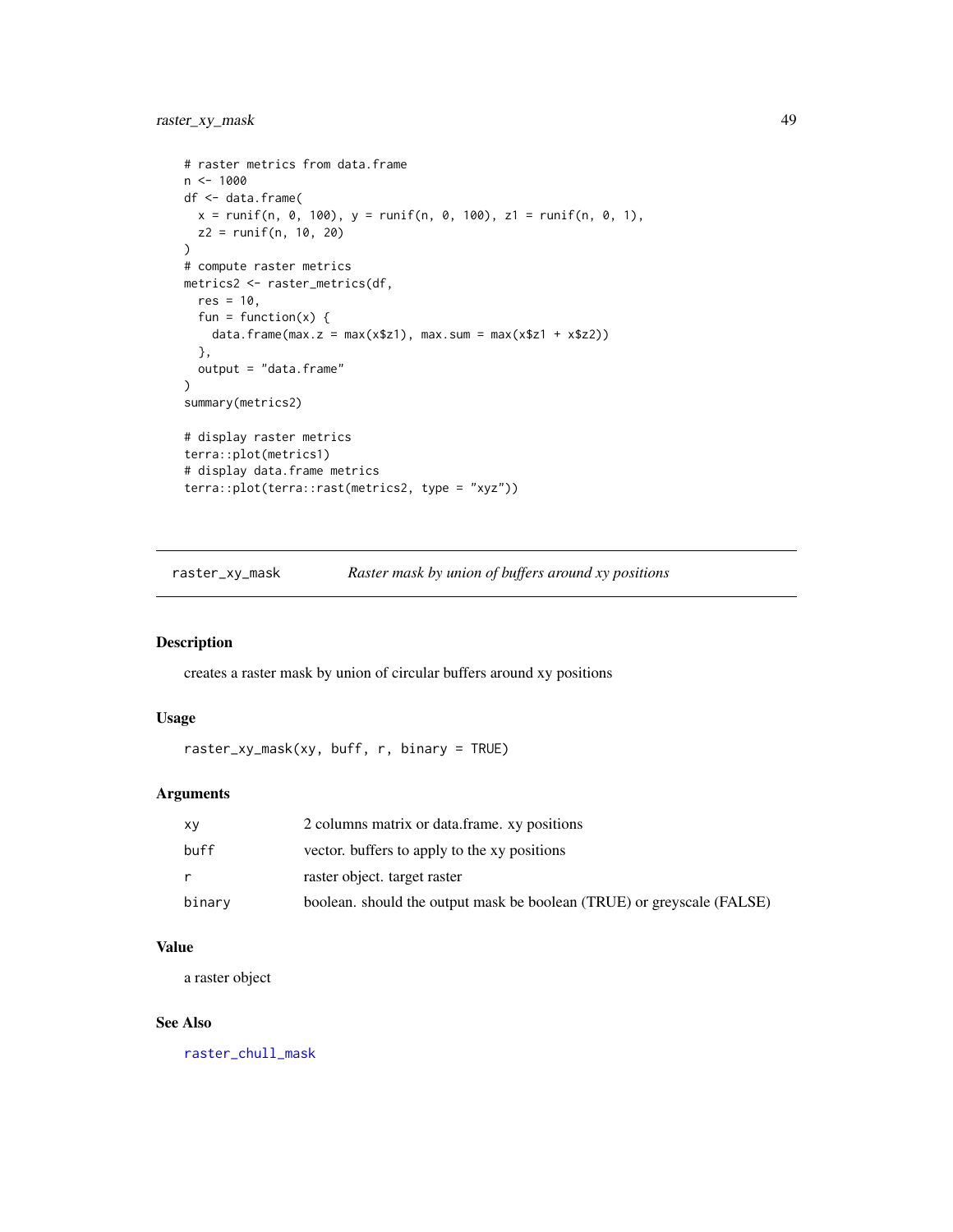# Examples

```
# create raster
r <- terra::rast(xmin=0, xmax = 40, ymin = 0, ymax = 40, resolution = 1, crs= NA )
# xy positions
xy <- data.frame(
  x = c(10, 20, 31.25, 15),
  y = c(10, 20, 31.25, 25)
)
# compute mask
mask1 <- raster_xy_mask(xy, c(5, 8, 5, 5), r)
mask2 <- raster_xy_mask(xy, c(5, 8, 5, 5), r, binary = FALSE)
# display binary raster
terra::plot(mask1)
graphics::points(xy)
# display distance raster
terra::plot(mask2)
graphics::points(xy)
```
raster\_zonal\_stats *Image statistic in segment*

# Description

compute zonal statistic of an image

# Usage

```
raster_zonal_stats(segms, dem_nl, fun = max)
```
# Arguments

| segms  | cimg or SpatRaster object. image with segments id (e.g. from segmentation) |
|--------|----------------------------------------------------------------------------|
| dem nl | cimg or SpatRaster object. image to compute statistic from                 |
| fun    | function to compute statistics from values in each segment                 |

# Value

A cimg object or raster object with values of the statistic

### See Also

[segmentation](#page-50-1)

<span id="page-49-0"></span>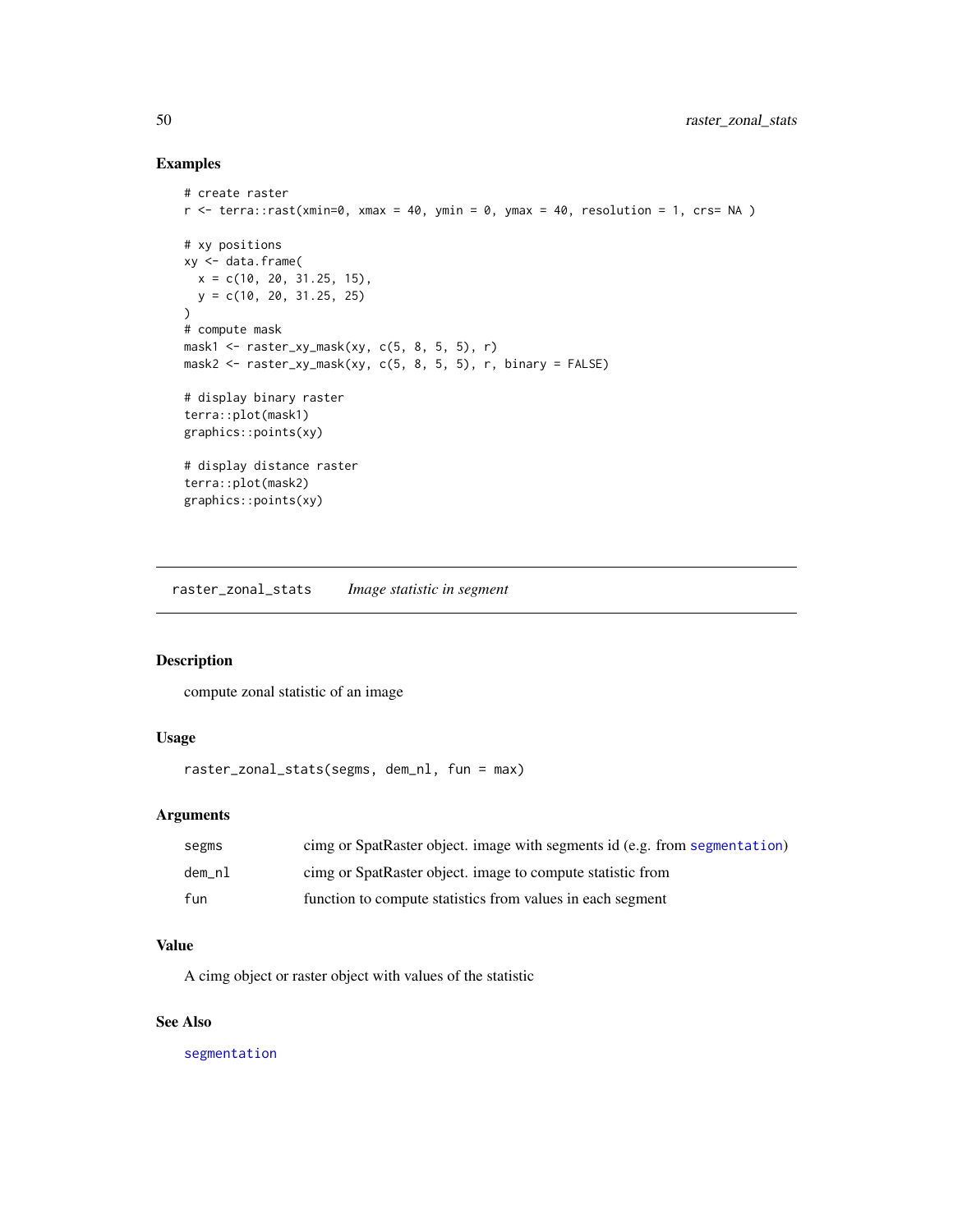# <span id="page-50-0"></span>segmentation 51

### Examples

```
data(chm_chablais3)
chm_chablais3 <- terra::rast(chm_chablais3)
# median filter
chm_chablais3 <- dem_filtering(chm_chablais3,
  nl_filter = "Median", nl_size = 3,
  sigmap = \theta)$non_linear_image
# maxima detection
maxi <- maxima_detection(chm_chablais3)
# segmentation
seg_maxi <- segmentation(maxi, chm_chablais3)
# compute image of maximum value in each segment
max_in_segment <- raster_zonal_stats(seg_maxi, chm_chablais3)
# plot original image
terra::plot(chm_chablais3, main = "Median filter")
# plot segments and image of max value inside segments
seg_maxi[seg_maxi == 0] <- NA
terra::plot(seg_maxi %% 8, main = "Segments", col = rainbow(8))
terra::plot(max_in_segment, main = "Max value in segment")
```
<span id="page-50-1"></span>

| segmentation |  | Image segmentation by seed-based watershed algorithm |
|--------------|--|------------------------------------------------------|
|              |  |                                                      |

# Description

performs a seed-based watershed segmentation (wrapper for [watershed](#page-0-0))

# Usage

```
segmentation(maxi, dem_nl)
```
# Arguments

| maxi   | cimg or SpatRaster object. image with seed points (e.g. from maxima detection<br>or maxima_selection)         |
|--------|---------------------------------------------------------------------------------------------------------------|
| dem_nl | cimg or SpatRaster object. image for seed propagation (typically initial image<br>used for maxima detection). |

# Value

A cimg object or SpatRaster object with segments id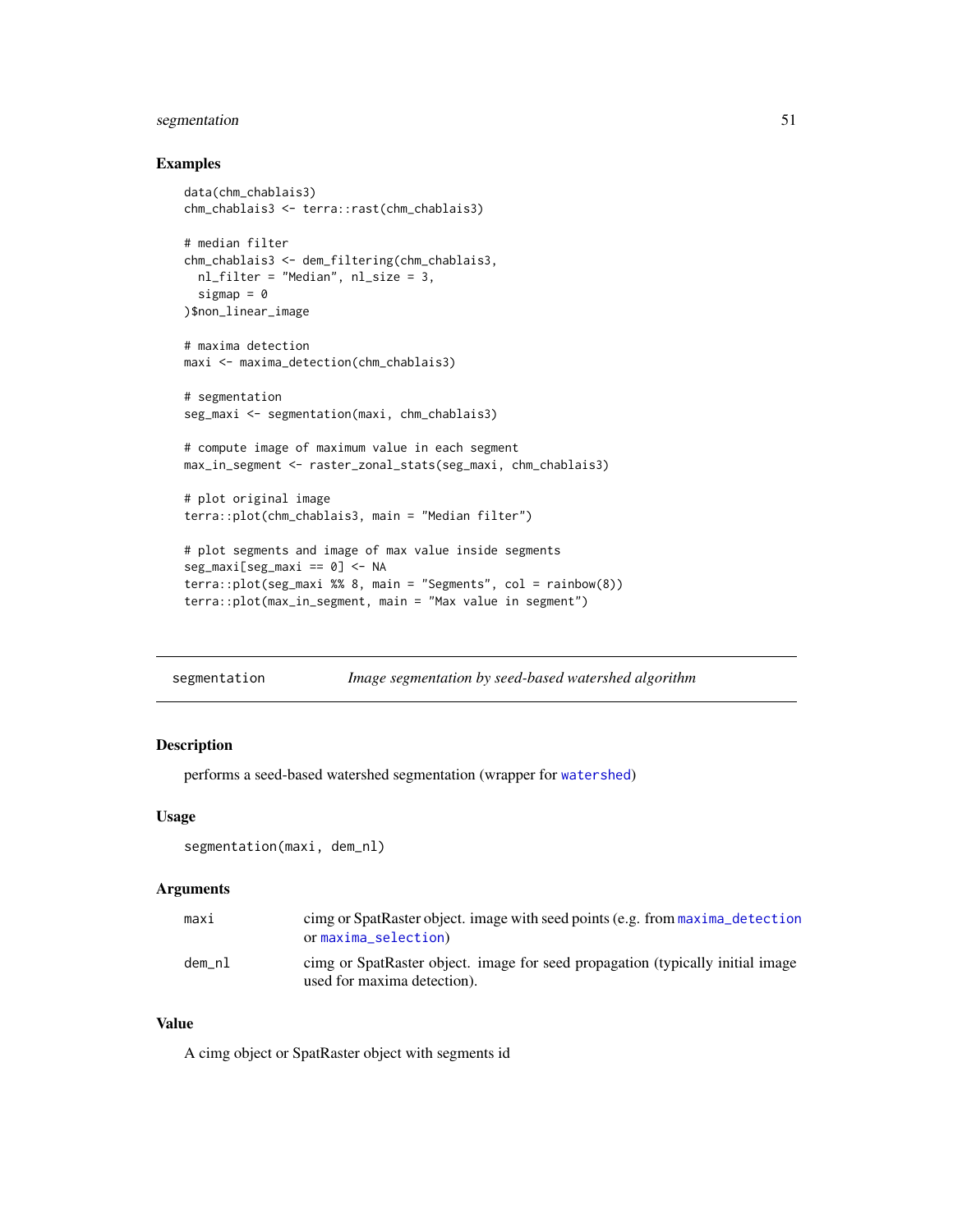<span id="page-51-0"></span>52 seg\_adjust

### See Also

[maxima\\_detection](#page-32-1), [maxima\\_selection](#page-33-1), [seg\\_adjust](#page-51-1)

# Examples

```
data(chm_chablais3)
chm_chablais3 <- terra::rast(chm_chablais3)
# median filter
chm_chablais3 <- dem_filtering(chm_chablais3,
  nl_filter = "Median", nl_size = 3,
  sigmap = \theta)$non_linear_image
# maxima detection
maxi <- maxima_detection(chm_chablais3)
# maxima selection
selected_maxi <- maxima_selection(maxi, chm_chablais3, dm = 1, dprop = 0.1)
# segmentation
seg_maxi <- segmentation(maxi, chm_chablais3)
seg_selected_maxi <- segmentation(selected_maxi, chm_chablais3)
# plot original image
terra::plot(chm_chablais3, main = "Median filter")
# plot segmented image
# replace segment with id 0 (not a tree) with NA
seg_maxi[seg_maxi == 0] <- NA
terra::plot(seg_maxi %% 8, main = "Segments, no maxima selection",
col = rainbow(8)seg_selected_maxi [seg_selected_maxi == 0] <- NA
terra::plot(seg_selected_maxi %% 8, main = "Segments, maxima selection",
col = rainbow(8)
```
<span id="page-51-1"></span>

| seg_adjust |  |  |
|------------|--|--|
|            |  |  |
|            |  |  |
|            |  |  |

seg\_adjust *Modification of segments based on values*

# Description

in a segmented image, removes from segments the pixels which values in a reference image is below a certain percentage of the highest value inside the segment. Removed pixels are attributed 0 value.

### Usage

seg\_adjust(dem\_w, dem\_wh, dem\_nl, prop = 0.3, min.value = 2, min.maxvalue = 5)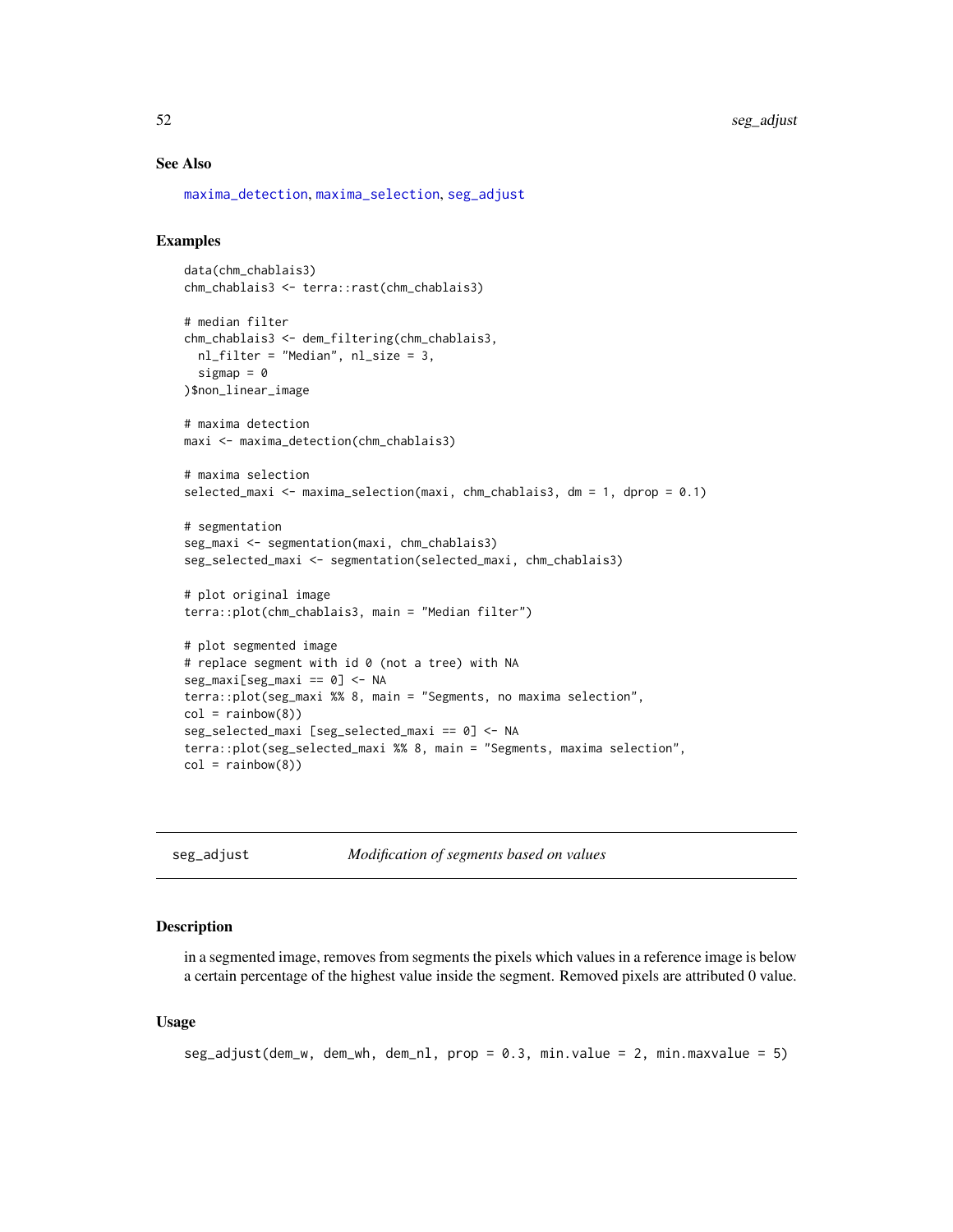# <span id="page-52-0"></span>seg\_adjust 53

### **Arguments**

| dem_w        | cimg or SpatRaster object. image with segments id, without 0 values                                                                                           |
|--------------|---------------------------------------------------------------------------------------------------------------------------------------------------------------|
| dem_wh       | cimg or SpatRaster object. image with max value inside segment                                                                                                |
| dem_nl       | cimg or SpatRaster object. image with initial values                                                                                                          |
| prop         | numeric. proportional threshold for removal of pixels which initial values are<br>lower than the max height of the segment $(dem_n1 \leq prop \times dem_wh)$ |
| min.value    | numeric. threshold for removel of pixels which initial values are lower (dem_nl<br>$<$ min. value)                                                            |
| min.maxvalue | numeric. threshold for complete removal of segments which maximum value<br>height is smaller to the threshold $(dem_wh < min.maxvalue)$                       |

# Value

A cimg or SpatRaster object: image with modified segments.

### See Also

[maxima\\_detection](#page-32-1), [maxima\\_selection](#page-33-1)

```
data(chm_chablais3)
chm_chablais3 <- terra::rast(chm_chablais3)
# median filter
chm_chablais3 <- dem_filtering(chm_chablais3,
  nl_filter = "Median", nl_size = 3,
  sigmap = \theta)$non_linear_image
# maxima detection and selection
maxi <- maxima_detection(chm_chablais3)
selected_maxi <- maxima_selection(maxi, chm_chablais3, dm = 1, dprop = 0.1)
# segmentation
seg_selected_maxi <- segmentation(selected_maxi, chm_chablais3)
# max value in segments
max_in_segment <- raster_zonal_stats(seg_selected_maxi , chm_chablais3)
# segmentation modification
seg_modif1 <- seg_adjust(seg_selected_maxi , max_in_segment,
  chm_chablais3,
 prop = 0.5\mathcal{L}seg_modif2 <- seg_adjust(seg_selected_maxi , max_in_segment,
 chm_chablais3,
  prop = 0, min.value = 5, min.maxvalue = 10
)
```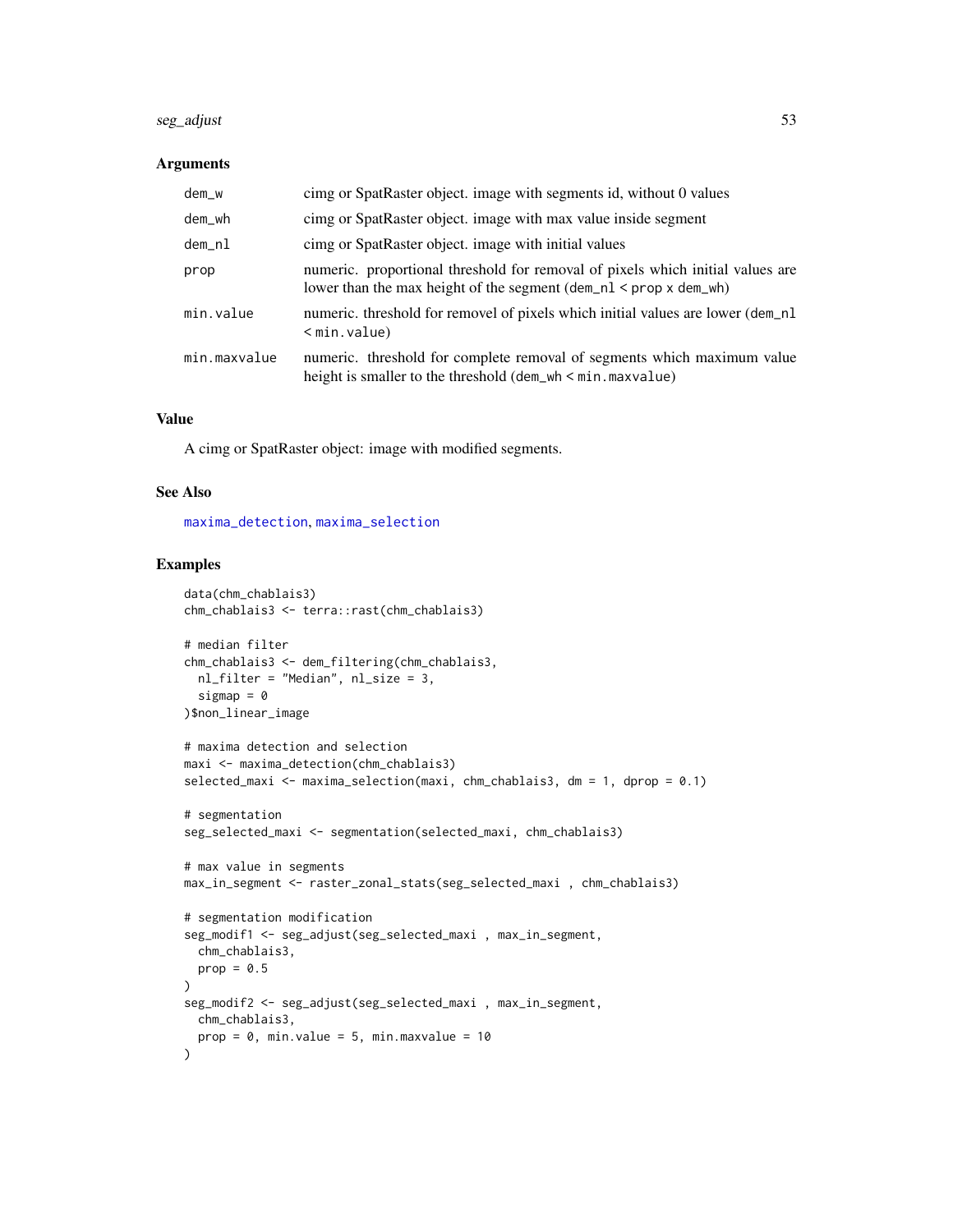```
# plot initial segmented image
# seg_selected_maxi[seg_selected_maxi == 0] <- NA
terra::plot(seg_selected_maxi %% 8, main = "Initial segments", col = rainbow(8))
# seg_modif1[seg_modif1 == 0] <- NA
terra::plot(seg_modif1 %% 8, main = "Modified segments 1", col = rainbow(8))
seg_modif2[seg_modif2 == 0] <- NA
terra::plot(seg_modif2 %% 8, main = "Modified segments 2", col = rainbow(8))
```
<span id="page-53-2"></span>species\_color *Table of species names, abreviations and display colors*

# Description

table for species names, abreviations and type (coniferous/broadleaf), and display color

### Usage

species\_color()

# Value

A data frame with species name, color, coniferous (C) / broadleaf (B) type, and name abreviation GESP of GEnus and SPecies

# See Also

[plot\\_tree\\_inventory](#page-35-1) for tree inventory display

# Examples

```
# load table
tab.species <- species_color()
head(tab.species)
summary(tab.species)
```
<span id="page-53-1"></span>std\_tree\_metrics *Computation of tree metrics*

### **Description**

This function computes summary statistics from a data.frame containing tree-level information as returned by [tree\\_extraction](#page-56-1).

### Usage

std\_tree\_metrics(x, area\_ha = NA)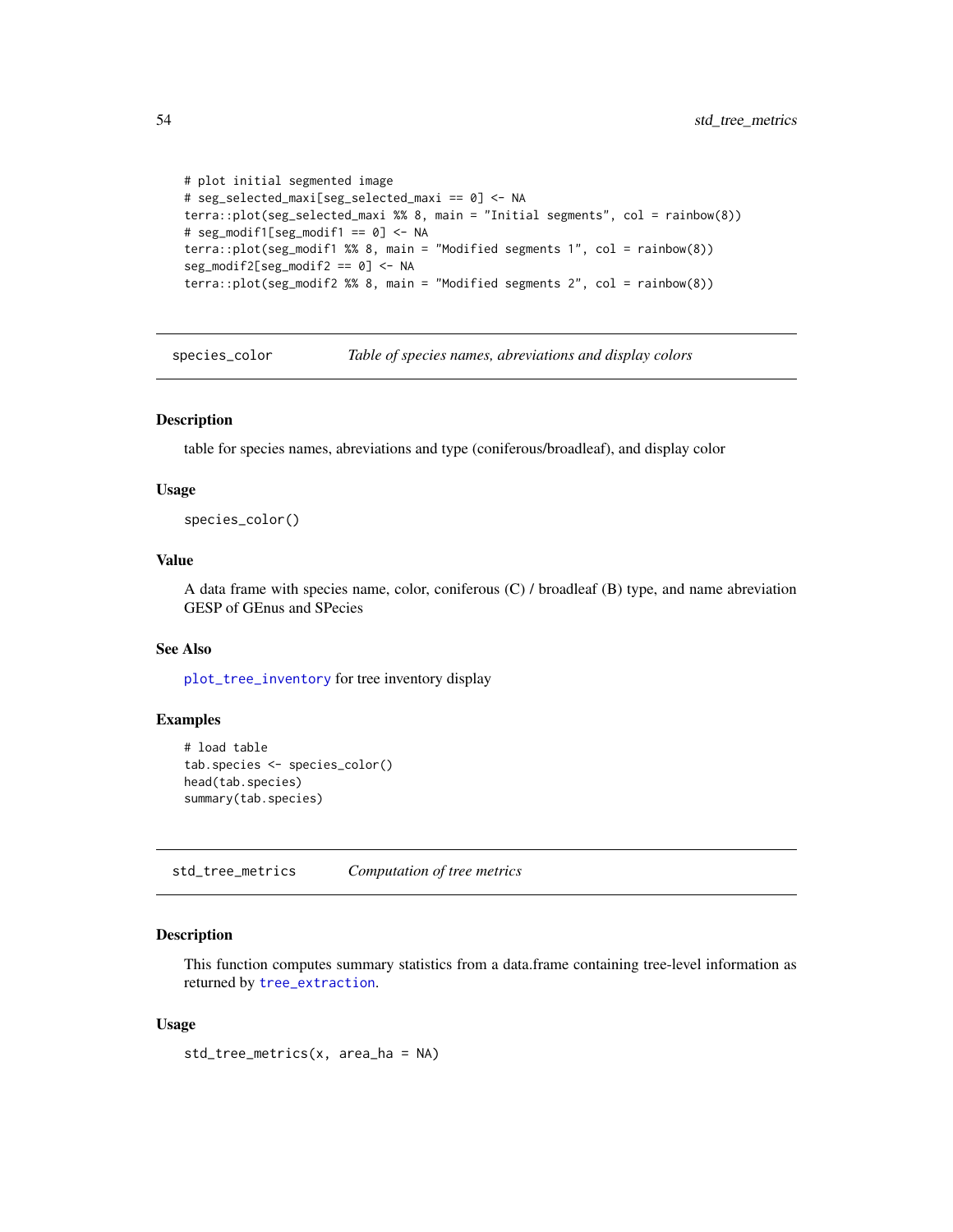### <span id="page-54-0"></span>**Arguments**

| $\mathsf{X}$ | data.frame containing the following columns for each line (segmented tree): h         |
|--------------|---------------------------------------------------------------------------------------|
|              | (height), s (crown surface), v (crown volume), typically returned by tree_extraction. |
|              | sp (crown surface inside region of interest) and vp (crown volume in region of        |
|              | interest) are not used in this function.                                              |
| area_ha      | numeric, area of region of interest in ha                                             |

# Value

a data.frame with one line containing the following tree metrics:

- 1. Tree\_meanH: mean height of detected tree apices (m)
- 2. Tree\_sdH: standard deviation of heights of detected tree apices (m)
- 3. Tree\_giniH: Gini index of heights of detected tree apices
- 4. Tree\_density: density of detected tree apices (/ha)
- 5. TreeInf10\_density: density of detected trees apices with h<=10 (/ha)
- 6. TreeSup10\_density: density of detected trees apices with h>10 (/ha)
- 7. TreeSup20\_density: density of detected trees apices with h>20 (/ha)
- 8. TreeSup30\_density: density of detected trees apices with h>30 (/ha)
- 9. Tree\_meanCrownSurface: mean crown surface of detected trees
- 10. Tree\_meanCrownVolume: mean volume of detected trees
- 11. TreeCanopy\_meanH: mean height of union of crowns of detected trees

### See Also

[tree\\_extraction](#page-56-1), [clouds\\_tree\\_metrics](#page-17-1), [raster\\_metrics](#page-47-1)

# Examples

```
# sample 50 height values
h <- runif(50, 5, 40)
# simulate tree data.frame
trees \leq data.frame(h = h, s = h, sp = h * 0.95, v = h * h * 0.6, vp = h * h * 0.55)
std_tree_metrics(trees, area_ha = 0.1)
```
<span id="page-54-1"></span>terrain\_points\_metrics

*Computation of terrain metrics*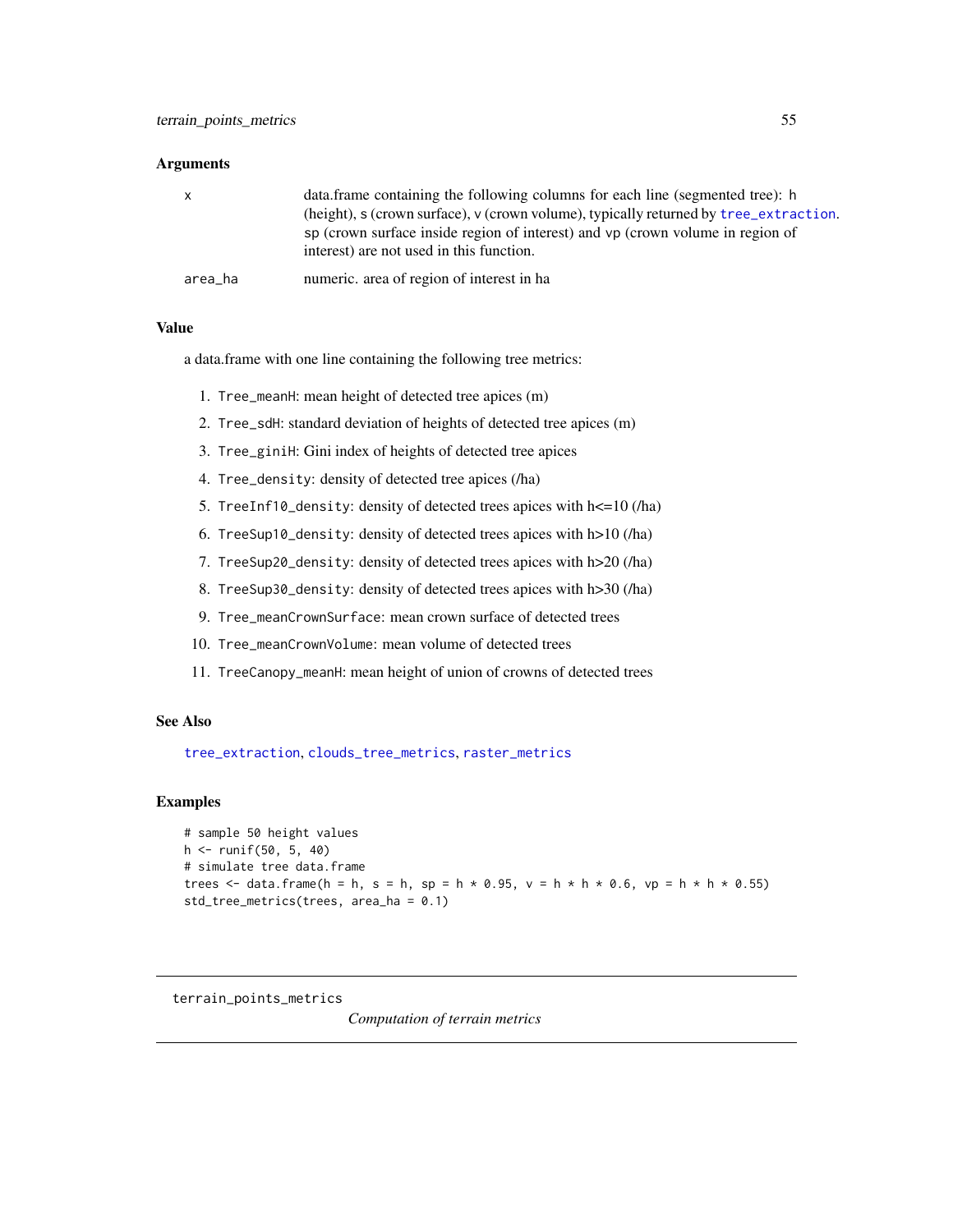# Description

This function computes topographic variables from a point cloud

- exposition
- altitude
- slope.

Values are computed after fitting a plane to the points. It supposes a homogeneous sampling of the plot by points. Points can be cropped on disk if center and radius are provided. In case a centre is provided, the altitude is computed by bilinear interpolation at the center location ([rasterize\\_terrain](#page-0-0) with [tin](#page-0-0) algorithm), otherwise it is the mean of the points altitude range.

# Usage

```
\text{terrain\_points\_metrics}(p, \text{ centre} = \text{NULL}, \text{ r} = \text{NULL})
```
# Arguments

| р      | matrix, data frame or LAS object with ground point coordinates $(X, Y, Z)$ . In case<br>of an object which is not LAS, the object is first converted. |
|--------|-------------------------------------------------------------------------------------------------------------------------------------------------------|
| centre | vector. x y coordinates of center to extract points inside a disc                                                                                     |
| r      | numeric. radius of disc                                                                                                                               |

### Value

a data.frame with altitude, exposition (gr), slope (gr) and adjR2 of plane fitting

```
# sample points
XYZ <- data.frame(x = runif(200, -10, 10), y = runif(200, -10, 10))
XYZ$z \leftarrow 350 + 0.3 \times XYZ$x + 0.1 \times XYZ$y + rnorm(200, mean = 0, sd = 0.5)# compute terrain statistics
terrain_points_metrics(XYZ)
terrain_points_metrics(XYZ, centre = c(5, 5), r = 5)
# with a LAS object
LASfile <- system.file("extdata", "las_chablais3.laz", package="lidaRtRee")
las_chablais3 <- lidR::readLAS(LASfile)
terrain_points <- lidR::filter_ground(las_chablais3)
terrain_points_metrics(terrain_points)
terrain_points_metrics(terrain_points, centre = c(974360, 6581650), r = 10)
```
<span id="page-55-0"></span>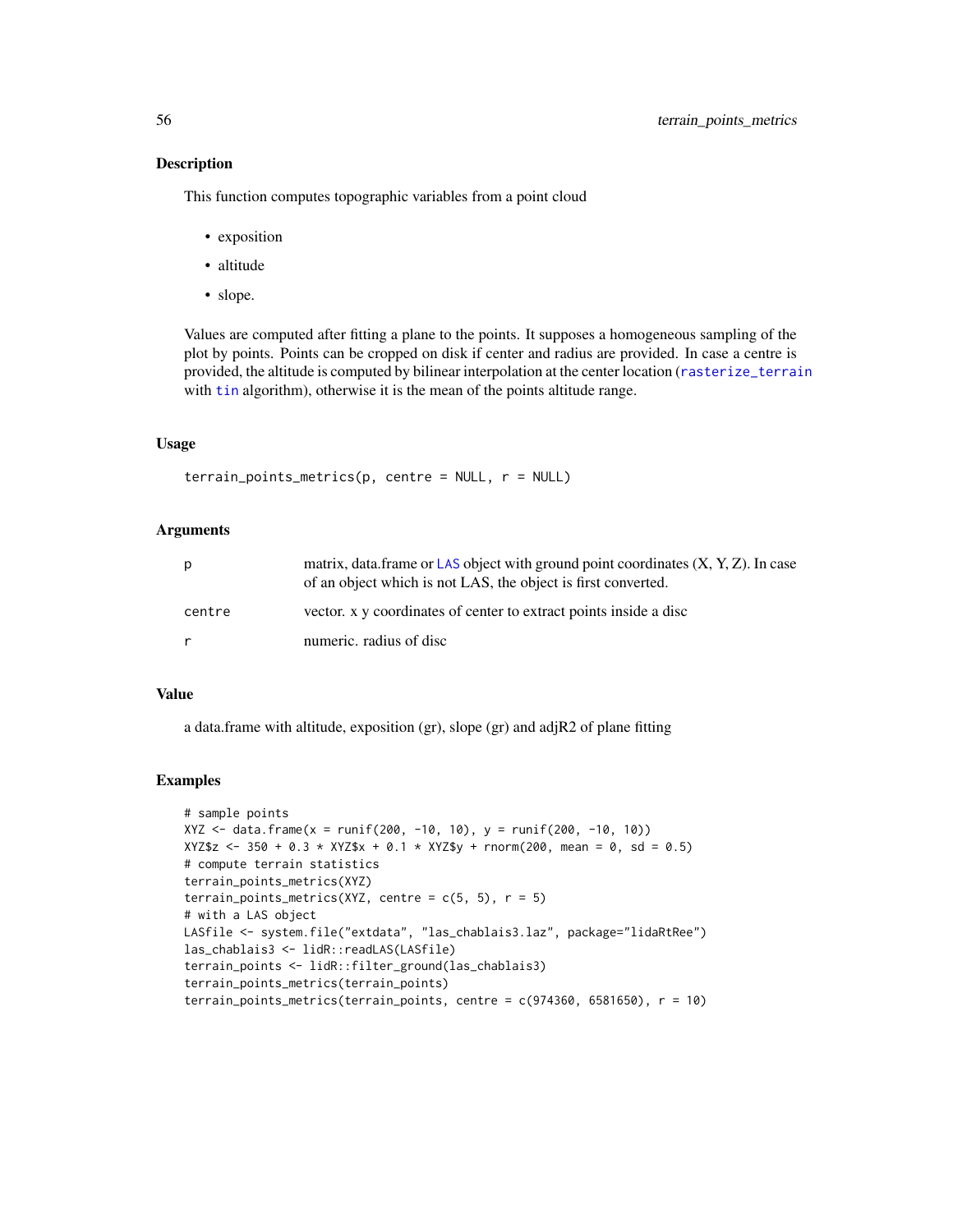<span id="page-56-1"></span><span id="page-56-0"></span>tree\_extraction *Tree extraction*

# Description

creates a dataframe with segment id, height and coordinates of maxima, surface and volume, computed from three images: initial, local maxima and segmented, obtained with [tree\\_segmentation](#page-59-1)

# Usage

tree\_extraction(r\_dem\_nl, r\_maxi, r\_dem\_w, r\_mask = NULL)

# Arguments

| r_dem_nl | SpatRaster object. raster of canopy height model, preferably filtered to avoid<br>effect of holes on volume and surface computation   |
|----------|---------------------------------------------------------------------------------------------------------------------------------------|
| r_maxi   | SpatRaster object. raster with positive values at local maxima                                                                        |
| r_dem_w  | SpatRaster object. segmented raster                                                                                                   |
| r_mask   | SpatRaster object. only segments which maxima are inside the mask are ex-<br>tracted. Values should be NA outside the mask, 1 inside. |

# Value

A sf collection of POINTs with 7 fields: tree id, local maximum stats (height, dominance radius), segment stats (surface and volume), coordinates (x and y).

### See Also

[tree\\_segmentation](#page-59-1)

```
data(chm_chablais3)
chm_chablais3 <- terra::rast(chm_chablais3)
```

```
# tree segmentation
segments <- tree_segmentation(chm_chablais3)
```

```
# tree extraction
trees <- tree_extraction(
  segments$filled_dem, segments$local_maxima,
  segments$segments_id
\mathcal{L}trees
# plot initial image
```

```
terra::plot(chm_chablais3)
```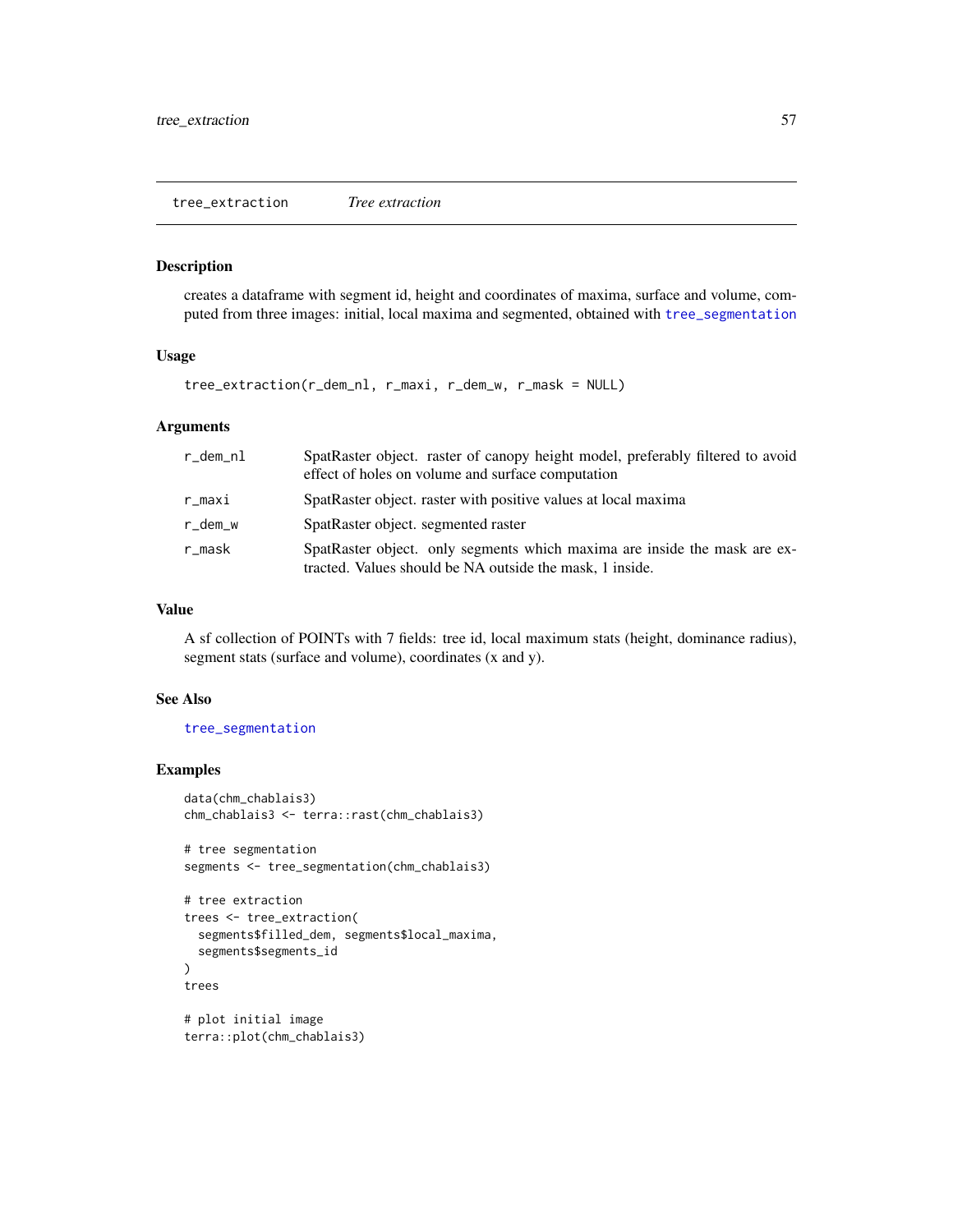```
# add treetop positions
plot(trees["h"], add = TRUE, cex = trees$h/20, col = "black")
# add segment contours (vectorization is slow)
contours <- terra::as.polygons(segments$segments_id)
terra::plot(contours, add = TRUE, border = "white")
```
<span id="page-57-1"></span>tree\_inventory\_chablais3

*Tree inventory data in France (Chablais 3 plot, July 2010)*

# Description

All trees with diameter at breast height  $\ge$  7.5 cm are inventoried on a 50m x 50m plot.

# Usage

data(tree\_inventory\_chablais3)

### Format

A data.frame with columns:

- 1. x easting coordinate (epsg: 2154)
- 2. y northing coordinate (epsg: 2154)
- 3. d dbh (cm)
- 4. h tree height (m)
- 5. n tree number
- 6. s species abreviated as GESP (GEnus SPecies)
- 7. e appearance (0: missing or lying, 1: normal, 2: broken treetop, 3: dead with branches, 4: snag)
- 8. t tilted (0: no, 1: yes)

# References

Monnet, J.-M. 2011. Using airborne laser scanning for mountain forests mapping: Support vector regression for stand parameters estimation and unsupervised training for treetop detection. Ph.D. thesis. University of Grenoble, France. pp. 21-22 & 34 [https://tel.archives-ouvertes.fr/](https://tel.archives-ouvertes.fr/tel-00652698/document) [tel-00652698/document](https://tel.archives-ouvertes.fr/tel-00652698/document)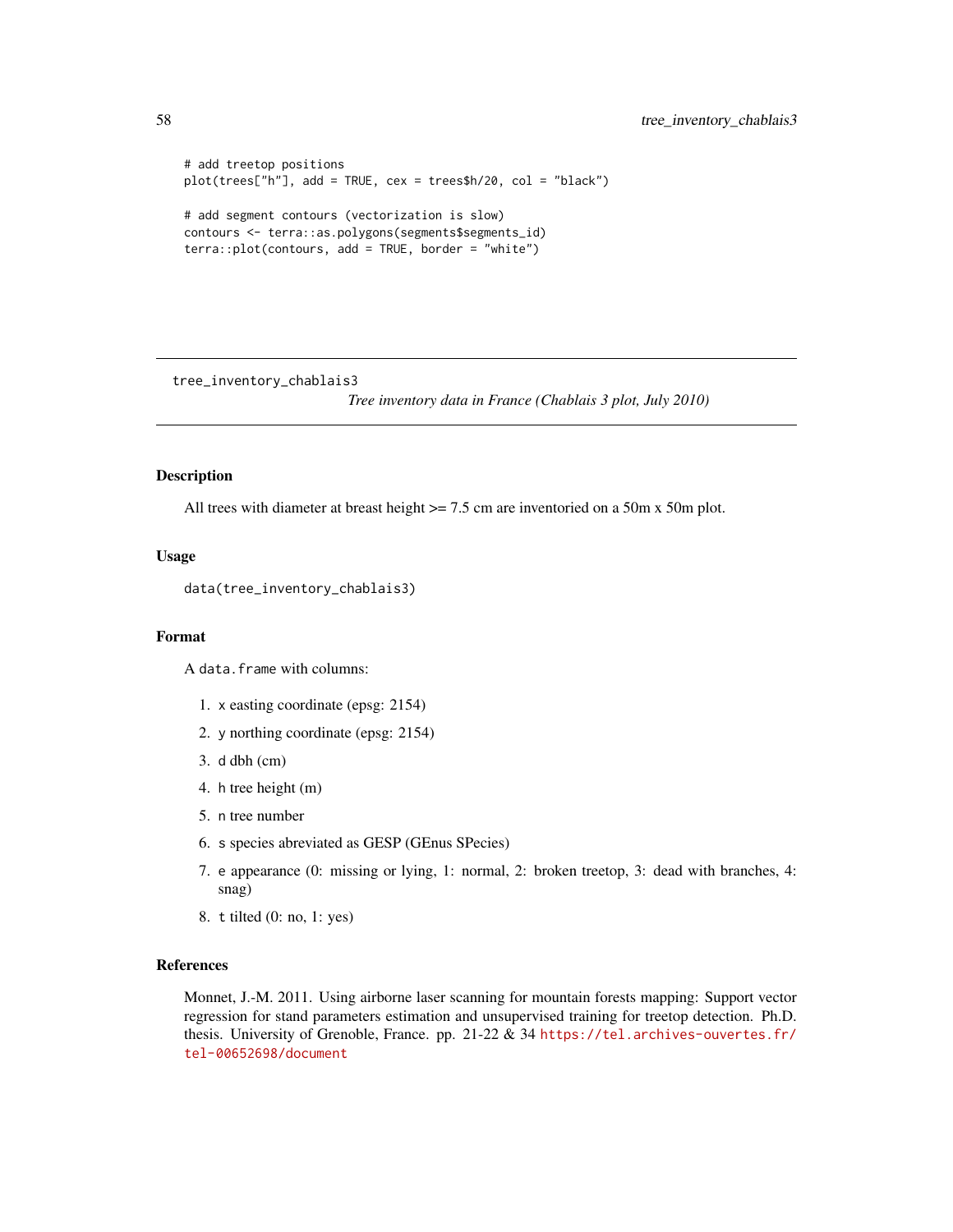# <span id="page-58-0"></span>tree\_matching 59

# Examples

```
data(tree_inventory_chablais3)
summary(tree_inventory_chablais3)
# display tree inventory
plot_tree_inventory(tree_inventory_chablais3[, c("x", "y")],
  diam = tree_inventory_chablais3$d, col = "red",
  pch = tree_inventory_chablais3$e,
  xlab = "X", ylab = "Y"
\lambda
```
<span id="page-58-1"></span>tree\_matching *3D matching of detected tree top positions with reference positions*

### **Description**

First computes a matching index for each potential pair associating a detected with a reference tree. This index is the 3D distance between detected and reference points, divided by a maximum matching distance set by user-defined parameters. Pairs with the lowest index are then iteratively associated.

# Usage

```
tree_matching(lr, ld, delta_ground = 2.1, h_prec = 0.14, stat = TRUE)
```
### Arguments

| -lr          | data.frame or matrix. 3D coordinates (X Y Height) of reference positions   |
|--------------|----------------------------------------------------------------------------|
| - 1 d        | data.frame or matrix. 3D coordinates (X Y Height) of detected positions    |
| delta_ground | numeric. buffer around trunk position : absolute value                     |
| h_prec       | numeric. buffer around apex position : proportion of reference tree height |
| stat         | boolean. should matching stats be computed                                 |

### Value

A data.frame with matched pairs (row of reference positions in first column, and row of detected positions in second column) and corresponding 3D distances

### References

Monnet, J.-M. 2011. Using airborne laser scanning for mountain forests mapping: Support vector regression for stand parameters estimation and unsupervised training for treetop detection. Ph.D. thesis. University of Grenoble, France. pp. 53-55 [https://tel.archives-ouvertes.](https://tel.archives-ouvertes.fr/tel-00652698/document) [fr/tel-00652698/document](https://tel.archives-ouvertes.fr/tel-00652698/document)

Monnet, J.-M., Mermin, E., Chanussot, J., Berger, F. 2010. Tree top detection using local maxima filtering: a parameter sensitivity analysis. Silvilaser 2010, the 10th International Conference on LiDAR Applications for Assessing Forest Ecosystems, September 14-17, Freiburg, Germany, 9 p. <https://hal.archives-ouvertes.fr/hal-00523245/document>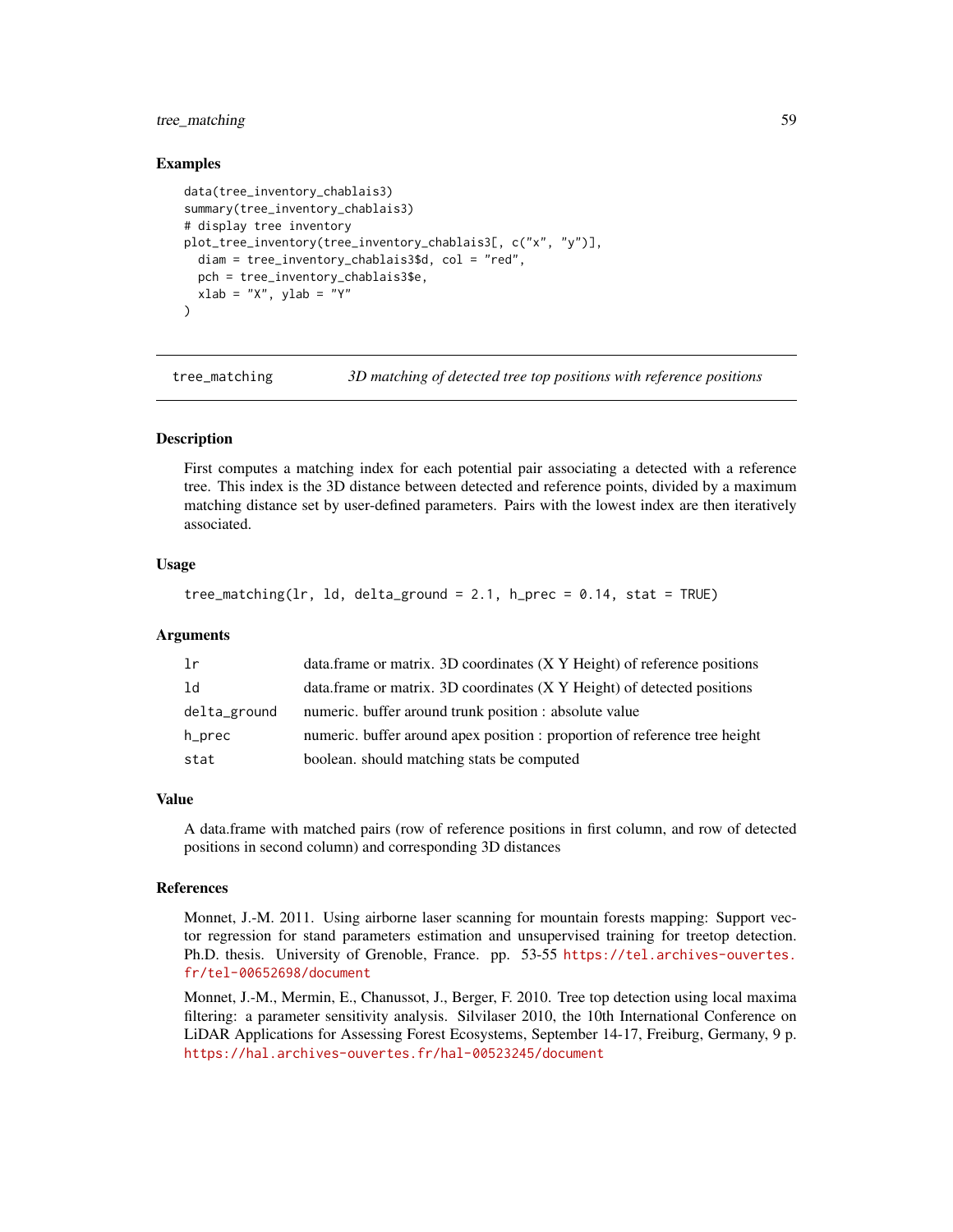# See Also

[plot\\_matched](#page-34-1), [hist\\_detection](#page-29-1)

# Examples

```
# create reference and detected trees
ref_trees <- cbind(c(1, 4, 3, 4, 2), c(1, 1, 2, 3, 4), c(15, 18, 20, 10, 11))
def_trees <- cbind(c(2, 2, 4, 4), c(1, 3, 4, 1), c(16, 19, 9, 15))
#
# match trees
match1 <- tree_matching(ref_trees, def_trees)
match2 <- tree_matching(ref_trees, def_trees, delta_ground = 2, h_prec = 0)
match1
match2
# 2D display of matching result
plot_matched(ref_trees, def_trees, match1, xlab = "X", ylab = "Y")
plot_matched(ref_trees, def_trees, match2, xlab = "X", ylab = "Y")
```
<span id="page-59-1"></span>tree\_segmentation *Preprocessing and segmentation of raster image for tree identification*

# Description

global function for preprocessing (filtering), maxima detection and selection, segmentation and segmentation adjustment of a raster image.

### Usage

```
tree_segmentation(
  dem,
  nl_filter = "Closing",
  nl\_size = 5,
  sigma = 0.3,
  dmin = \theta,
  dprop = 0.05,
  hmin = 5,
  crown\_prop = 0.3,
  crown\_hmin = 2,
  dtm = NULL
)
```
### Arguments

dem raster object or string indicating location of raster file (typically a canopy height model or a digital surface model; in the latter case the dtm parameter should be provided)

<span id="page-59-0"></span>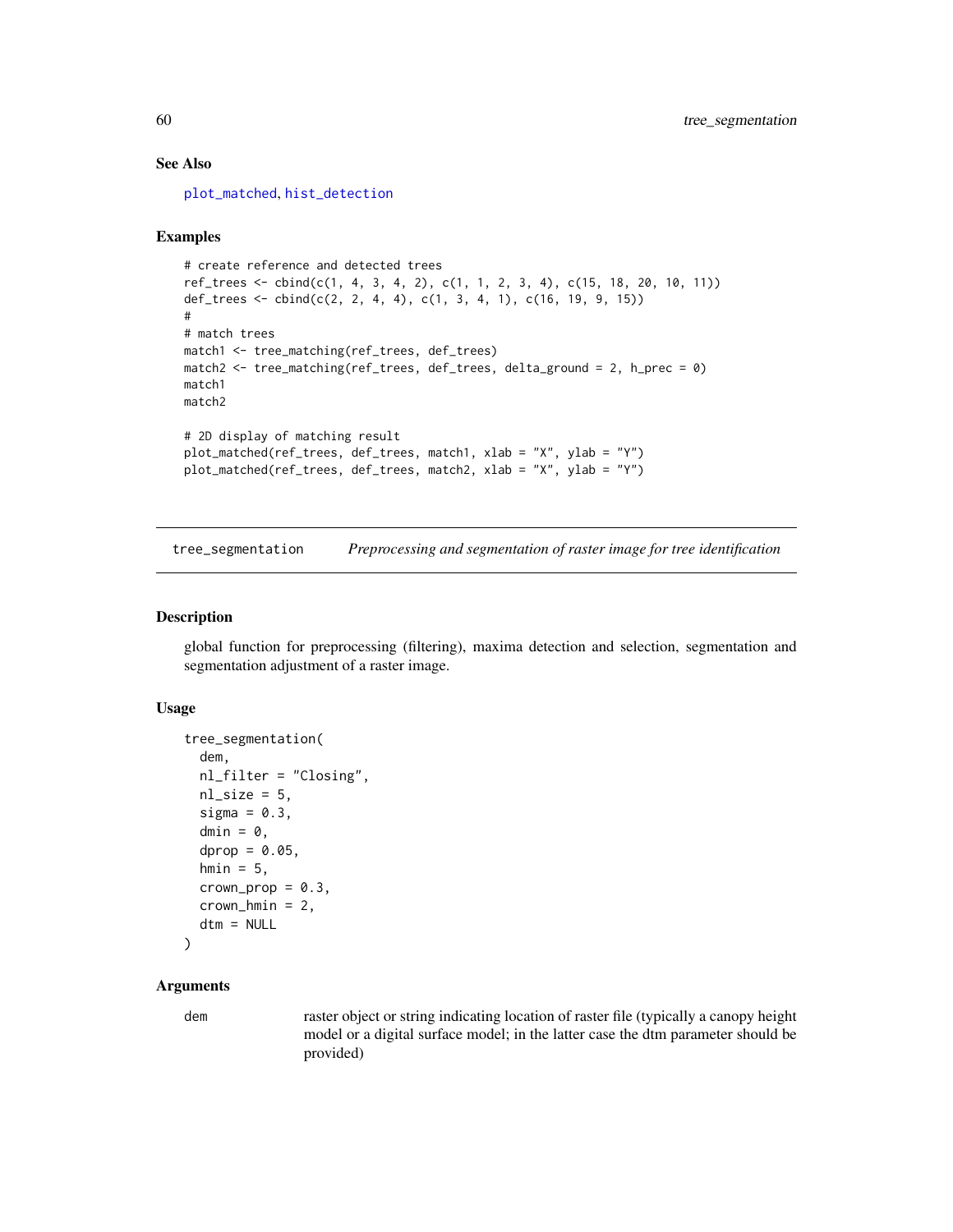<span id="page-60-0"></span>

| nl_filter  | string. specifies the non-linear filter for image pre-processing, should be an<br>option of function dem_filtering                                                                                                                                                                                                                                                                                                                                                                                                              |
|------------|---------------------------------------------------------------------------------------------------------------------------------------------------------------------------------------------------------------------------------------------------------------------------------------------------------------------------------------------------------------------------------------------------------------------------------------------------------------------------------------------------------------------------------|
| nl_size    | numeric. width of kernel of non-linear filter in pixels                                                                                                                                                                                                                                                                                                                                                                                                                                                                         |
| sigma      | numeric or matrix. if a single number is provided, sigmap is the standard de-<br>viation of Gaussian filter in meters, 0 corresponds to no smoothing. In case<br>of matrix, the first column corresponds to the standard deviation of the filter,<br>and the second to thresholds for image values (e.g. a filter of standard devia-<br>tion specified in line i is applied to pixels in image which values are between<br>thresholds indicated in lines i and i+1). Threshold values should be ordered in<br>increasing order. |
| dmin       | numeric. treetop minimum distance to next higher pixel in meters                                                                                                                                                                                                                                                                                                                                                                                                                                                                |
| dprop      | numeric. number defining the treetop minimum distance as proportion of height<br>to next higher pixel                                                                                                                                                                                                                                                                                                                                                                                                                           |
| hmin       | numeric. minimum treetop height                                                                                                                                                                                                                                                                                                                                                                                                                                                                                                 |
| crown_prop | numeric. minimum height of tree crown as proportion of treetop height                                                                                                                                                                                                                                                                                                                                                                                                                                                           |
| crown_hmin | numeric. minimum crown height                                                                                                                                                                                                                                                                                                                                                                                                                                                                                                   |
| dtm        | raster object or string indicating location of raster file with the terrain model.<br>If provided, the maxima extraction and watershed segmentation are performed<br>on the dem (this avoids the deformation of crown because of the normalisation<br>with terrain), but maxima selection and segment adjustment are performed on<br>'dem-dtm' because the selection criteria is the height to terrain.                                                                                                                         |

### Value

A SpatRaster with 4 layers: selected local maxima (values = distance to higher pixel), segments, non-linear preprocessed dem, smoothed preprocessed dem

### References

Monnet, J.-M. 2011. Using airborne laser scanning for mountain forests mapping: Support vector regression for stand parameters estimation and unsupervised training for treetop detection. Ph.D. thesis. University of Grenoble, France. Section 6.2 [https://tel.archives-ouvertes.](https://tel.archives-ouvertes.fr/tel-00652698/document) [fr/tel-00652698/document](https://tel.archives-ouvertes.fr/tel-00652698/document)

Monnet, J.-M., Mermin, E., Chanussot, J., Berger, F. 2010. Tree top detection using local maxima filtering: a parameter sensitivity analysis. Silvilaser 2010, the 10th International Conference on LiDAR Applications for Assessing Forest Ecosystems, September 14-17, Freiburg, Germany, 9 p. <https://hal.archives-ouvertes.fr/hal-00523245/document>

# See Also

[dem\\_filtering](#page-22-1), [maxima\\_detection](#page-32-1), maxima\_detection, [maxima\\_selection](#page-33-1), [segmentation](#page-50-1), [seg\\_adjust](#page-51-1), [tree\\_extraction](#page-56-1)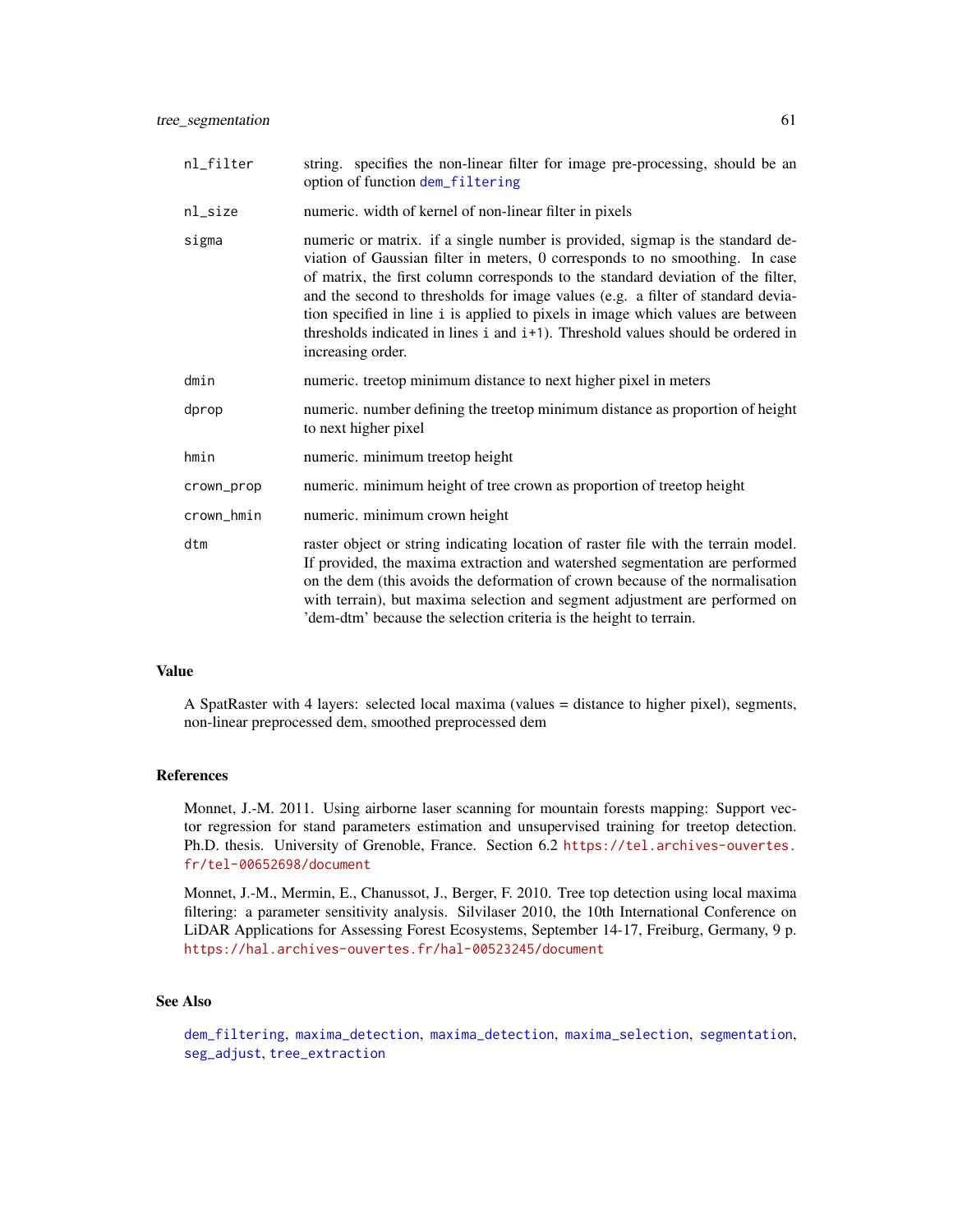```
data(chm_chablais3)
chm_chablais3 <- terra::rast(chm_chablais3)
# tree segmentation
segments <- tree_segmentation(chm_chablais3)
segments2 <- tree_segmentation(chm_chablais3,
  nl_filter = "Median", nl_size = 3,
  sigma = cbind(c(0.2, 0.8), c(0, 15)), dmin = 0, dprop = 0, hmin = 10,
  crown\_prop = 0.5, crown\_hmin = 5\mathcal{L}# plot initial image segments
terra::plot(chm_chablais3, main = "Initial image")
terra::plot(segments$smoothed_dem, main = "Filtered image")
terra::plot(segments$local_maxima, main = "Local maxima")
#
# replace segment with id 0 (not a tree) with NA
segments$segments_id[segments$segments_id == 0] <- NA
terra::plot(segments$segments_id %% 8, main = "Segments", col = rainbow(8))
#
# plot segmentation with other parameters
segments2$segments_id[segments2$segments_id == 0] <- NA
terra::plot(segments2$segments_id %% 8, main = "Segments2", col = rainbow(8))
```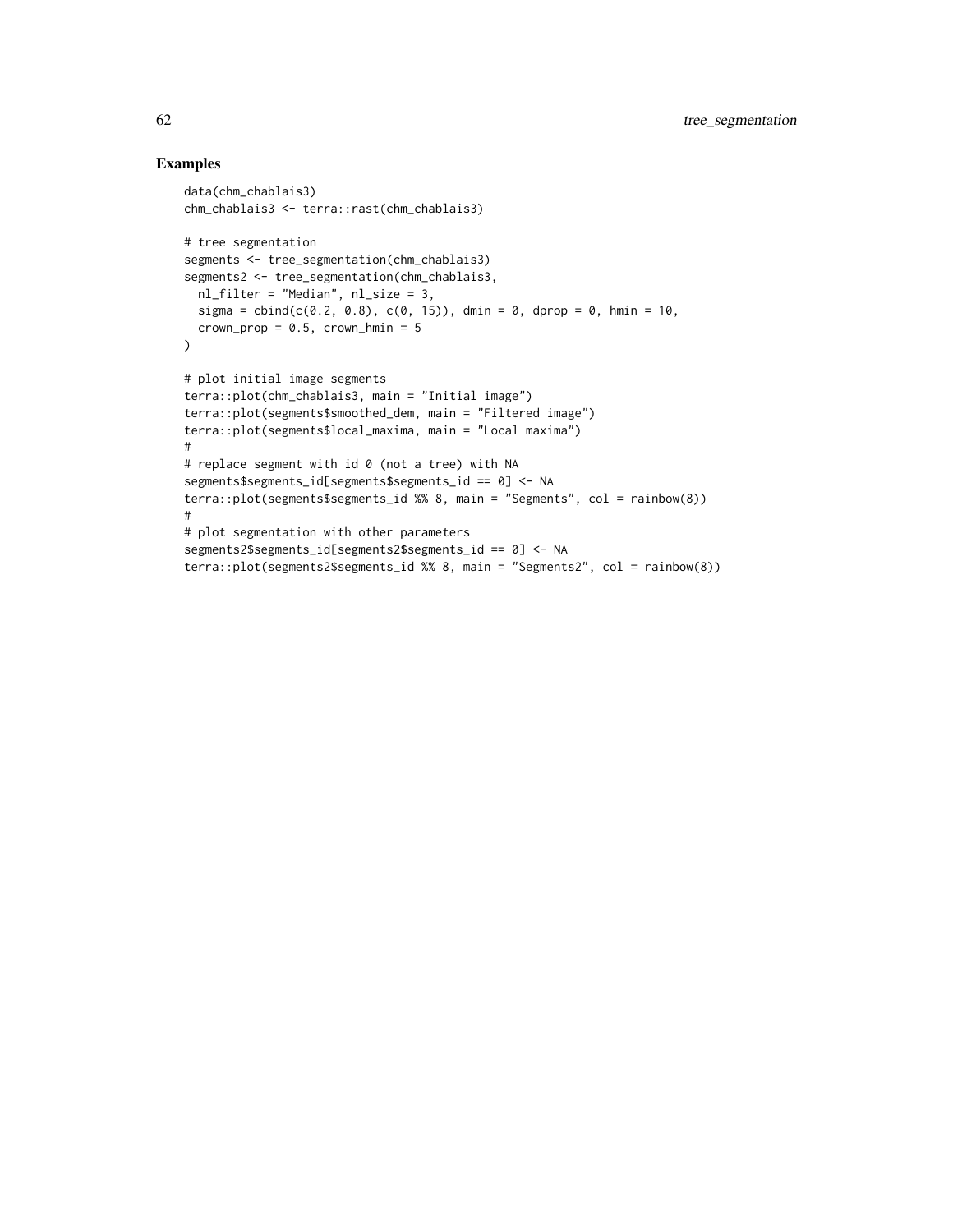# <span id="page-62-0"></span>**Index**

∗ datasets aba\_metrics, [7](#page-6-0) chm\_chablais3, [14](#page-13-0) las\_chablais3, [31](#page-30-0) quatre\_montagnes, [41](#page-40-0) tree\_inventory\_chablais3, [58](#page-57-0) .aba\_metrics *(*aba\_metrics*)*, [7](#page-6-0)

aba\_build\_model, [3,](#page-2-0) *[5,](#page-4-0) [6](#page-5-0)*, *[8–](#page-7-0)[10](#page-9-0)* aba\_combine\_strata, *[4](#page-3-0)*, [5,](#page-4-0) *[6](#page-5-0)*, *[9,](#page-8-0) [10](#page-9-0)* aba\_inference, [6](#page-5-0) aba\_metrics, [7,](#page-6-0) *[18](#page-17-0)*, *[42](#page-41-0)* aba\_plot, *[4,](#page-3-0) [5](#page-4-0)*, [8](#page-7-0) aba\_predict, [9](#page-8-0) add\_vegetation\_indices, [10](#page-9-0) as.cimg, *[23](#page-22-0)*, *[42](#page-41-0)*

boxcox\_itr, [11,](#page-10-0) *[12,](#page-11-0) [13](#page-12-0)* boxcox\_itr\_bias\_cor, *[4](#page-3-0)*, *[11](#page-10-0)*, [12,](#page-11-0) *[13](#page-12-0)* boxcox\_tr, *[11,](#page-10-0) [12](#page-11-0)*, [13](#page-12-0)

chm\_chablais3, [14,](#page-13-0) *[32](#page-31-0)* cimg, *[33](#page-32-0)* cimg2Raster, [14,](#page-13-0) *[42](#page-41-0)* circle2Raster, [15](#page-14-0) clean\_raster, *[10](#page-9-0)*, [16](#page-15-0) cloud\_metrics, *[7](#page-6-0)*, *[17,](#page-16-0) [18](#page-17-0)* clouds\_metrics, *[7](#page-6-0)*, [17](#page-16-0) clouds\_tree\_metrics, [18,](#page-17-0) *[55](#page-54-0)* convert\_raster, [20](#page-19-0) coregistration, [21,](#page-20-0) *[47](#page-46-0)* create\_disk, [22](#page-21-0)

dem\_filtering, [23,](#page-22-0) *[27,](#page-26-0) [28](#page-27-0)*, *[33](#page-32-0)*, *[61](#page-60-0)* deriche, *[23,](#page-22-0) [24](#page-23-0)*

edge\_detection, [24,](#page-23-0) *[28](#page-27-0)* ellipses4Crown, [26,](#page-25-0) *[37](#page-36-0)*

gap\_detection, *[24,](#page-23-0) [25](#page-24-0)*, [27](#page-26-0) gvlma, *[3](#page-2-0)*, *[32](#page-31-0)*

height\_regression, [29](#page-28-0) hist\_detection, [30,](#page-29-0) *[36](#page-35-0)*, *[60](#page-59-0)* hist\_stack, [31](#page-30-0) is.factor, *[9](#page-8-0)* LAS, *[17](#page-16-0)*, *[19](#page-18-0)*, *[38,](#page-37-0) [39](#page-38-0)*, *[56](#page-55-0)* las\_chablais3, [31](#page-30-0) legend, *[8](#page-7-0)* lm, *[4,](#page-3-0) [5](#page-4-0)*, *[32](#page-31-0)* lma\_check, *[4](#page-3-0)*, [32](#page-31-0) maxima\_detection, *[24](#page-23-0)*, [33,](#page-32-0) *[34,](#page-33-0) [35](#page-34-0)*, *[51](#page-50-0)[–53](#page-52-0)*, *[61](#page-60-0)* maxima\_selection, *[33](#page-32-0)*, [34,](#page-33-0) *[51](#page-50-0)[–53](#page-52-0)*, *[61](#page-60-0)* mclosing, *[23,](#page-22-0) [24](#page-23-0)* medianblur, *[23,](#page-22-0) [24](#page-23-0)* pixel\_metrics, *[9](#page-8-0)*, *[18](#page-17-0)* plot, *[8](#page-7-0)*, *[29](#page-28-0)*, *[31](#page-30-0)*, *[35,](#page-34-0) [36](#page-35-0)* plot\_matched, [35,](#page-34-0) *[60](#page-59-0)* plot\_tree\_inventory, [36,](#page-35-0) *[41](#page-40-0)*, *[54](#page-53-0)* pointList2poly, *[26](#page-25-0)*, [37](#page-36-0) points2DSM, *[19](#page-18-0)*, [38,](#page-37-0) *[39](#page-38-0)* points2DTM, *[38](#page-37-0)*, [39](#page-38-0) polar2Projected, [40](#page-39-0) quatre\_montagnes, [41](#page-40-0) rast, *[16](#page-15-0)*, *[23](#page-22-0)*, *[33](#page-32-0)* raster2Cimg, *[15](#page-14-0)*, [42](#page-41-0) raster\_chull\_mask, [45,](#page-44-0) *[49](#page-48-0)* raster\_local\_max, *[21](#page-20-0)*, *[45](#page-44-0)*, [46](#page-45-0) raster\_metrics, [48,](#page-47-0) *[55](#page-54-0)* raster\_xy\_mask, *[46](#page-45-0)*, [49](#page-48-0) raster\_zonal\_stats, [50](#page-49-0) rasterize\_canopy, *[38](#page-37-0)* rasterize\_terrain, *[39](#page-38-0)*, *[56](#page-55-0)* rasters2Cor, [43,](#page-42-0) *[44,](#page-43-0) [45](#page-44-0)*

rasters\_moving\_cor, *[21](#page-20-0)*, *[43](#page-42-0)*, [44,](#page-43-0) *[46,](#page-45-0) [47](#page-46-0)*

regsubsets, *[3,](#page-2-0) [4](#page-3-0)*

res, *[33](#page-32-0)*